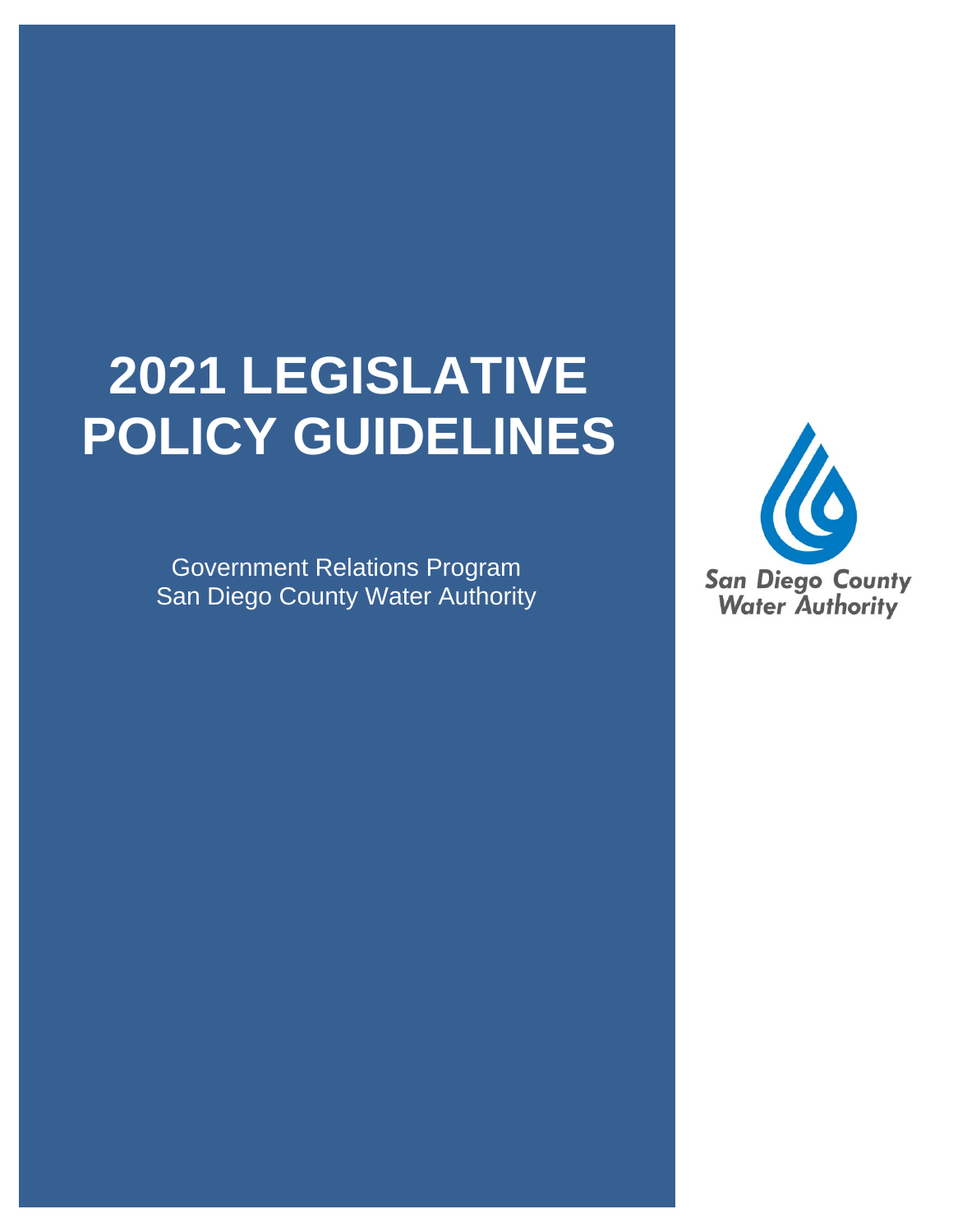## **2021 Legislative Policy Guidelines**

## **Purpose**

The San Diego County Water Authority's legislative policy guidelines reflect policy positions adopted by the Board of Directors through 2017. The guidelines provide direction to staff and the legislative advocates when they evaluate proposed legislation that may affect the Water Authority, its member agencies, or regional water management and use. Legislation that meets, or fails to meet, the principles set forth in the guidelines may be supported or opposed accordingly. The guidelines permit staff and the Water Authority's legislative advocates to act in a timely fashion between Board meetings on issues that are clearly within the guidelines. Such actions are then reported to the Board during the next regular monthly Board meeting.

While the title of this document suggests these policy guidelines are applicable solely to state and federal legislative issues reviewed by the Water Authority, increasingly state and federal regulatory and administrative bodies are developing rules, guidelines, white papers, and regulations that can significantly affect the Water Authority and its member agencies. Water Authority staff, including the Water Authority's legislative team, often utilize these Legislative Policy Guidelines to provide guidance on emerging and active regulatory and administrative issues.

Legislation that does not meet the principles set forth in the guidelines or that has potentially complicated or varied implications will not be acted upon by staff or the legislative advocates in between Board meetings and will instead be presented to the Board directly for guidance in advance of any position being taken.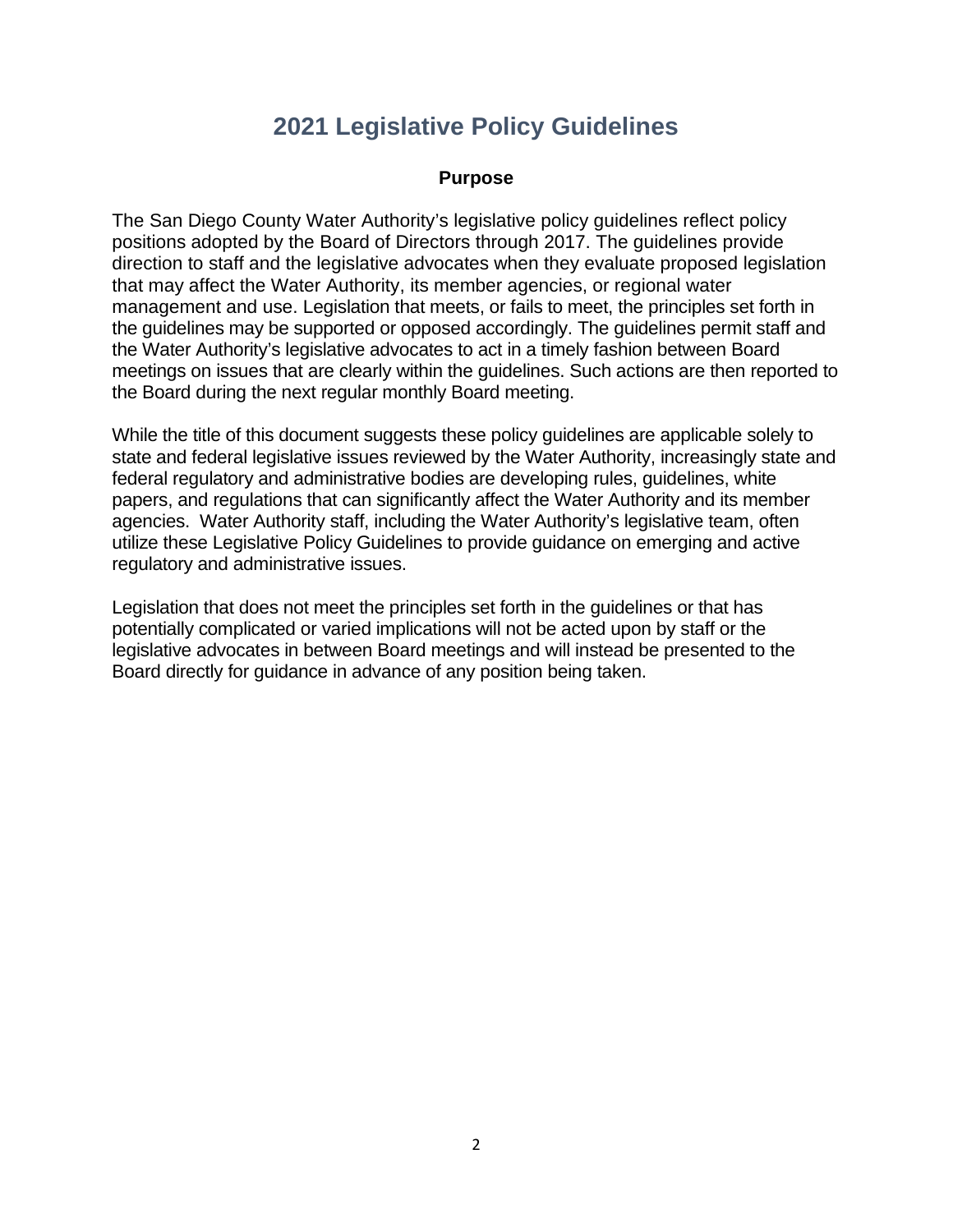## **Policy Categories**

| <b>Binational Issues</b>                         | 5  |
|--------------------------------------------------|----|
| <b>Biological and Habitat Preservation</b>       | 7  |
| <b>Drought Response</b>                          | 11 |
| Energy                                           | 14 |
| <b>Financial Issues</b>                          | 19 |
| A. Fiscal Policy and Water Rates                 | 20 |
| <b>Water Bonds</b><br>B.                         | 24 |
| <b>Imported Water Issues</b>                     | 26 |
| A. Bay-Delta                                     | 27 |
| <b>Metropolitan Water District</b><br>В.         | 29 |
| C. Imported Water Supply                         | 30 |
| Local Autonomy                                   | 33 |
| <b>Local Water Resources</b>                     | 35 |
| <b>Right of Way and Property</b>                 | 40 |
| State Administrative and Regulatory Agencies     | 43 |
| <b>Water Facilities and Facility Operations</b>  | 44 |
| <b>Water Planning</b>                            | 50 |
| A. Climate Change                                | 52 |
| B. Integrated Regional Water Management Planning | 54 |
| C. Land Use and Water Management                 | 56 |
| <b>Water Quality Issues</b>                      | 58 |
| <b>Water Use Efficiency</b>                      | 62 |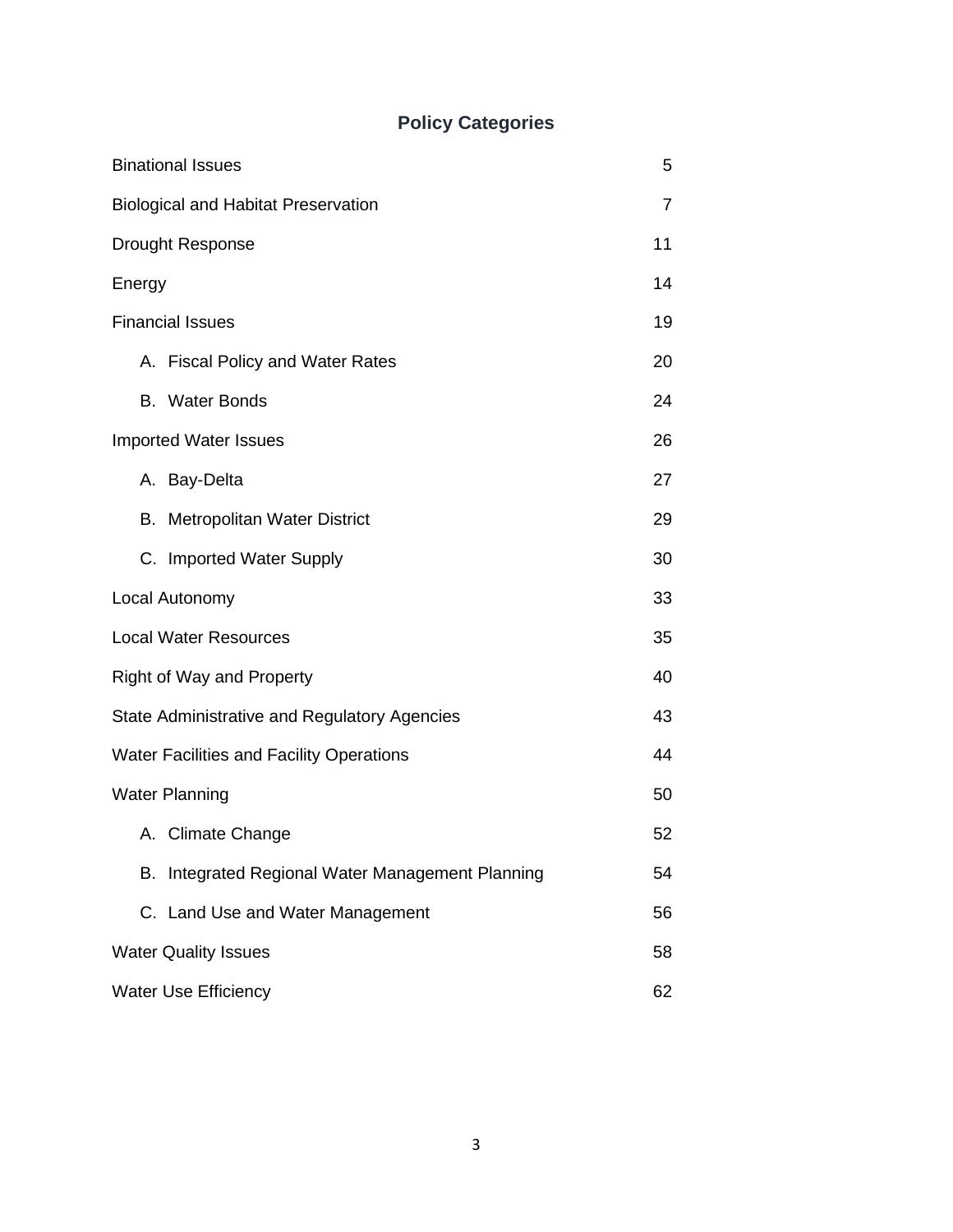## **Bill Positions Considered by the Water Authority Board of Directors**

The following represent active bill positions that may be recommended by the Water Authority staff for consideration by the Water Authority's Board of Directors in providing guidance to the Water Authority staff and legislative advocates. Once adopted by the Board of Directors, the bill position will be communicated with the author of the legislation and may be communicated with other legislators, legislative staff, the Administration, member agencies, and the public. Advocacy strategies and activities will be directed toward implementation of the Board's policies through advancement of the Water Authority adopted bill position.

- SUPPORT: This position reflects the Water Authority's unconditional interests to see the legislation become law. Water Authority staff and legislative advocates will work for passage of the bill in its present form.
- SUPPORT AND SEEK AMENDMENTS: This position reflects the similar level of unconditional support for a bill as the SUPPORT position. However, this position connotes that the Water Authority would prefer specific amendments to be considered that would improve the measure. Water Authority staff and legislative advocates will communicate and advocate in support of the legislation even if amendments proffered by the Water Authority are not included in the measure.
- SUPPORT IF AMENDED: This is an affirmative position that connotes conditional support for a measure, but only if it is amended to incorporate specific amendments approved by the Water Authority Board. Water Authority staff and legislative advocates will not advocate in support of the legislation unless it is amended as requested by the Water Authority.
- OPPOSE: This position reflects the Water Authority's unconditional interests to defeat the legislation. Water Authority staff and legislative advocates will work for defeat of the measure in its present form, and will not pursue amendments to address the measure's shortcomings.
- OPPOSE UNLESS AMENDED: This is a position that connotes conditional opposition to a measure, unless it is amended to incorporate specific amendments approved by the Water Authority Board. Water Authority staff and legislative advocates will actively work to defeat the legislation until and unless it is amended as requested by the Water Authority. If legislation is amended as requested by the Water Authority, the Water Authority staff and legislative advocates will cease working to defeat the legislation, but will not advocate in support of the measure unless further directed by the Water Authority Board.

All other bills that are of potential interest or concern to the Water Authority are monitored by the staff and legislative advocates, as reflected on the monthly bill matrix provided to the Board. If any of those measures are amended, they are reevaluated to determine if a formal position should be recommended for Board consideration.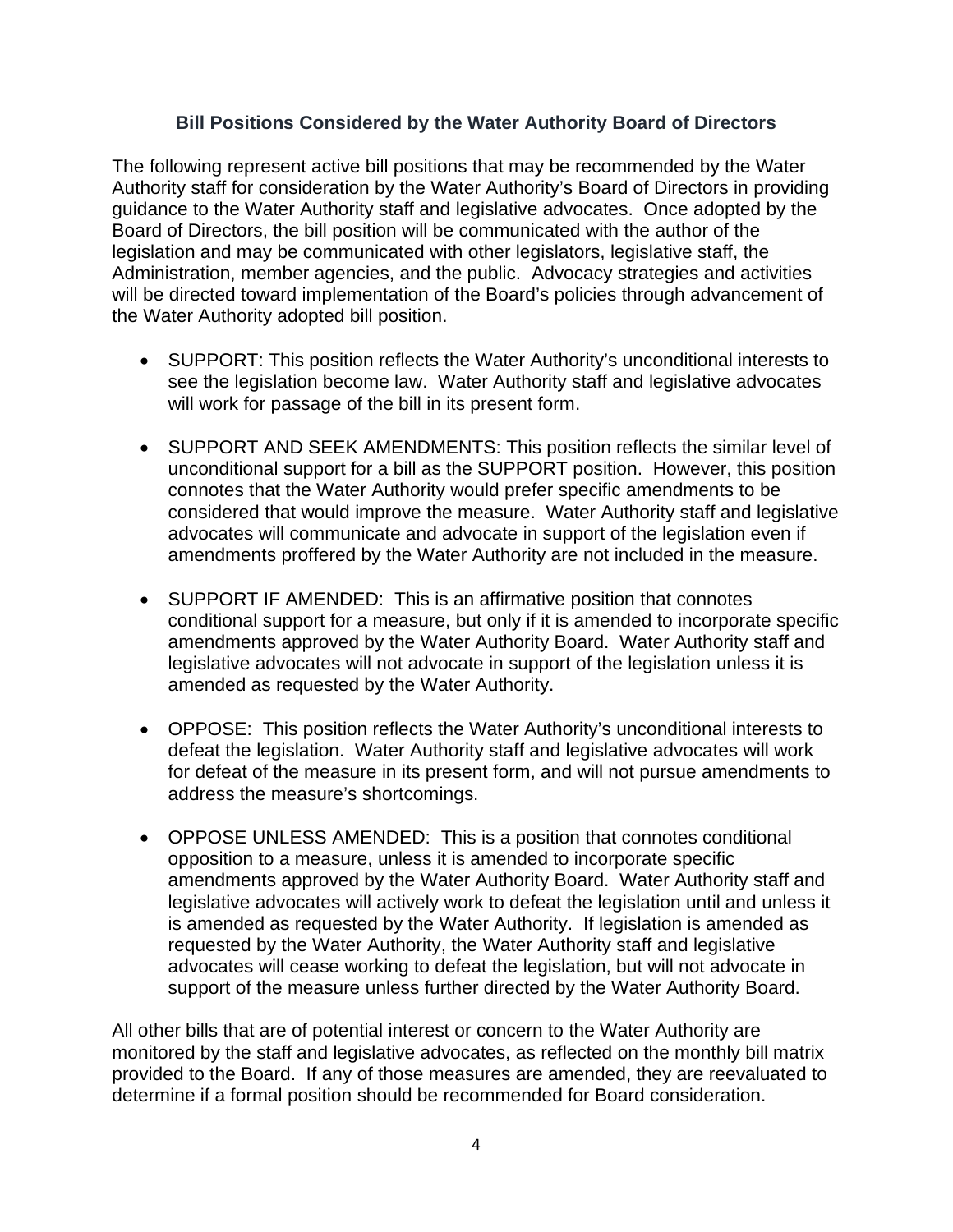## **Binational Issues**

**Policy Category: Binational Issues**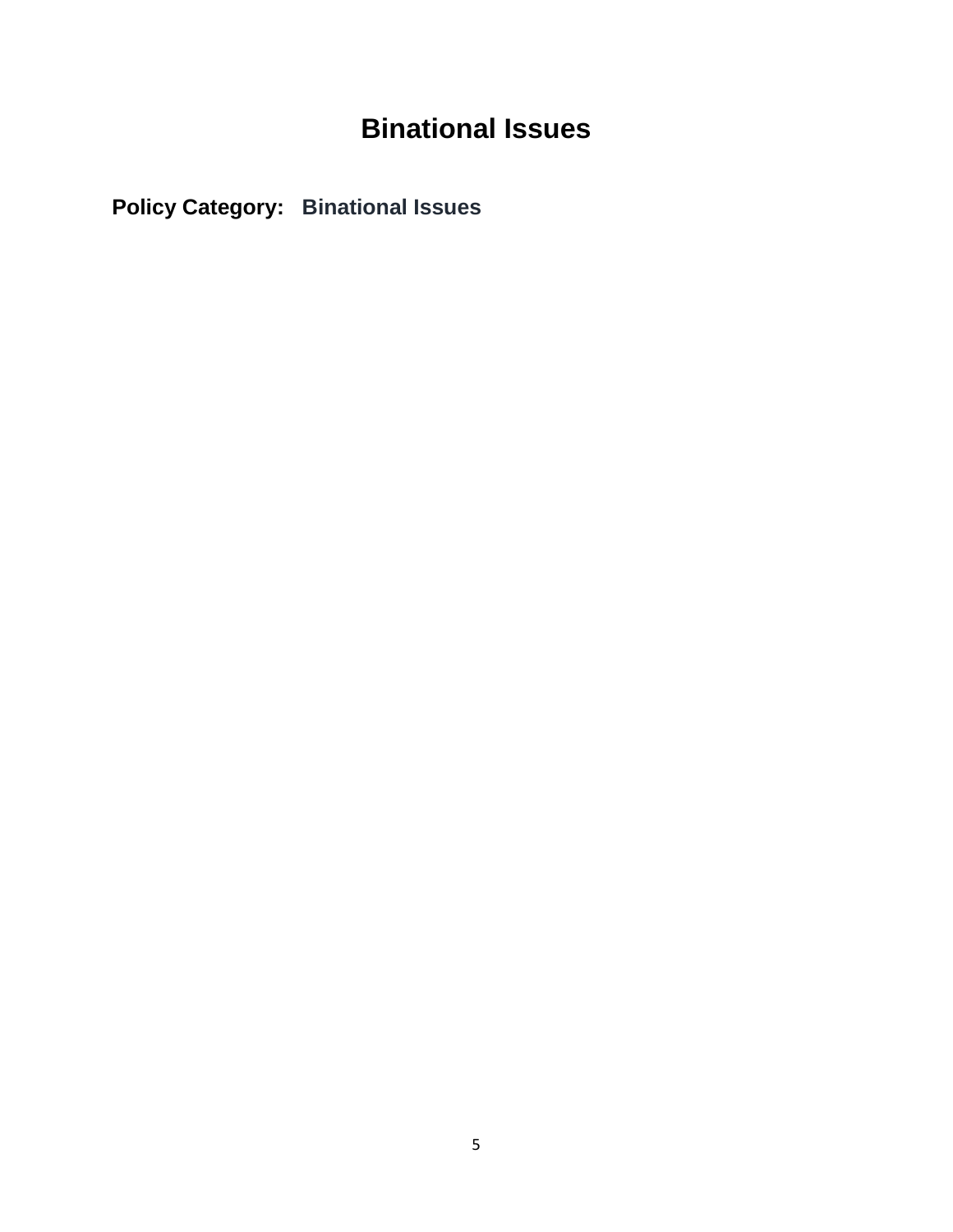## **Binational Issues**

The Water Authority generally supports initiatives that fund and encourage cooperative projects that serve the San Diego/Baja California area.

- 1. Provide funding for development of Board-approved water supply and infrastructure projects to serve the San Diego/Baja California region while protecting local interests.
- 2. Encourage enhanced cooperation between entities in San Diego and Baja California in development of supply and infrastructure projects that will benefit the entire border region.
- 3.Encourage state and federal funding to support collaborative binational projects to improve water quality and protect human health and the environment within the broader San Diego border region.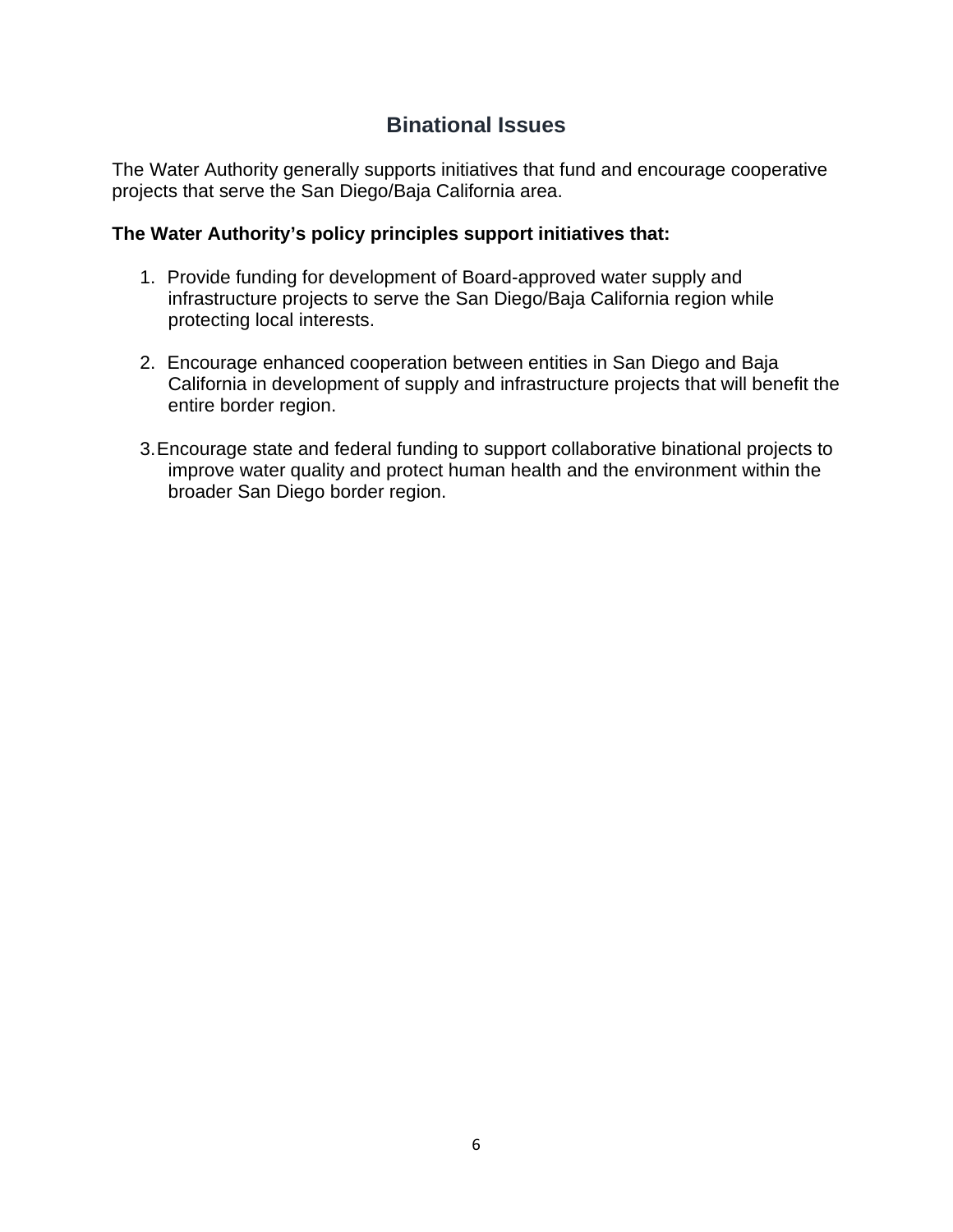## **Biological and Habitat Preservation**

**Policy Category: Biological and Habitat Preservation Environmental & Conservation Planning Funding Species & Habitats**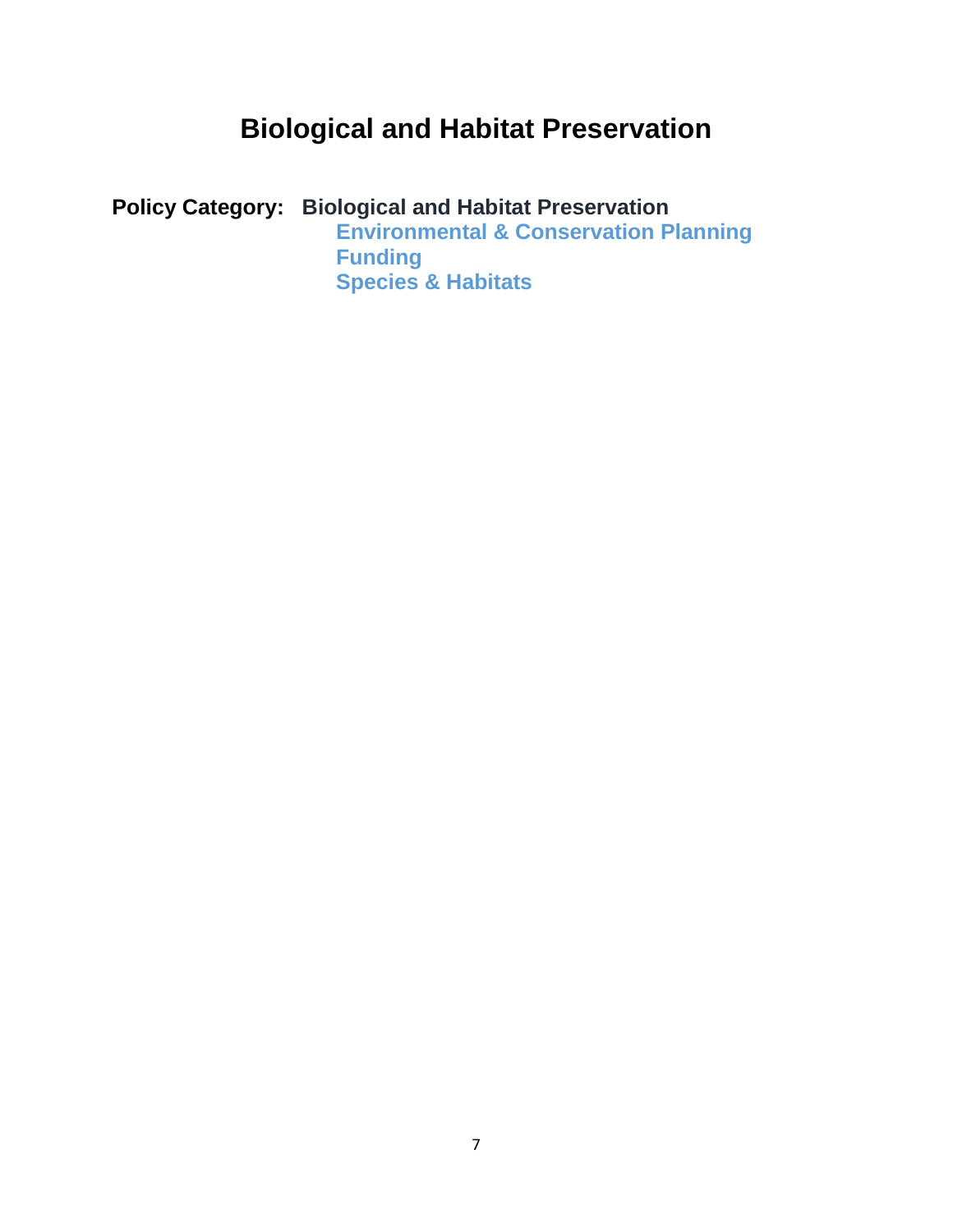## **Biological and Habitat Preservation**

The Water Authority generally supports the preservation of biological and habitat values through comprehensive approaches that provide the necessary regulatory certainty for long lead time water supply projects. The Water Authority also believes that water storage and conveyance facilities provide inherent long-term habitat values that should be recognized in the regulatory process.

The Water Authority supports regulatory exemption of emergency activities when the emergency threatens the continued delivery of safe and clean water. The Water Authority also supports efforts to provide state and federal funding for habitat conservation efforts in San Diego County, on the Salton Sea, Colorado River, and at the Bay-Delta.

The Water Authority generally opposes regulations that reduce or limit the use of existing water rights or supplies, restrict the development of future water supplies, or interfere with the operation, maintenance, or repair of existing water conveyance and storage facilities.

## **Environmental & Conservation Planning**

- 1. Support development of comprehensive multi-species habitat conservation plans that anticipate and mitigate project development impacts while preserving representative ecosystems, rather than individual species.
- 2. Exempt operation, maintenance, and repair of water system facilities from endangered species and other habitat conservation regulations because they provide beneficial cyclical habitat values to declining species and foster biological diversity in California.
- 3. Provide environmental regulatory certainty for implementation of existing and proposed long-term water supply programs.
- 4. Consolidate wetlands regulations to alleviate multi-agency jurisdiction over the same environmental resource.
- 5. Streamline filing of CEQA notices of determination for multi-county water projects by making those notices available on the CEQAnet website through the Governor's Office of Planning and Research.
- 6. Support the eradication of nutria (myocaster coypus) or prevent the species from becoming established in the Delta.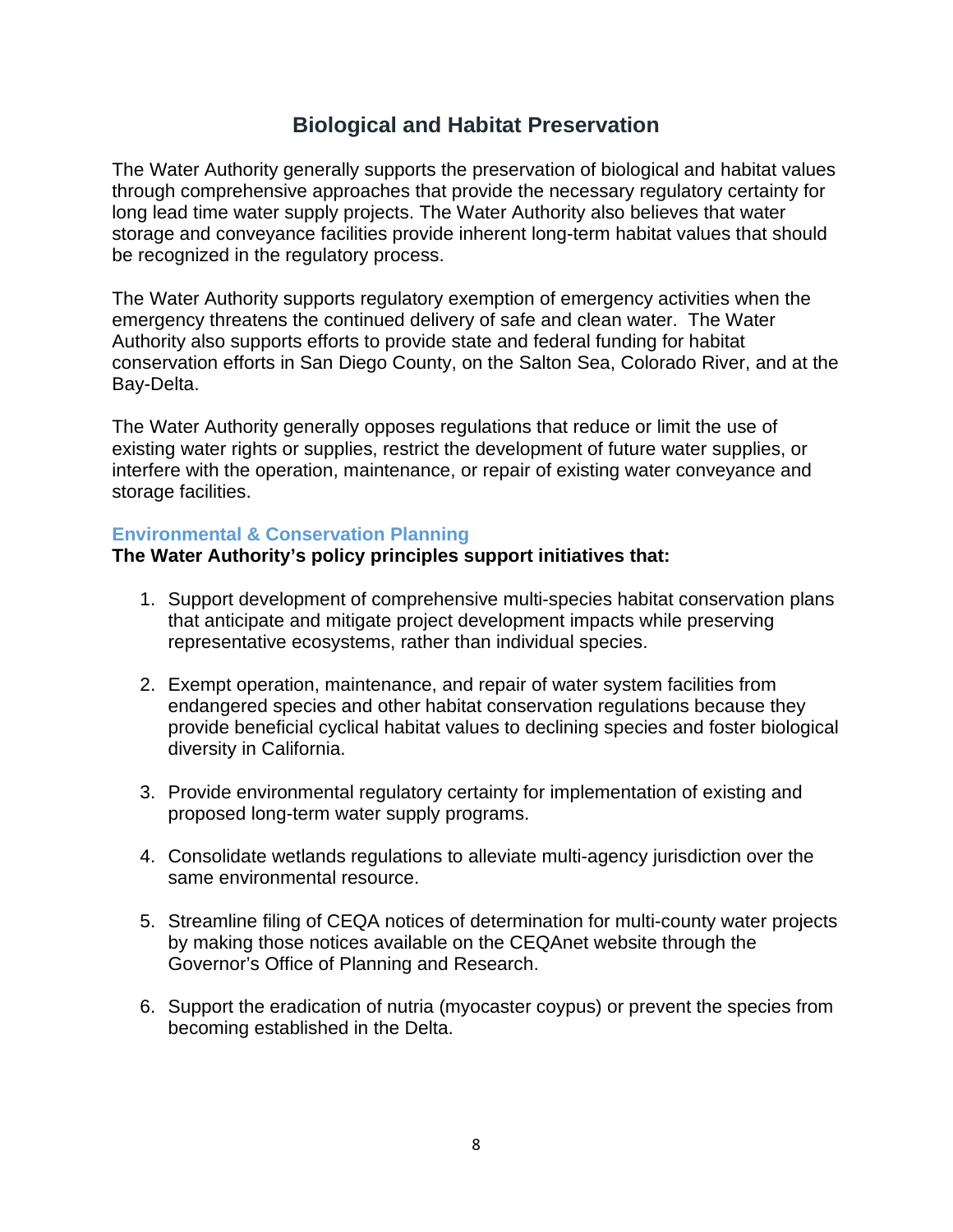## **Funding**

## **The Water Authority's policy principles support initiatives that:**

- 1. Authorize federal and state funding to develop and implement regional or subregional wildlife and habitat conservation programs, including but not limited to property acquisition, revegetation programs, and watershed plans.
- 2. Provide state and/or federal funding for the restoration of the Salton Sea.
- 3. Provide federal and/or state funding to implement actions that address the ecological and water supply management issues of the Lower Colorado River from Lee's Ferry to the southerly international border with Mexico.
- 4. Provide federal and/or state funding to implement actions that address the ecological and water supply management issues of the Sacramento-San Joaquin River Delta.

## **The Water Authority's policy principles oppose initiatives that:**

- 1. Provide for after-the-fact reduction in quantity or quality of a public water supply due to new restrictions on the operation or use of water supply facilities unless funding for alternate sources of water is provided.
- 2. Impose a "utility user fee" or "surcharge" on water for the purposes of financing open space/habitat preservation, restoration, or creation.

## **Species & Habitats**

- 1. Incorporate an emergency exemption for "take" of a listed species listed under the state or federal Endangered Species Acts when necessary to mitigate or prevent loss of or damage to life, health, property, or essential public services.
- 2. Encourage species listings, critical habitat designation, and recovery plans developed pursuant to the state or federal Endangered Species Acts to be consistent with existing interstate compacts, tribal treaties, and other state and federal agreements.
- 3. Facilitate implementation of the Conserved Water Transfer Agreement with the Imperial Irrigation District and other Quantification Settlement Agreement programs with impacts or potential impacts to species and habitat along the lower Colorado River and at the Salton Sea.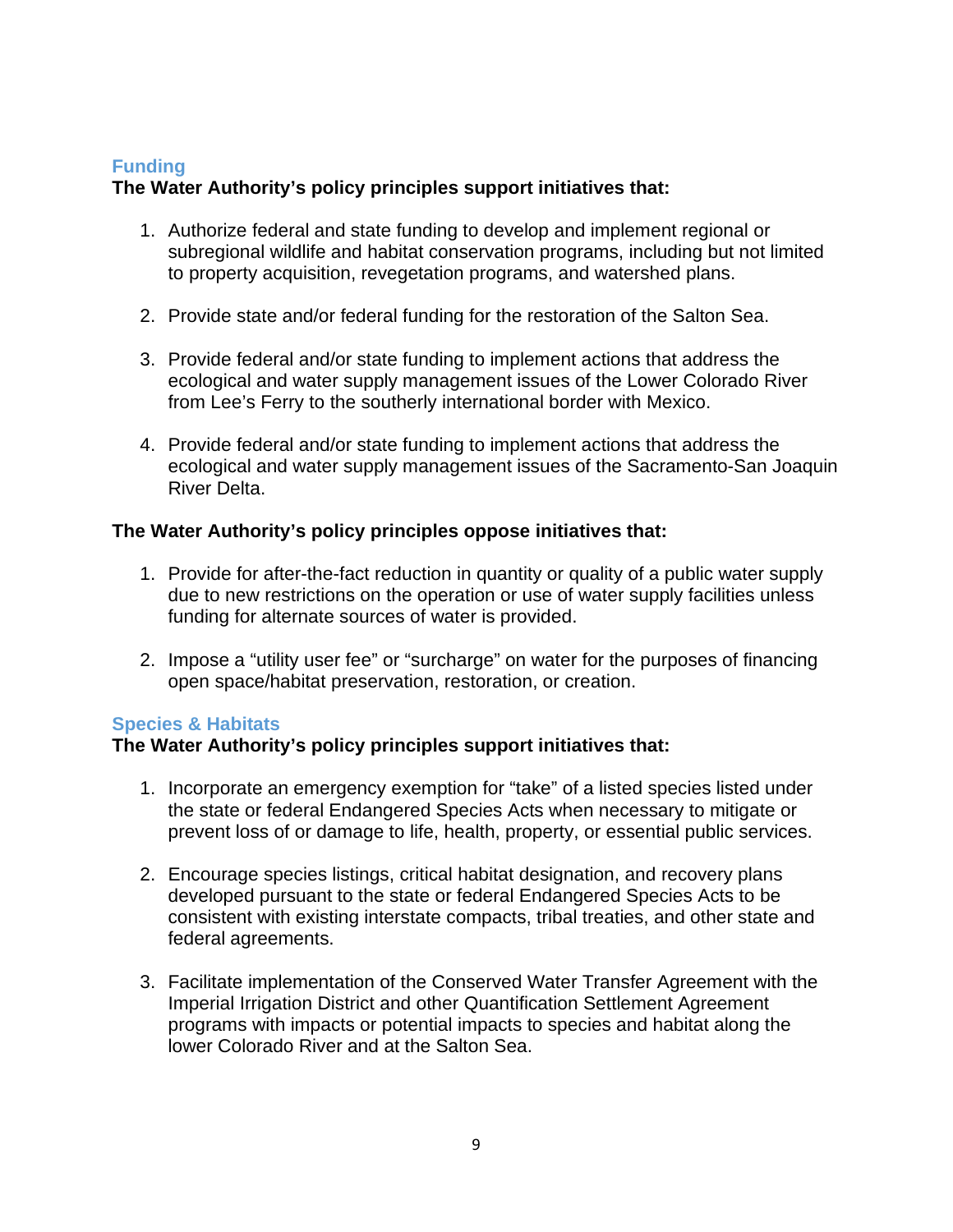4. Designate feral pigs as a noxious invasive animal species in the San Diego region, or authorizes actions, including eradication, to protect the region's waters and natural landscapes from damage by feral pigs.

## **The Water Authority's policy principles oppose initiatives that:**

1. Impose endangered species or habitat conservation requirements that restrict the operation, maintenance, or repair of public water supply, conveyance, treatment, or storage facilities.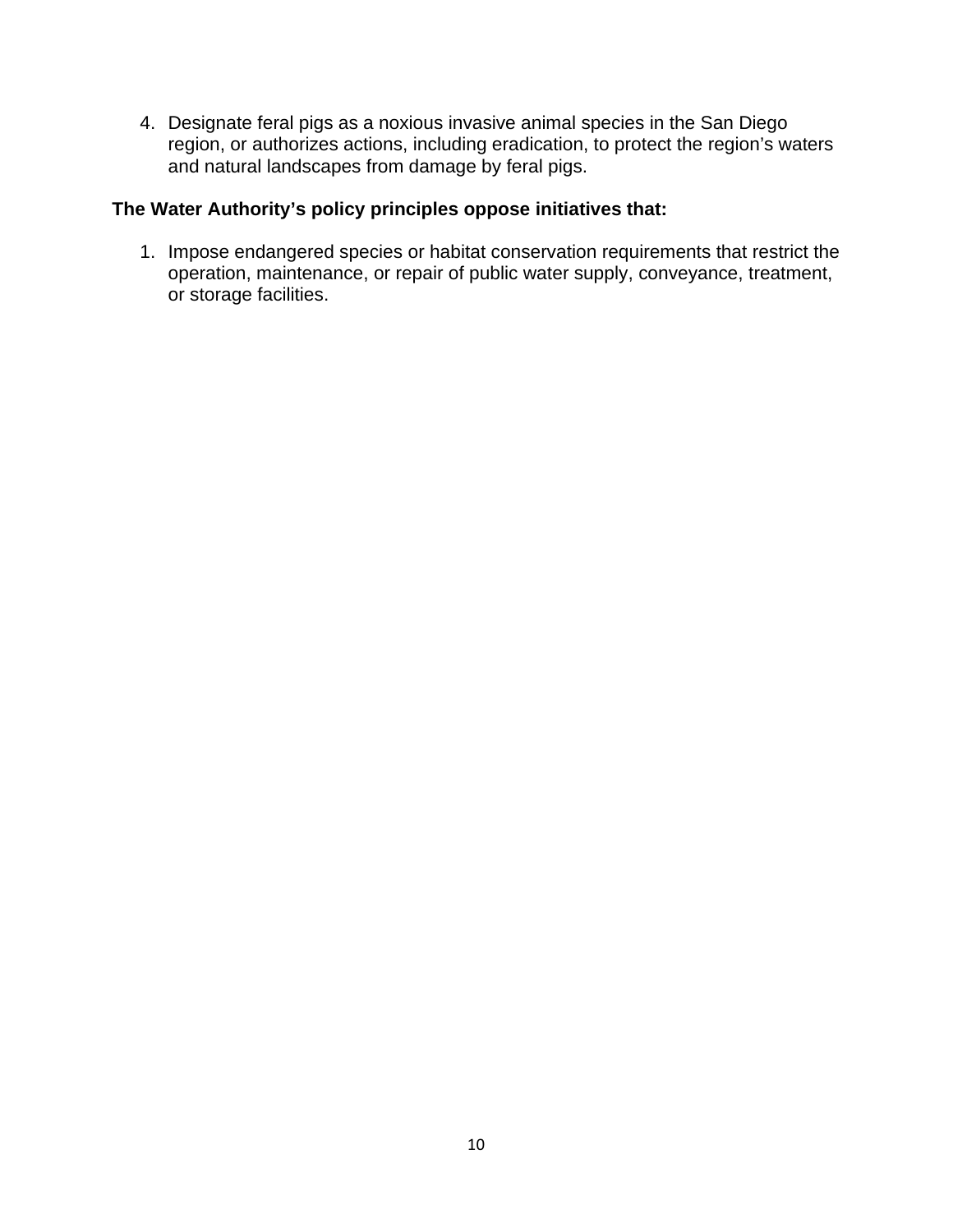## **Drought Response**

**Policy Category: Drought Response**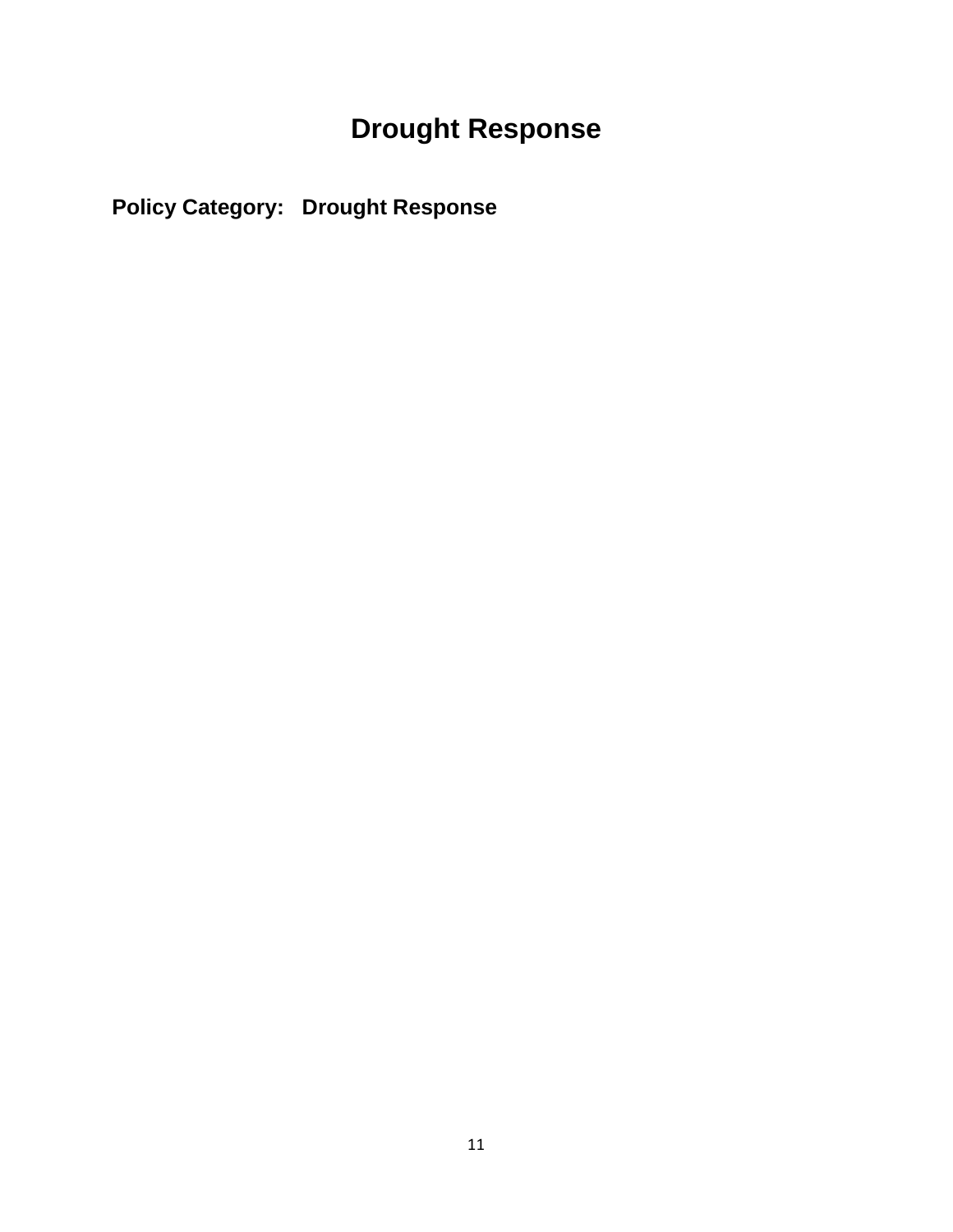## **Drought Response**

The Water Authority and its member agencies have made significant investments in supply, storage and infrastructure to avoid or minimize water shortages during drought periods and ensure a reliable supply of water for the residents and businesses of San Diego County. The Water Authority generally supports emergency drought regulations that ensure the Water Authority and its member agencies receive the water supply benefits of the investments made in reliability. The Water Authority generally supports drought regulations that recognize variations among communities, regions, and counties with respect to their abilities to withstand the impacts and effects of drought. The Water Authority generally opposes initiatives that create a disincentive to water agencies to invest in drought-resilient supplies and creates a "one-size-fits-all" approach to emergency drought declarations.

## **Drought Response**

## **The Water Authority's policy principles support initiatives that:**

- 1. Ensure the Water Authority and its member agencies receive the water supply benefits of its investment in local water supply sources.
- 2. Allow local agencies to achieve compliance with emergency or non-emergency drought regulations or objectives through a combination of water conservation measures and development and implementation of local water supply sources that are not derived from the Delta.
- 3. Allow for local agencies to account for all water supplies available during droughts and other events when calculating the water supply shortage level.
- 4. Create a process for development and implementation of emergency drought declarations and regulations that recognizes variations among communities, regions, and counties with respect to their abilities to withstand the impacts and effects of drought.
- 5. Recognize variations among communities, regions, and counties with respect to their abilities to withstand the impacts and effects of droughts, and ensure that any temporary or permanent statutory or regulatory direction for improving water use efficiency to meet statutory or regulatory goals or standards is focused on regional achievement of objectives rather than a one-size-fits-all approach.

## **The Water Authority's policy principles oppose initiatives that:**

1. Disincentivize or impede water agencies from making investments to maximize the potential for recycled water, potable reuse, desalination and other droughtresilient local water supplies.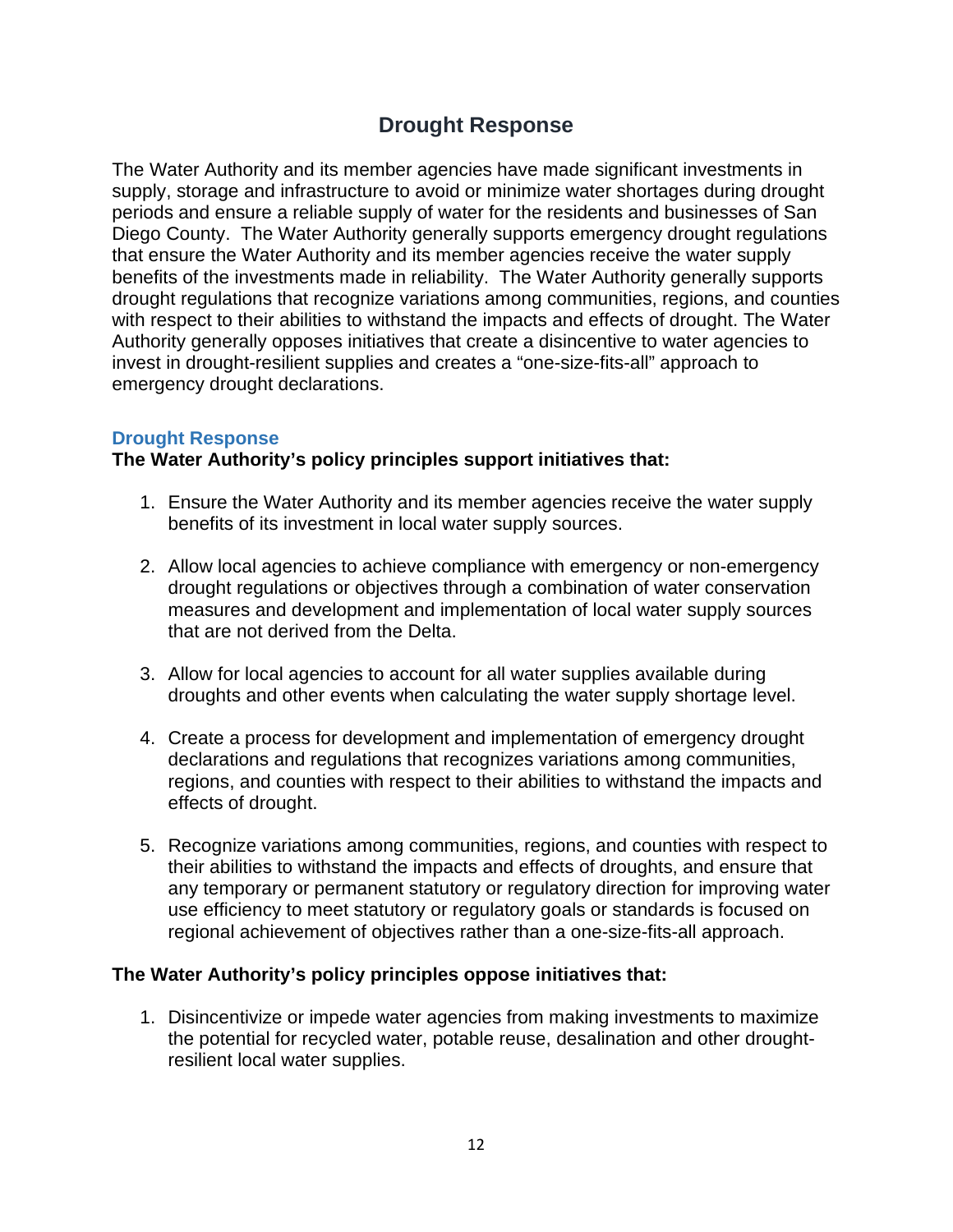2. Create a "one-size-fits-all" approach to emergency drought declarations and regulations that ignores variations among communities, regions, and counties with respect to their ability to withstand the impacts and effects of drought.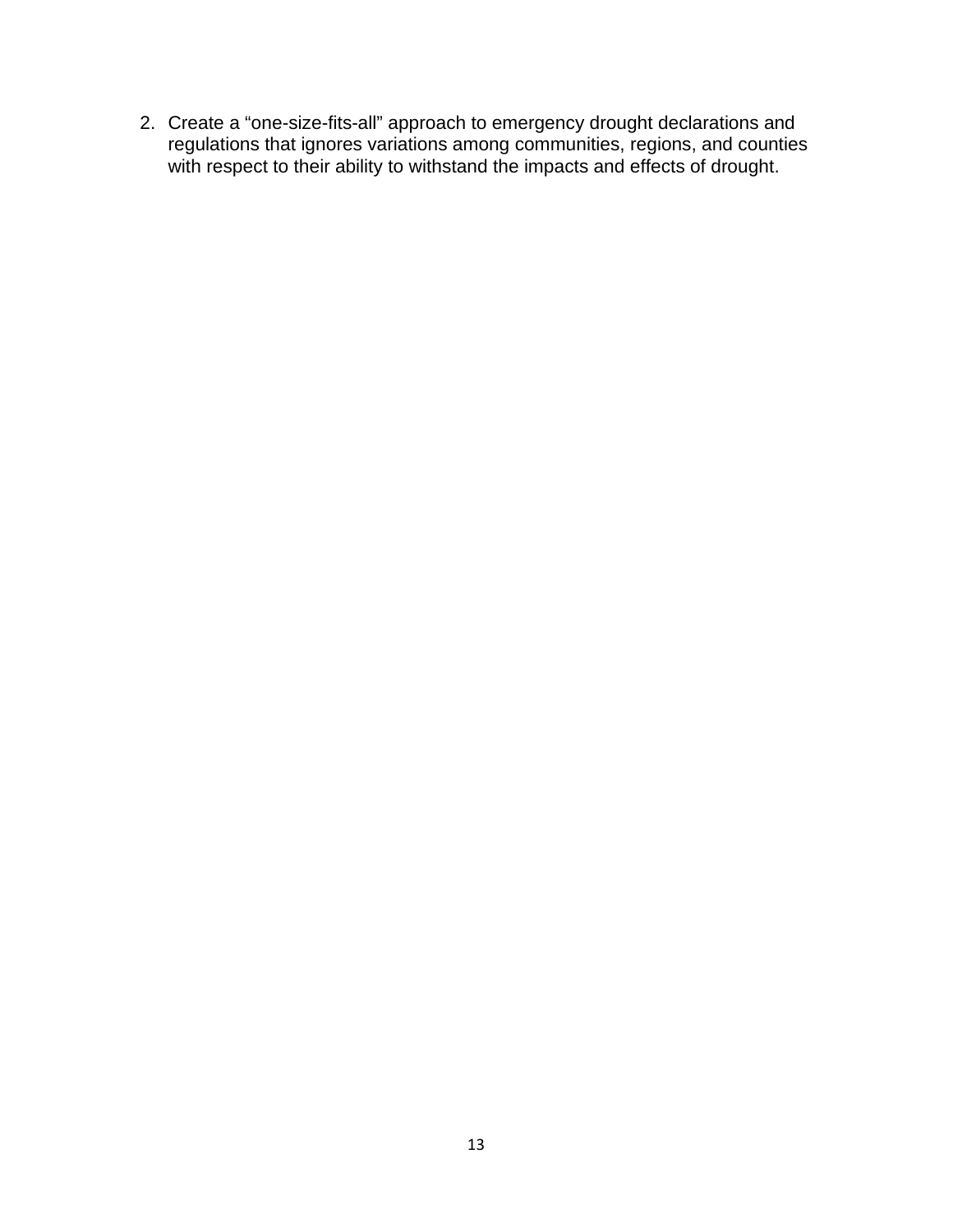## **Energy**

**Policy Category: Energy Energy Costs Energy Independence**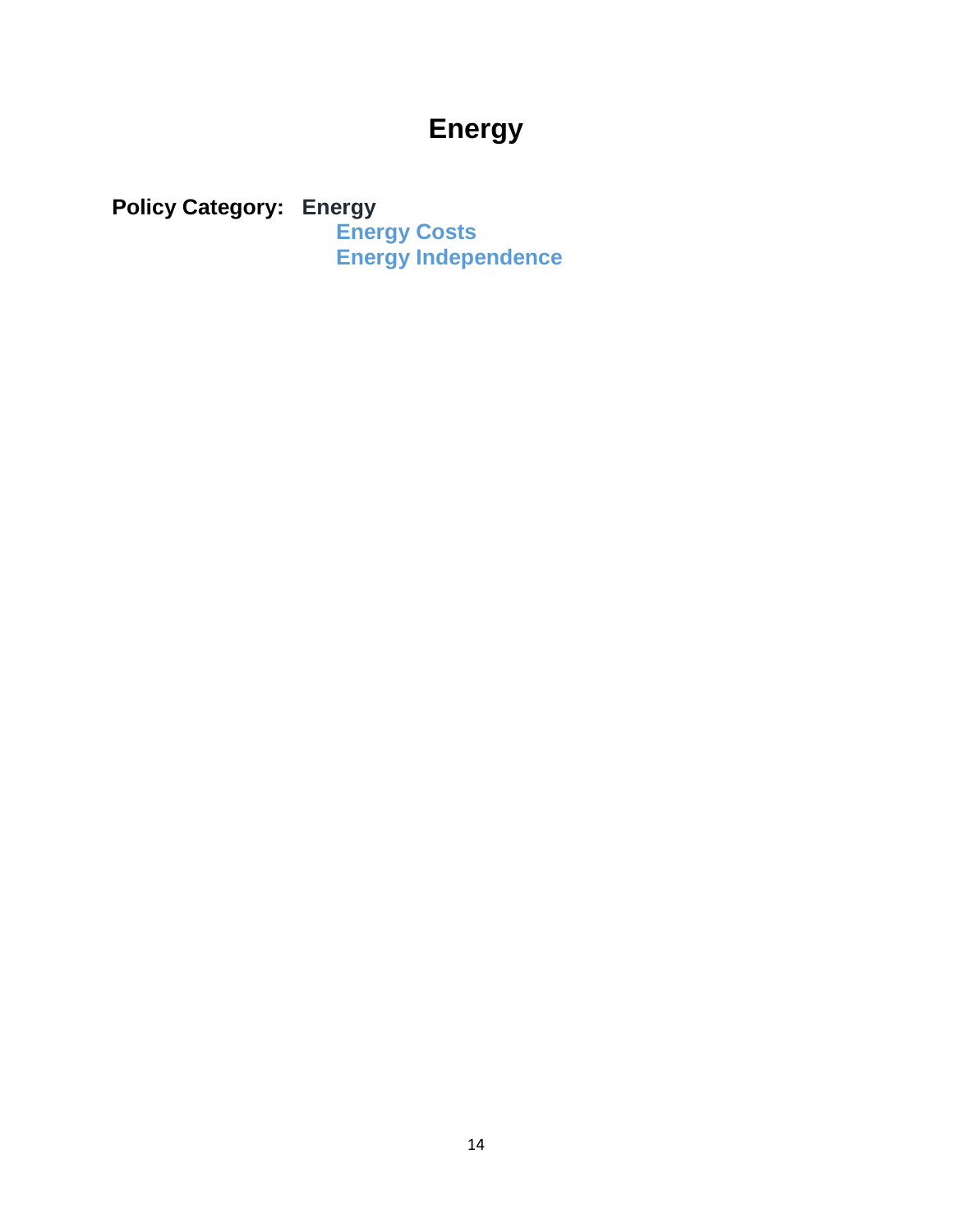## **Energy**

Electricity for treating and delivering water is a major cost to the Water Authority. Generally, the Water Authority supports initiatives that help to lower the cost of electricity. The Water Authority has some capacity to generate electricity and has acquired federal preferential power, and therefore supports legislation that helps it to utilize or market the electricity it produces and acquires for its own operations and for the benefits of its member agencies. The Water Authority also supports actions related to energy creation that will reduce the overall cost of water. The Water Authority's goal is to ensure existing and planned facilities are built and operated in a manner that is environmentally sensitive, reliable, and energy efficient. This section outlines the Water Authority's policies toward initiatives affecting renewable energy, energy consumption, and efficiency and conservation related to existing or planned facilities.

The Water Authority generally supports initiatives that will facilitate the development of renewable and alternative energy sources. The Water Authority also supports initiatives that will provide funding for projects to increase energy efficiency, reliability, and reduce peak demands.

The Water Authority generally opposes legislation that would increase the cost of its power supply. The Water Authority also opposes initiatives that would interfere with its ability to produce electricity, buy or sell, and deliver electrical power or natural gas.

## **Energy Costs**

- 1. Provide opportunities for reduced energy rates under tariff schedules for the Water Authority and its member agencies.
- 2. Provide protection to water agencies in San Diego County from energy rate increases and provides rate relief for the Water Authority and its member agencies.
- 3. Provide funding, including state and federal grants, for in-line hydro-electric, solar, wind, battery storage, biogas cogeneration, nanogrids, microgrids, closedloop pumped storage facilities and other renewable energy generation or storage technology as a means of reducing greenhouse gas emissions and energy costs.
- 4. Promote funding for use of renewable energy in the operation of water agency facilities in San Diego County.
- 5. Prohibit investor-owned utilities from implementing rate changes that undercut the financial viability of renewable energy facilities obligated under long-term Power Purchase Agreements.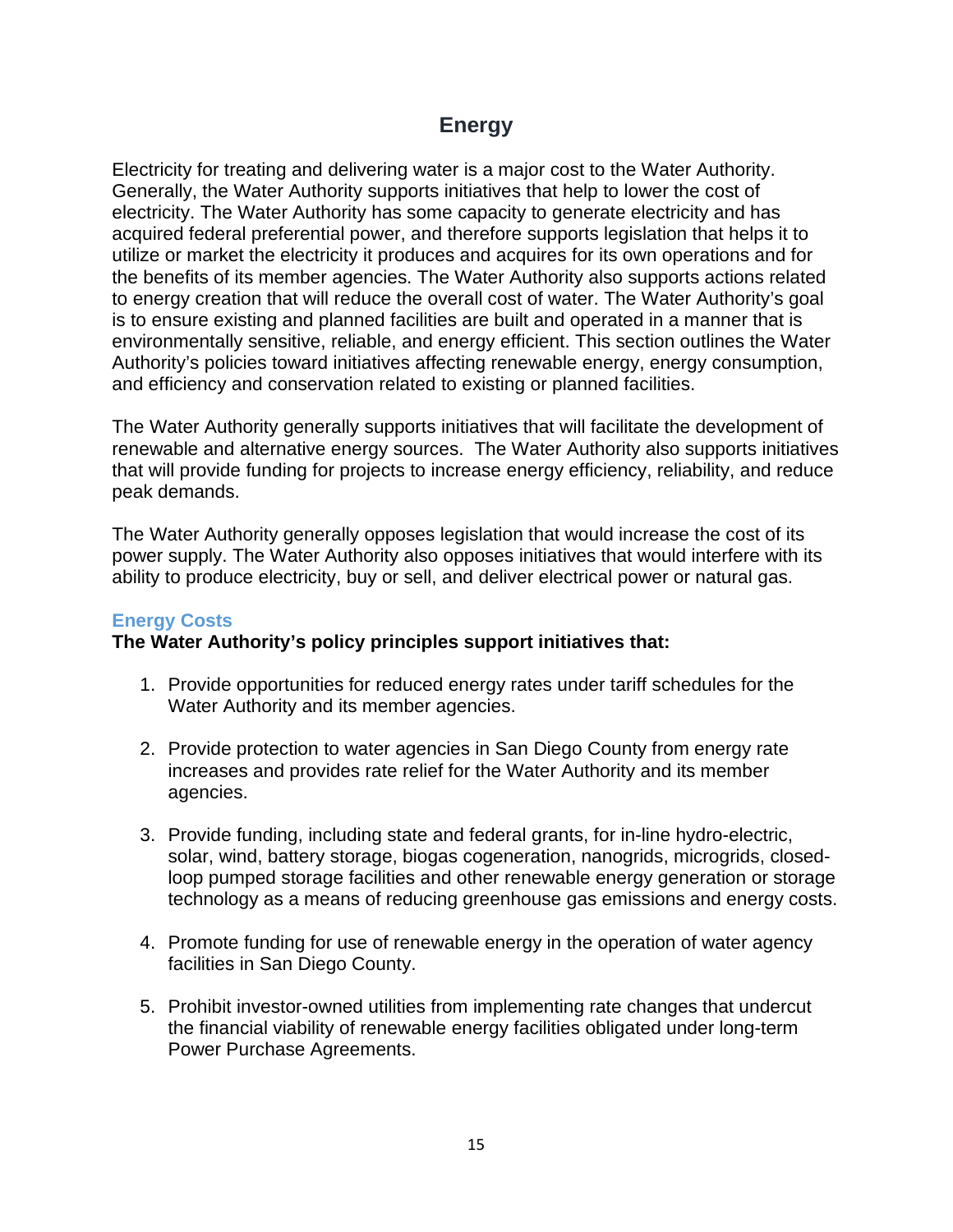## **The Water Authority's policy principles oppose initiatives that:**

- 1. Adversely affect the cost of energy needed to operate MWD's facilities, State Water Project facilities, or the facilities of the Water Authority and its member agencies.
- 2. Impose greenhouse gas reduction obligations on a public water agency for electricity purchased or produced for the sole purpose of operating its system.

## **Energy Independence**

- 1. Provide greater flexibility in the utilization of Water Authority and its member agencies' facilities for generation and acquisition of electrical and natural gas power.
- 2. Provide the Water Authority and its member agencies with greater flexibility in the licensing, permitting, interconnection, construction, and operation of its existing and potential in-line hydroelectric, solar, wind, battery, nanogrid, microgrid, closed-loop pumped energy-storage projects, and other renewable energy generation or storage technology.
- 3. Make SWP power available for all water projects.
- 4. Promote the classification of electricity generated by in-line hydroelectric and closed-loop pumped energy storage facilities as environmentally sound,.
- 5. Promote the expansion of closed-loop pumped energy storage facilities to provide a clean and environmentally sound energy resource, that provides electric grid reliability and resiliency; especially during times of potential blackouts.
- 6. Promote the expansion of in-line hydroelectric energy recovery systems at treatment facility discharge systems and where feasible on the Water Authority's aqueduct.
- 7. Promote the production, purchase, delivery, and use of alternative sources of energy on a wholesale basis.
- 8. Facilitate the Water Authority's opportunities to exercise the authorities granted by the County Water Authority Act, Section 45-5.1.
- 9. Provide clear statutory, regulatory, or administrative authority for the Water Authority to wheel acquired or produced power to itself, its member agencies, or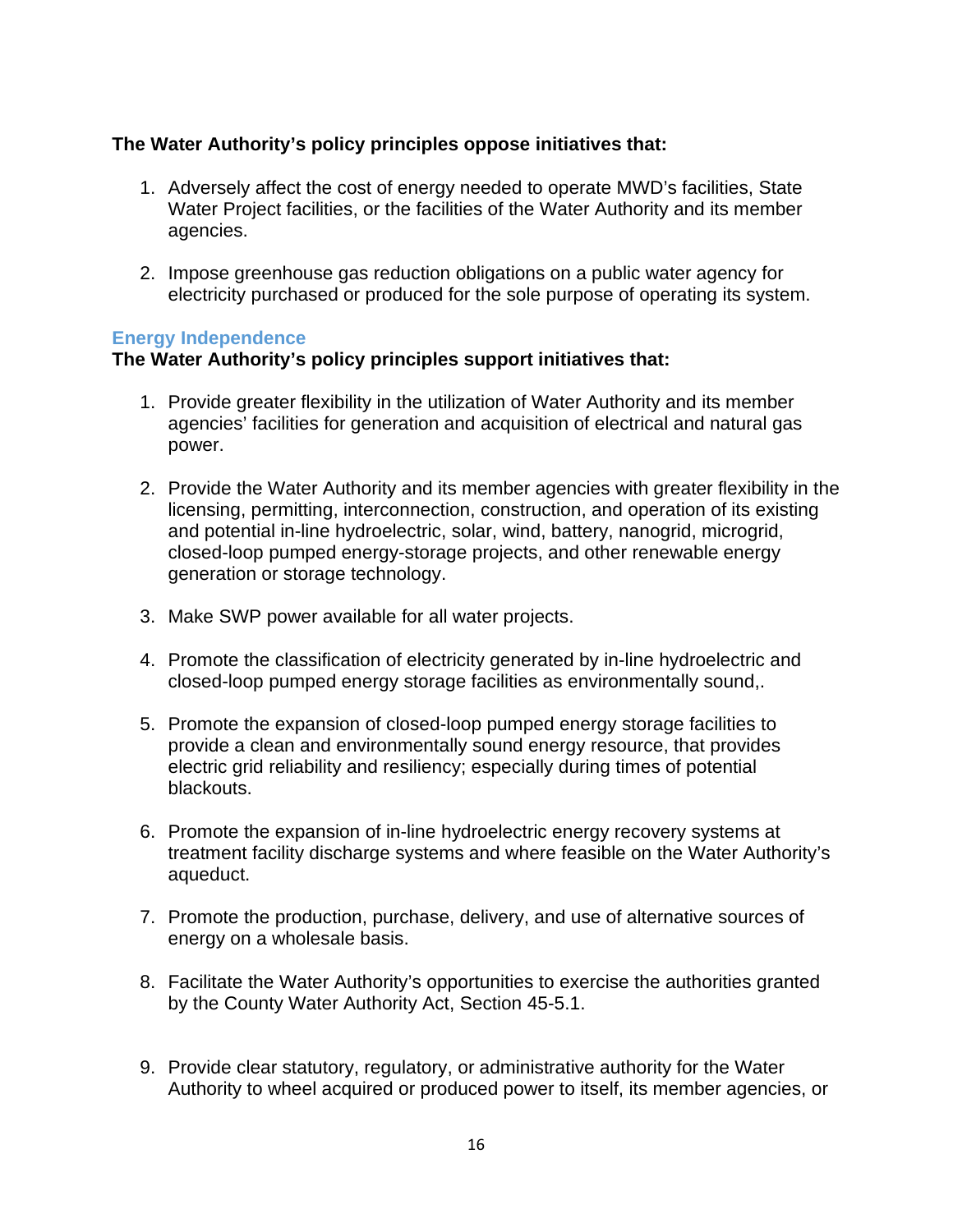entities with which the Water Authority is under contract for the purchase, treatment, transport, or production of water.

- 10.Recognize all grid services that energy storage provides, and support fair compensation in the wholesale energy market for such services.
- 11.Provides timely, efficient, and cost-effective interconnection of new energy resources such as solar, inline hydroelectric, pumped energy storage, and other renewable energy generation or storage technologies to the electric distribution and transmission grid.
- 12.Recognize the value of large-scale hydropower and pumped energy storage facilities in assisting the state to meet its renewable and zero-carbon emission goals of 100 percent by 2045.

- 1. Adversely affect the ability of the Water Authority or its member agencies to own, operate, and/or construct work for supplying its member public agencies, or its own facilities with natural gas and electricity.
- 2. Impede the Water Authority's or its members agencies' ability to contract for, deliver, and use the purchase of natural gas and electricity from the United States, the State of California, and any other public agency or private entity and sell the gas and electricity to any public agency or private entity engaged in retail sales of electricity and gas.
- 3. Reduce the Water Authority or its member agencies' ability to maintain high operational efficiency at all times.
- 4. Restrict the Water Authority or its member agencies' ability to expand or improve infrastructure or facilities.
- 5. Restrict or caps future energy demands needed for possible expansion of recycled water, potable reuse, and desalination projects.
- 6. Adversely affect the Water Authority or its member agencies' ability to expand cogeneration or polygeneration at planned or existing facilities.
- 7. Inhibit the scientific advancement of energy and water efficient/conserving technologies that may be implemented at Water Authority and member agency facilities.
- 8. Prevent the Water Authority and its member agencies from enhancing energy reliability and independence for their facilities.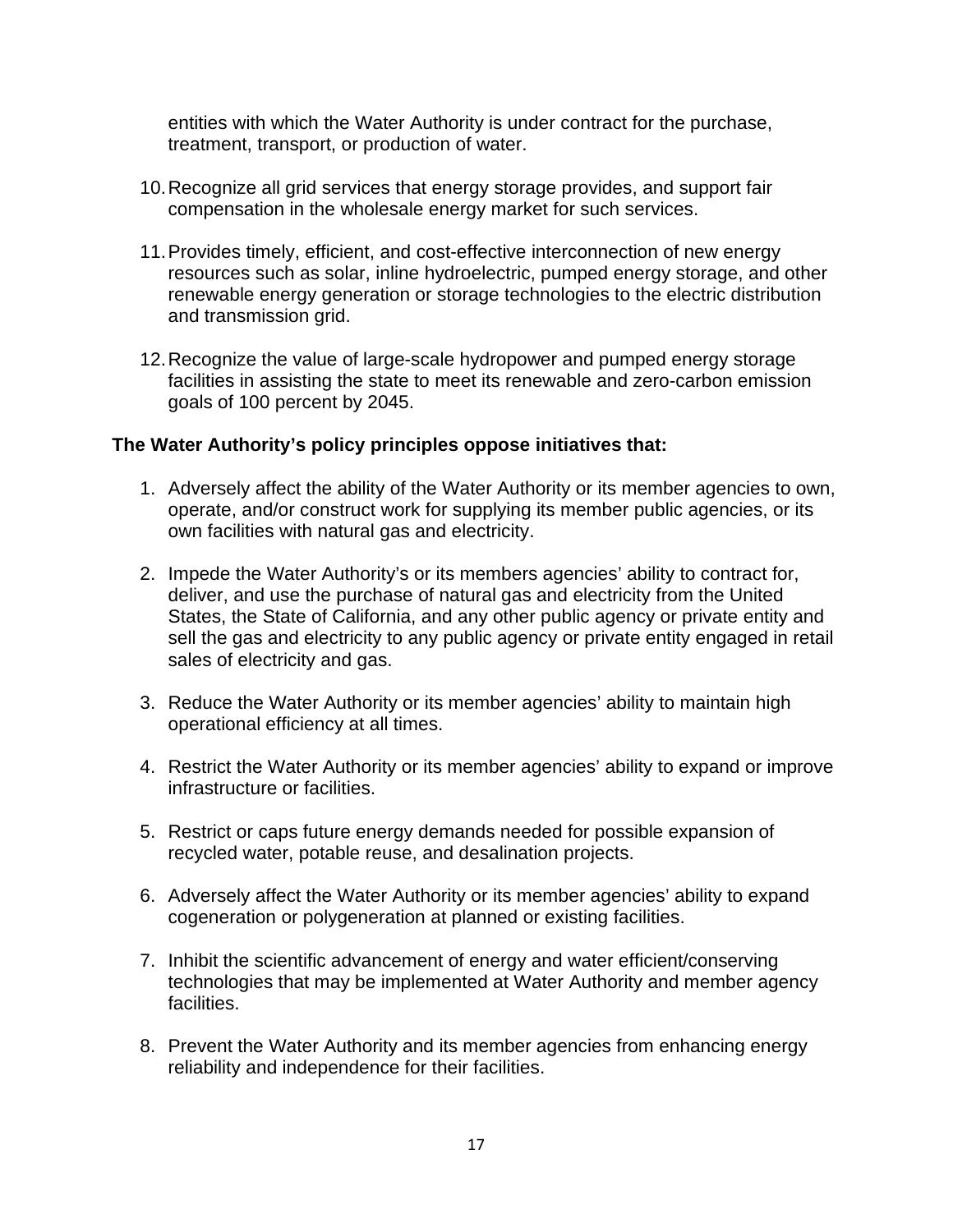- 9. Do not count or credit qualified renewable energy projects toward accomplishment and satisfaction of the California Renewables Portfolio Standard objectives.
- 10.Prohibit the Water Authority from wheeling or securing statutory, regulatory, or administrative authority necessary to wheel – acquired or produced power to itself, its member agencies, or entities with which the Water Authority is under contract for the purchase, treatment, transport, or production of water.
- 11.Result in a lengthy, more complicated, or more costly interconnection of new energy resources, such as solar, inline hydroelectric, pumped storage, and other renewable energy generation or storage technologies to the electric distribution and transmission grid.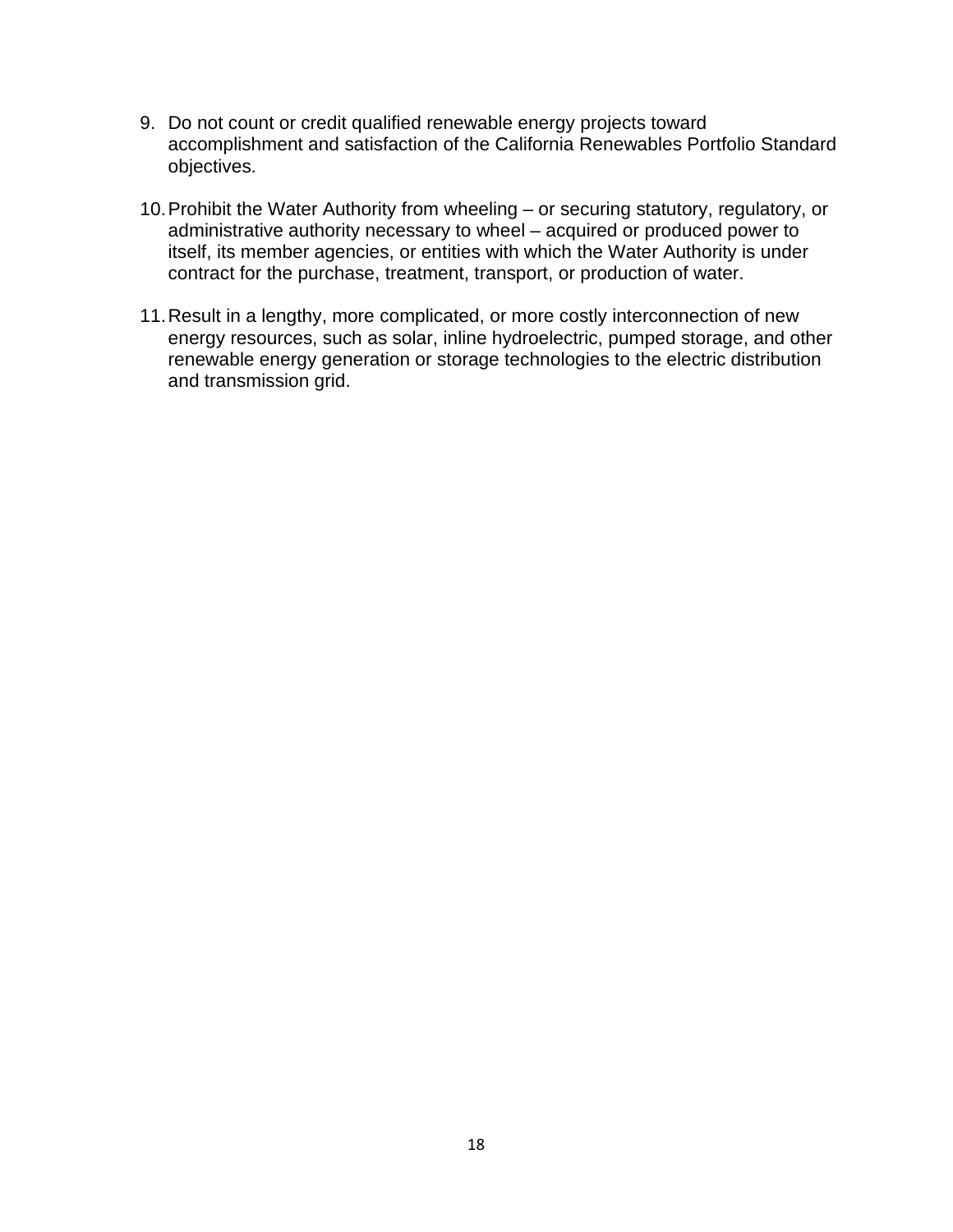## **Financial Issues**

**Policy Category: Fiscal Policy and Water Rates Fees, Taxes, and Charges Financial Management Funding Rates**

**Policy Category: Water Bonds**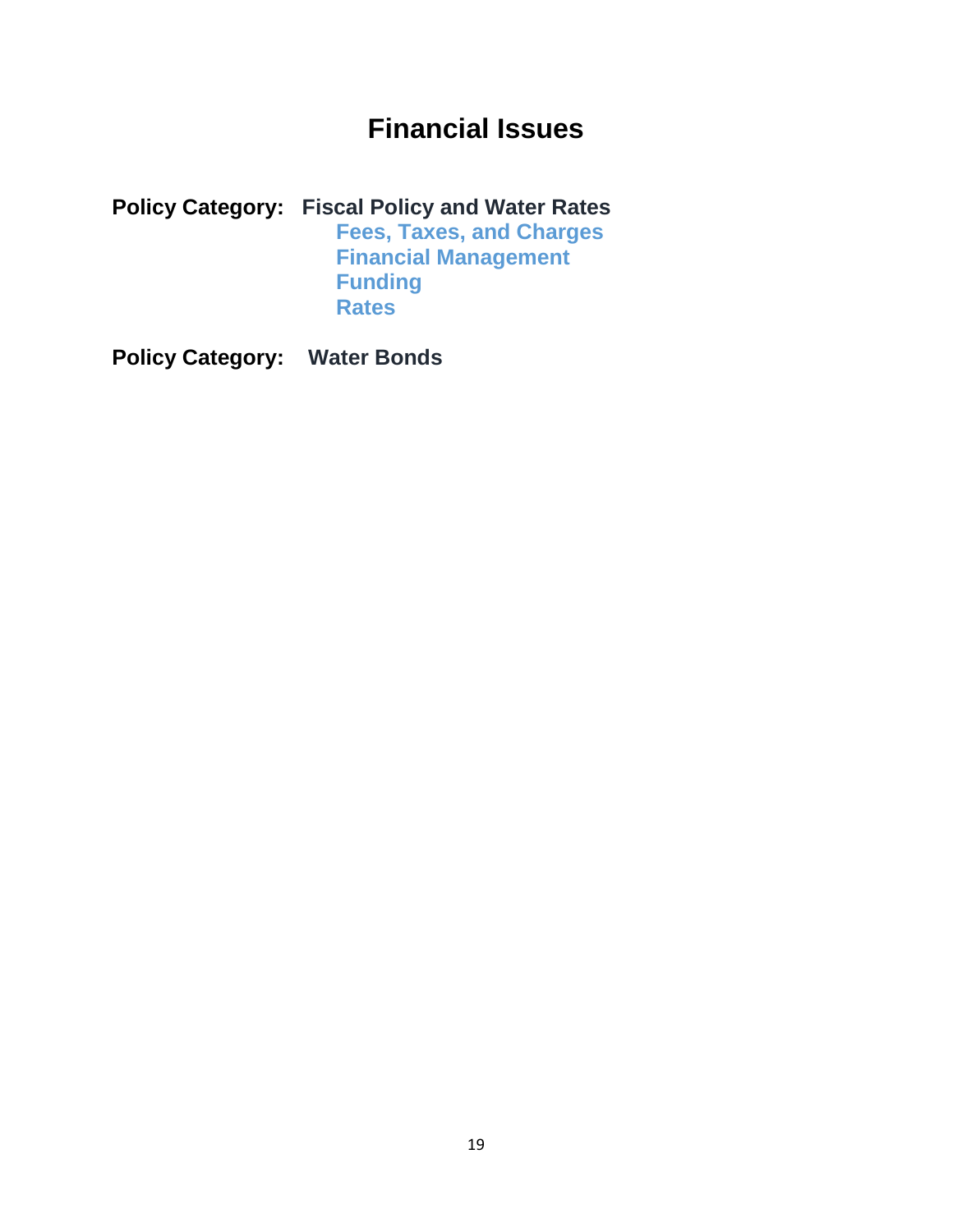## **Fiscal Policy and Water Rates**

The Water Authority generally supports initiatives that improve the Water Authority's ability to obtain cost-effective financing for the construction, operation, and maintenance of public facilities. The Water Authority supports initiatives that are consistent with the Board's policy principles adopted in 2006, regarding user fees and statewide water infrastructure funds. The Water Authority supports initiatives that promote local control over water rates, but ensure that rate-making is undertaken pursuant to a clearly defined cost-of-service basis and foundation.

The Water Authority generally opposes unfunded federal or state mandates that are not accompanied by subventions. The Water Authority opposes initiatives that reallocate the Water Authority's revenues or reserves to statewide purposes. The Water Authority opposes imposition by the state of a "public goods charge," or excise tax on water for statewide purposes. The Water Authority opposes state-imposed user fees on water imposed by the state unless the fee is restricted to paying for specific projects and programs with identified costs and clearly identified benefits. The Water Authority opposes the imposition of a state water user fee to pay the interest or principal on a statewide water bond. The Water Authority opposes initiatives that would interfere with public agencies' ability to set their own rates and manage their own finances.

#### **Fees, Taxes & Charges**

- 1. Impose mandated costs or regulatory constraints on local governments without providing subventions to reimburse local governments for such costs.
- 2. Pre-empt the Water Authority's or its member agencies' ability to impose or change rates, charges, fees, or assessments.
- 3. Weaken the protections afforded the Water Authority or its member agencies under California's Proposition 1A (November 2, 2004).
- 4. Impose a water user fee on water agencies or water users that does not provide a commensurate and directly linked benefit in the local area or region from which the water user fee is collected.
- 5. Impose a water user fee for statewide projects or programs, for which the projects or programs are not clearly defined, the beneficiaries identified, and the reasonable costs identified.
- 6. Impose a water user fee in order to create a state fund that can be used to finance undefined future projects and programs.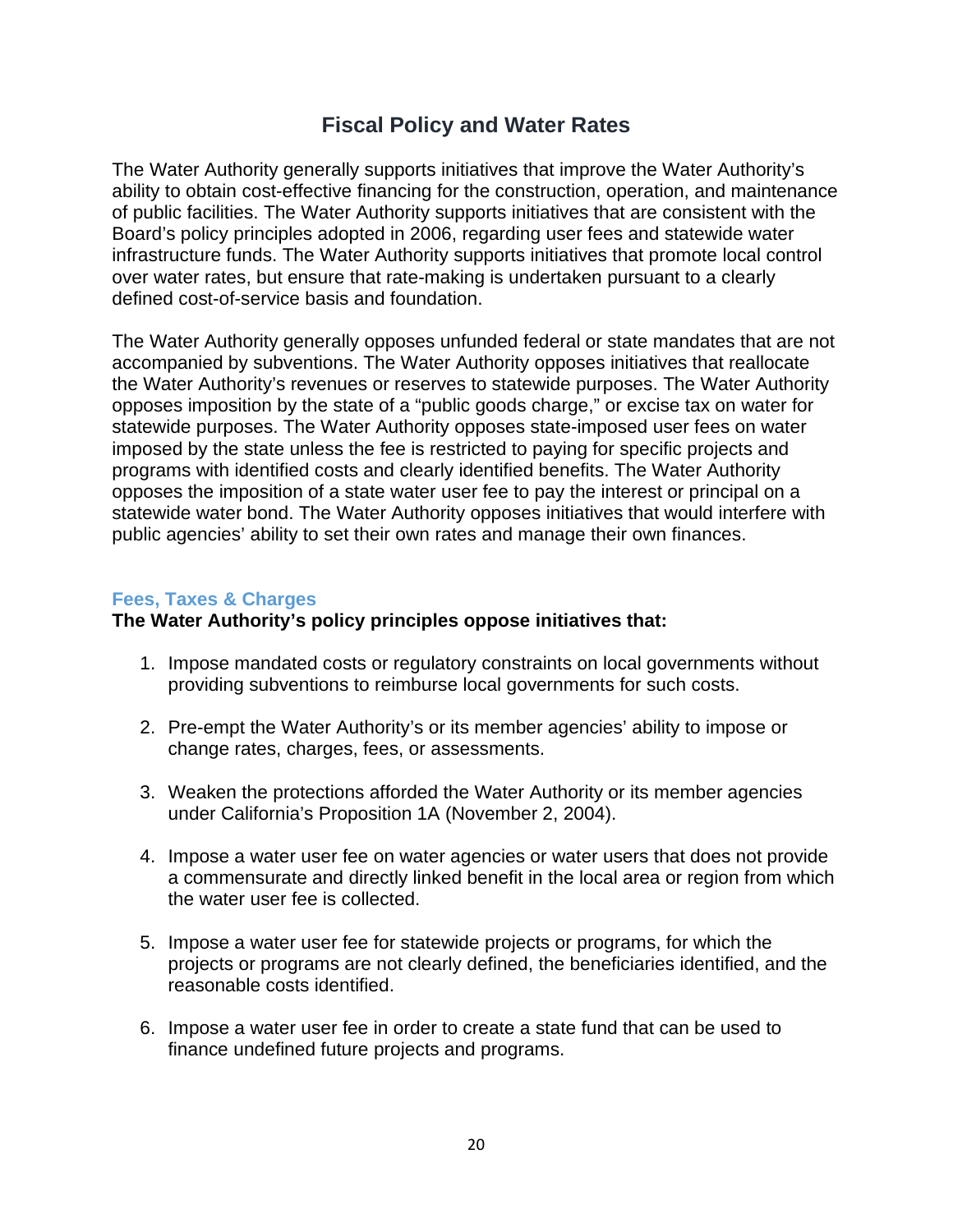- 7. Allow the state to retain more than five percent of water user fees for administrative costs.
- 8. Do not restrict the use of water user fees to only the specific purposes for which they are imposed, without any possibility of diversion to meet other fiscal needs of the state.
- 9. Impose a "public goods charge" or "water tax" on public water agencies or their ratepayers.
- 10.Impose a fee on water users to repay the principal and interest on a statewide general obligation bond.
- 11.Establish regulatory or permit fees that lack a nexus to the costs of oversight.
- 12.Establish a broad-based user fee that does not support a specific program activity; any fee must provide a clear nexus to the benefit the fee would provide.

## **Financial Management**

## **The Water Authority's policy principles oppose initiatives that:**

- 1. Are inconsistent with the Water Authority's and its member agencies' current investment policies and practices.
- 2. Make any unilateral reallocation of Water Authority or its member agencies' revenues by the state unless the state takes compensatory measures to restore those funds.
- 3. Reduce the Water Authority's or its member agencies' revenues without giving the Water Authority and its member agencies a commensurate public benefit that is clearly identifiable and separate from a general statewide benefit.
- 4. Restructure the Water Authority's or its member agencies' responsibilities without also providing the commensurate restructuring of revenues.
- 5. Require the expenditure of Water Authority or member agency funds to accomplish federal water supply commitments such as may be required in national treaties.
- 6. Reduce or eliminate the tax-exempt status on municipal financings.

## **Funding**

## **The Water Authority's policy principles support initiatives that:**

1. Require the federal and state governments to provide subvention to reimburse local governments for all mandated costs or regulatory actions.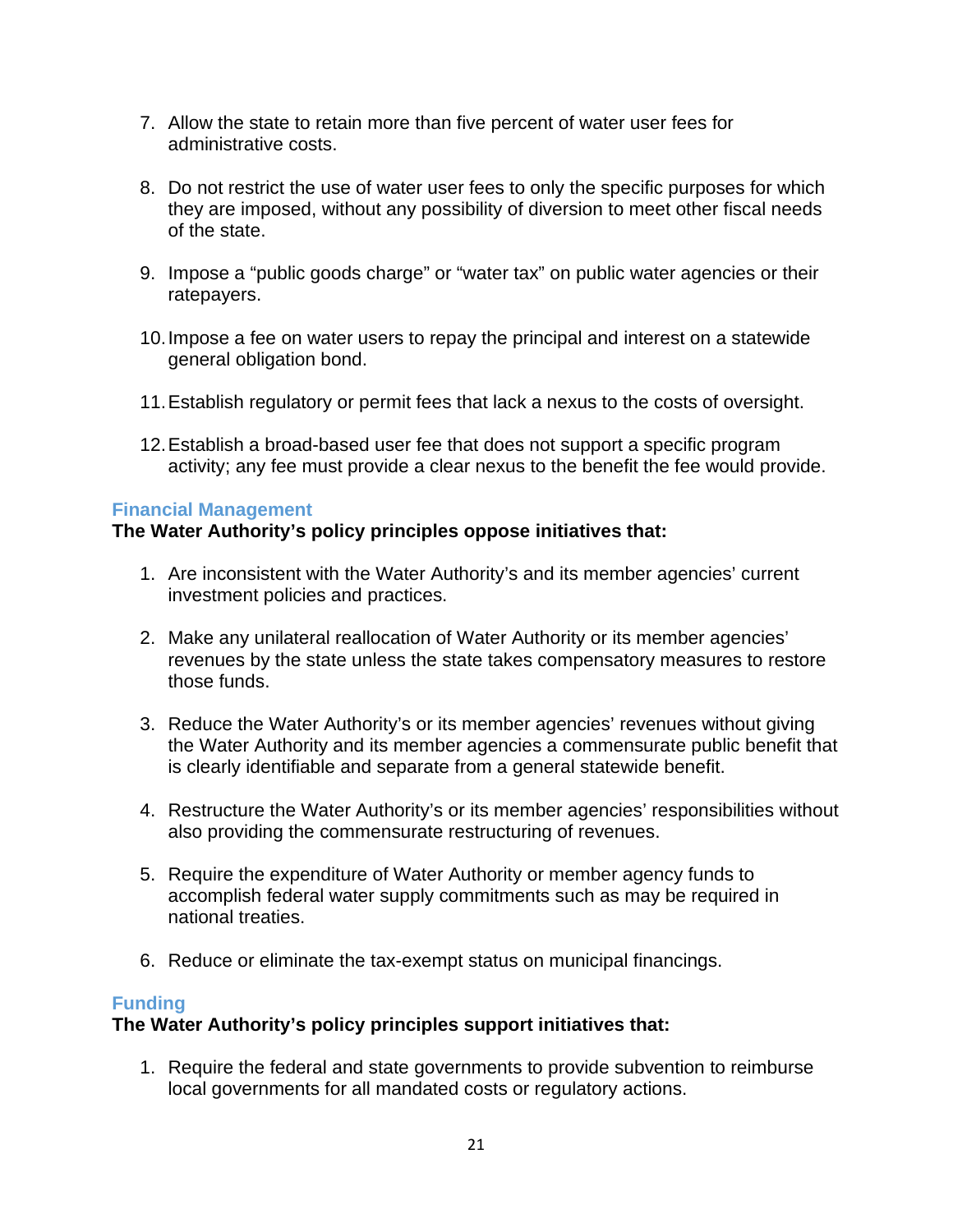- 2. Provide the Water Authority and its member agencies with additional forms of cost-effective financing for public facilities.
- 3. Revitalize the Title XVI federal funding program by converting new authorizations to a competitive grant program with congressional oversight while protecting existing Title XVI authorizations for the San Diego region.
- 4. Provide the Water Authority and its member agencies with grant funding for public facilities.
- 5. Provide the Water Authority, its member agencies, and water ratepayers with post-COVID financial relief through a variety of means, including but not limited to, direct financial assistance and flexibility in debt management, to assist water ratepayers and water suppliers.

## **The Water Authority's policy principles oppose initiatives that:**

- 1. Impose additional administrative requirements and/or restrict the Water Authority's or its member agencies' ability to finance public facilities through the issuance of long-term debt.
- 2. Interfere with the responsibility of a region, operating under an Integrated Regional Water Management Plan, for setting priorities and generating projects to be paid from any IRWM accounts and grants.
- 3. Interfere with the control exercised by the San Diego funding subregion over the use and expenditure of any water user fee revenues that may be dedicated to the region.

## **Rates**

## **The Water Authority's policy principles support initiatives that:**

- 1. Maintain the authority of water agencies to establish water rates locally, consistent with cost-of-service requirements of the law.
- 2. Maximize the ability of water agencies to design rate structures to meet local water supply goals and that conform to cost-of-service requirements of the law.

## **The Water Authority's policy principles oppose initiatives that:**

1. Impair the Water Authority's or its member agencies' ability to provide reliable service at reasonable costs to member agencies or to charge all member agencies the same or similar rate for each class of service consistent with costof-service requirements of the law.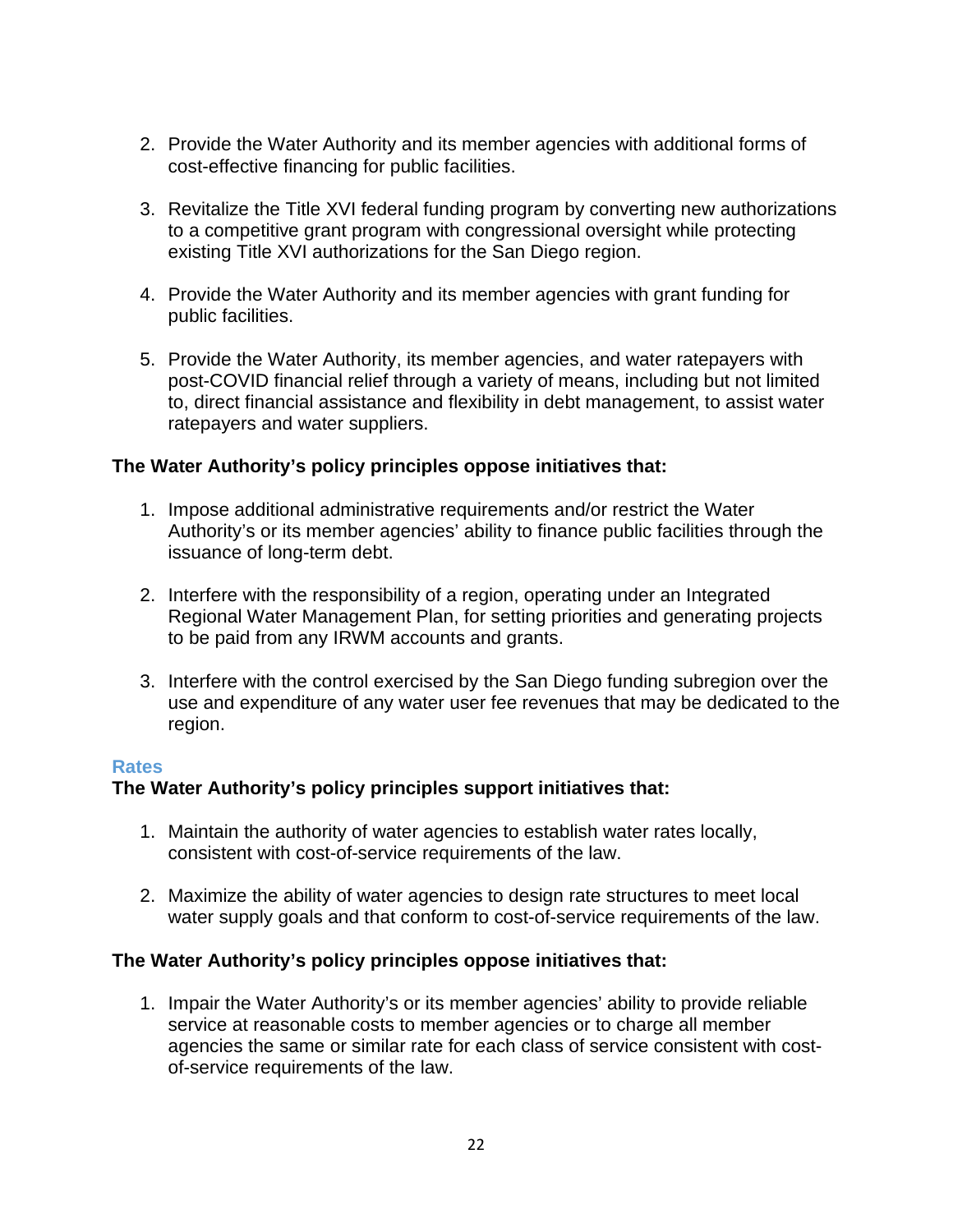- 2. Undermine or weaken cost-of-service rate-making requirements in existing law.
- 3. Impair the Water Authority's or its member agencies' ability to maintain reasonable reserve funds and obtain and retain reasonable rates of return on its reserve accounts.
- 4. Mandate a specific rate structure for retail water agencies.
- 5. Prescribe mandatory conservation-based rate structures that override the authority of the boards of directors of local water agencies to set rate structures according to the specific needs of the water agencies.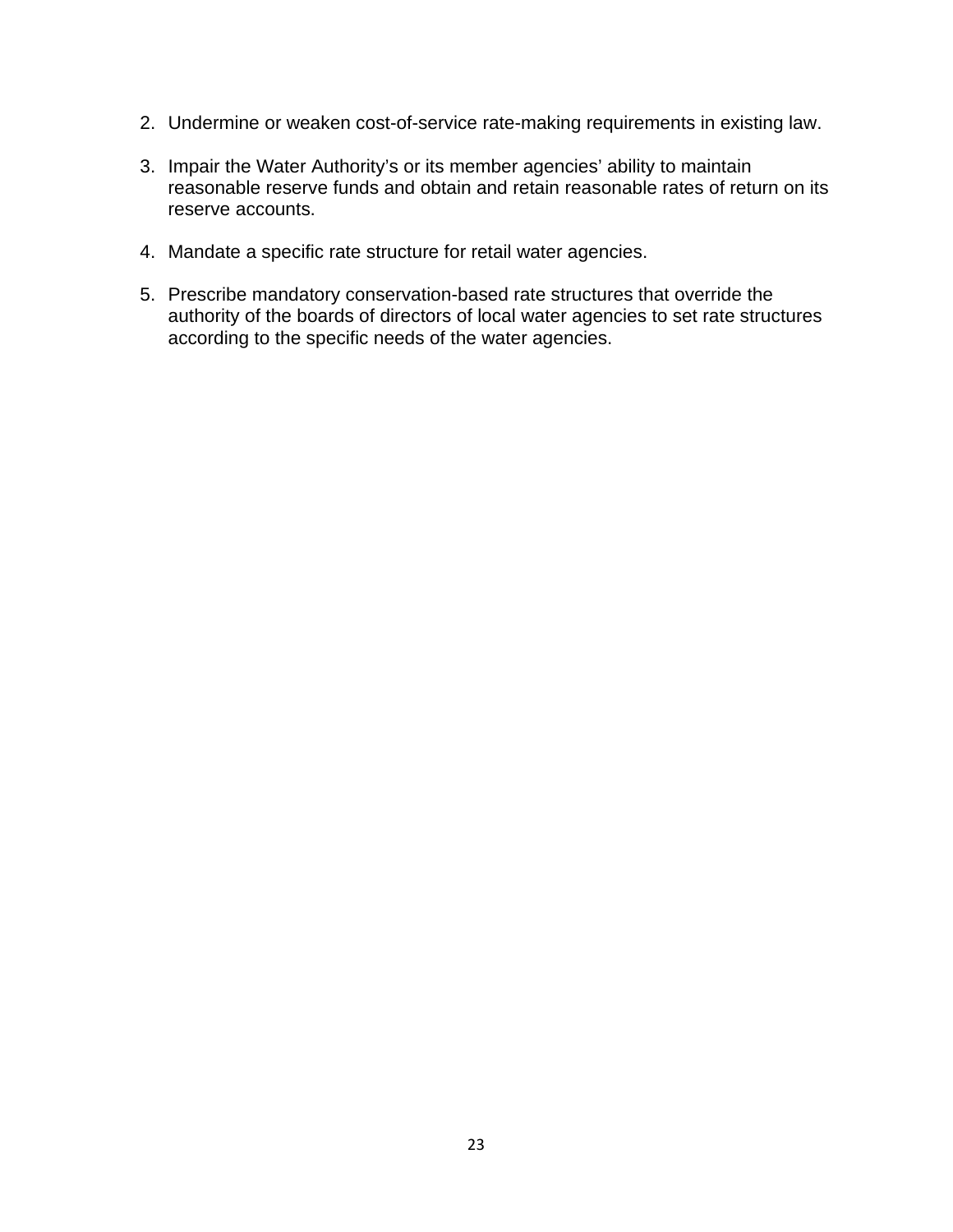## **Water Bonds**

The Water Authority generally supports water bond legislation that provides an equitable share to the San Diego region, focuses on statewide priorities that achieve the coequal goals of improving water supply reliability and restoring ecosystems in the Delta. The Water Authority also supports bond legislation that ensures the grant application is not unduly burdensome and is open and transparent.

However, the Water Authority generally opposes water bond legislation that does not provide equitable funding for the San Diego region. The Water Authority also opposes water bond legislation that does not result in real improvements in water supply and water supply reliability and resolve statewide conflicts over water supply.

## **It shall be the Water Authority's policy to support water bond legislation or an initiative that:**

- 1. Provides an equitable share of funding to San Diego County, with major funding categories being divided by county and funded on a per-capita basis to ensure bond proceeds are distributed throughout the state in proportion to taxpayers' payments on the bonds.
- 2. Focuses on statewide priorities, including restoration of fish and wildlife habitat, construction of an improved method of conveyance of water through or around the Delta that provides water supply reliability to Delta water users, promotion of greater regional and local self-sufficiency, surface storage, and promotion of water use efficiency.
- 3. Provides the states' share of funding for projects that advance the achievement of the co-equal goals of water supply reliability and Delta ecosystem restoration.
- 4. Provides funding for water infrastructure that resolves conflicts in the state's water system and provides long-term benefits to water supply, water supply reliability, water quality, and ecosystem restoration.
- 5. Defines the "San Diego sub-region" and "San Diego county watersheds" as "those portions of the westward-flowing watershed of the South Coast hydrologic region situated within the boundaries of San Diego County."
- 6. Includes within IRWM funding money that a region may use over time to develop and refine its plan and to develop institutional structures necessary to establish and implement the plan.
- 7. Gives primary consideration to funding priorities established by local and regional entities through their IRWM planning process.
- 8. Ensures that the application process for funding is not unnecessarily burdensome and costly, with an emphasis on streamlining the process.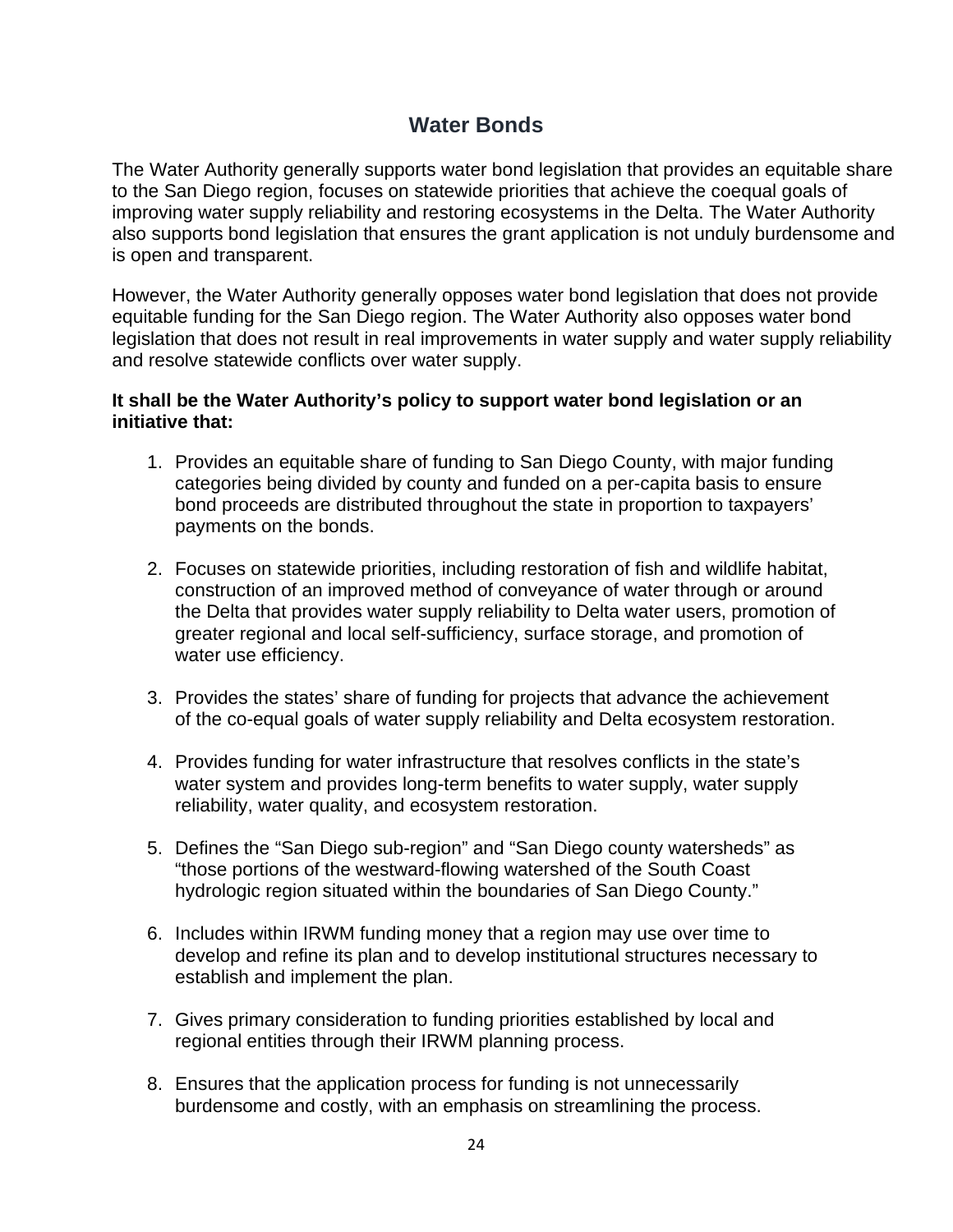- 9. Limits state overhead to no more than five percent of bond funding amounts.
- 10.Places as much emphasis and provides at least as much funding for surface storage as for groundwater storage.
- 11.Funds emergency and carryover storage projects such as the San Vicente dam raise project.
- 12.Consolidates administration of all voter-approved water-related bond funding in one place, preserves existing expertise within the state bureaucracy to manage bond funding processes, and provides consistent application and evaluation of bond funding applications.

## **It shall be the Water Authority's policy to oppose water bond legislation or an initiative that:**

- 1. Does not provide an equitable share of funding to San Diego County, based on San Diego County taxpayers' proportional contribution to repayment of the bond.
- 2. Does not provide funding for infrastructure that resolves statewide or regional conflicts over water supplies.
- 3. Does not provide funding that results in net increases in real water supply and water supply reliability.
- 4. Commits a significant portion of its funding to projects that do not result in net increases in real water supply or water supply reliability.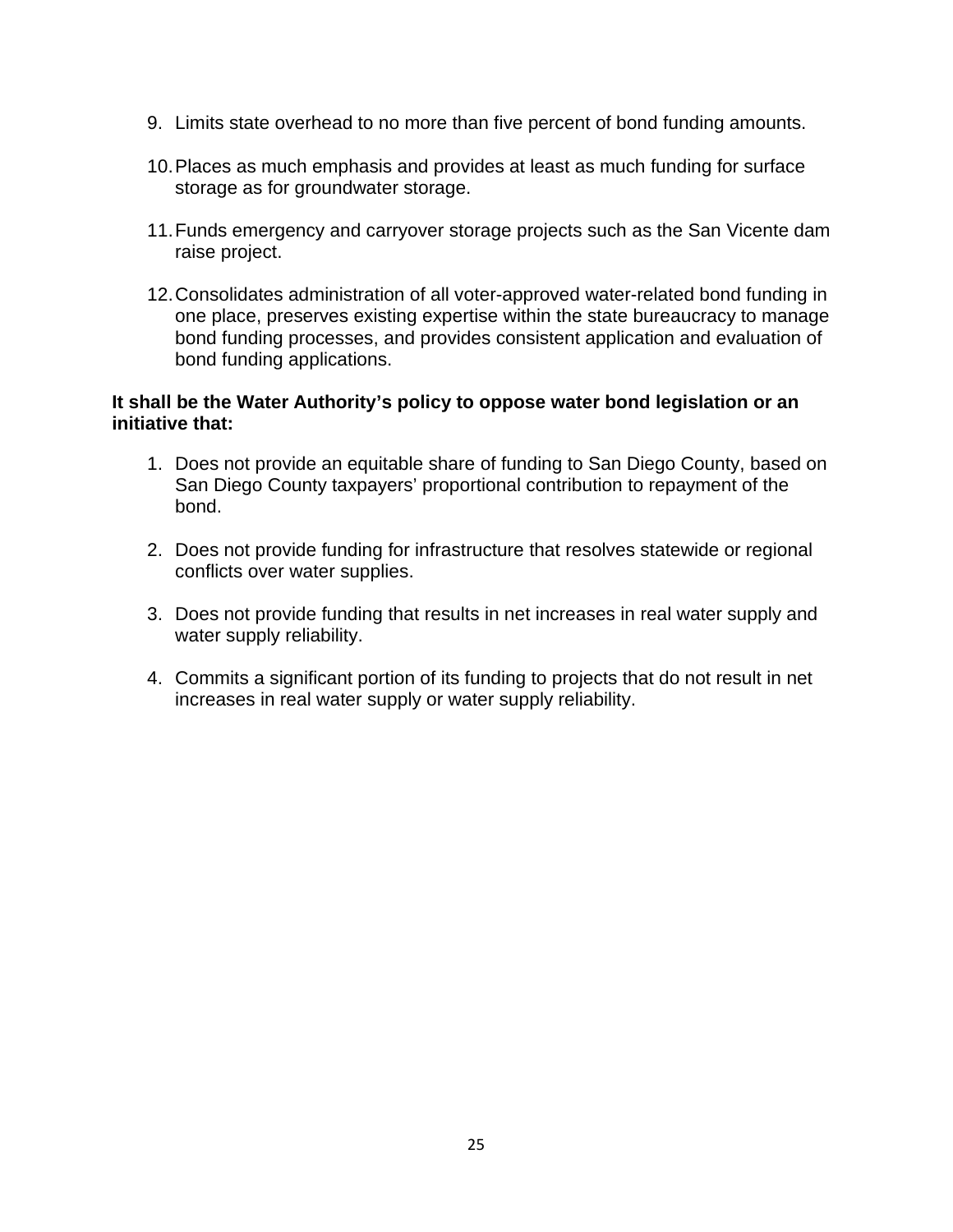## **Imported Water Issues**

| <b>Policy Category: Bay-Delta</b> | <b>Co-Equal Goals</b><br><b>Bay-Delta Conveyance Project</b>                                                  |
|-----------------------------------|---------------------------------------------------------------------------------------------------------------|
| <b>Policy Category:</b>           | <b>Metropolitan Water District</b>                                                                            |
| <b>Policy Category:</b>           | <b>Imported Water Supply</b><br><b>Colorado River</b><br><b>State Water Project</b><br><b>Water Transfers</b> |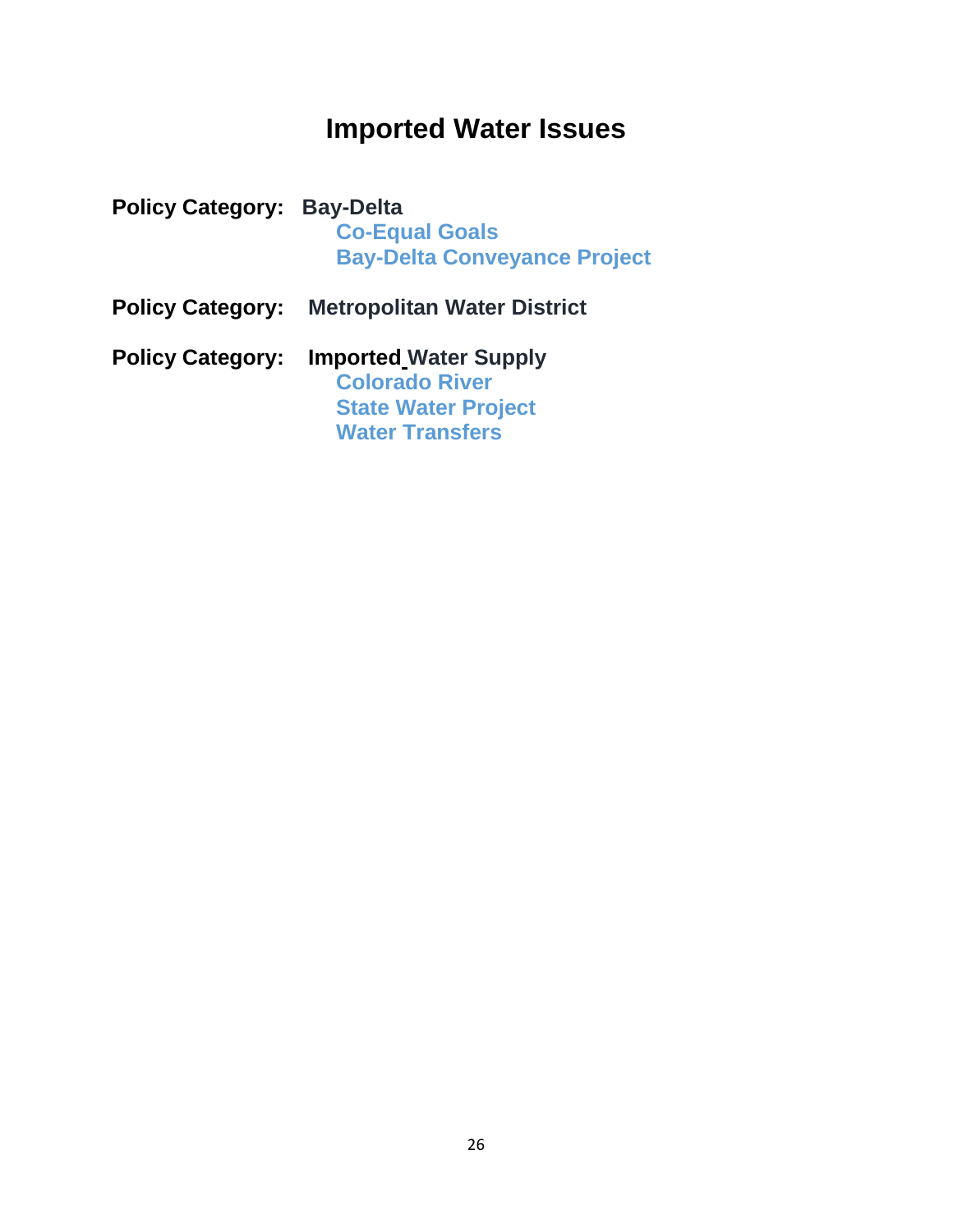## **Bay-Delta**

Generally, the Water Authority has supported an implementable and affordable solution to the conflicts between water supply exports and Delta ecosystem protection. These long-standing Delta conflicts have made water supply less reliable. Irrespective of whether a proposed Delta fix is the California WaterFix, or some other conveyancerelated proposal, the Water Authority is also interested in ensuring that the solution to Delta conflicts be cost-effective, and that the water contractors who finance the solution be capable of financing and maintaining improvements to the Delta. The Water Authority supports Delta solution costs being shared equitably among beneficiaries of the improvements, and that the costs are apportioned fairly and equitably to all users. These policy principles reflect the Board's multi-year engagement on issues related to the Bay-Delta Conservation Plan, California WaterFix, and other Delta fix and Delta conveyance project proposals.

## **Co-Equal Goals**

- 1. Require the Delta Stewardship Council or DWR to provide periodic analyses of the cost of proposed Delta improvements to the Legislature and the public.
- 2. Provide conveyance and storage facilities that are cost-effective for the San Diego region's ratepayers, improve the reliability and quality of the San Diego region's water supplies, and protect the Bay-Delta's ecosystem.
- 3. Continue to support the co-equal goals of water supply reliability and environmental restoration embodied in the 2009 Delta bill package.
- 4. Improve the ability of water-users to divert water from the Delta during wet periods, when impacts on fish and the ecosystem are lower and water quality is higher.
- 5. Encourage the development of a statewide water transfer market that will improve water management and allow more efficient use of available resources.
- 6. Support improved coordination of Central Valley Project and State Water Project (SWP) operations and implementation of voluntary agreements that are fair to users of both projects and do not unfairly shift costs to SWP contractors.
- 7. Support continued state ownership and operation of the SWP, including project facilities, as a public resource.
- 8. Authorize and appropriate the federal share of funding for the long-term Bay-Delta solution, including for the EcoRestore Program.
- 9. Provide the ongoing state share of funding for the EcoRestore Program.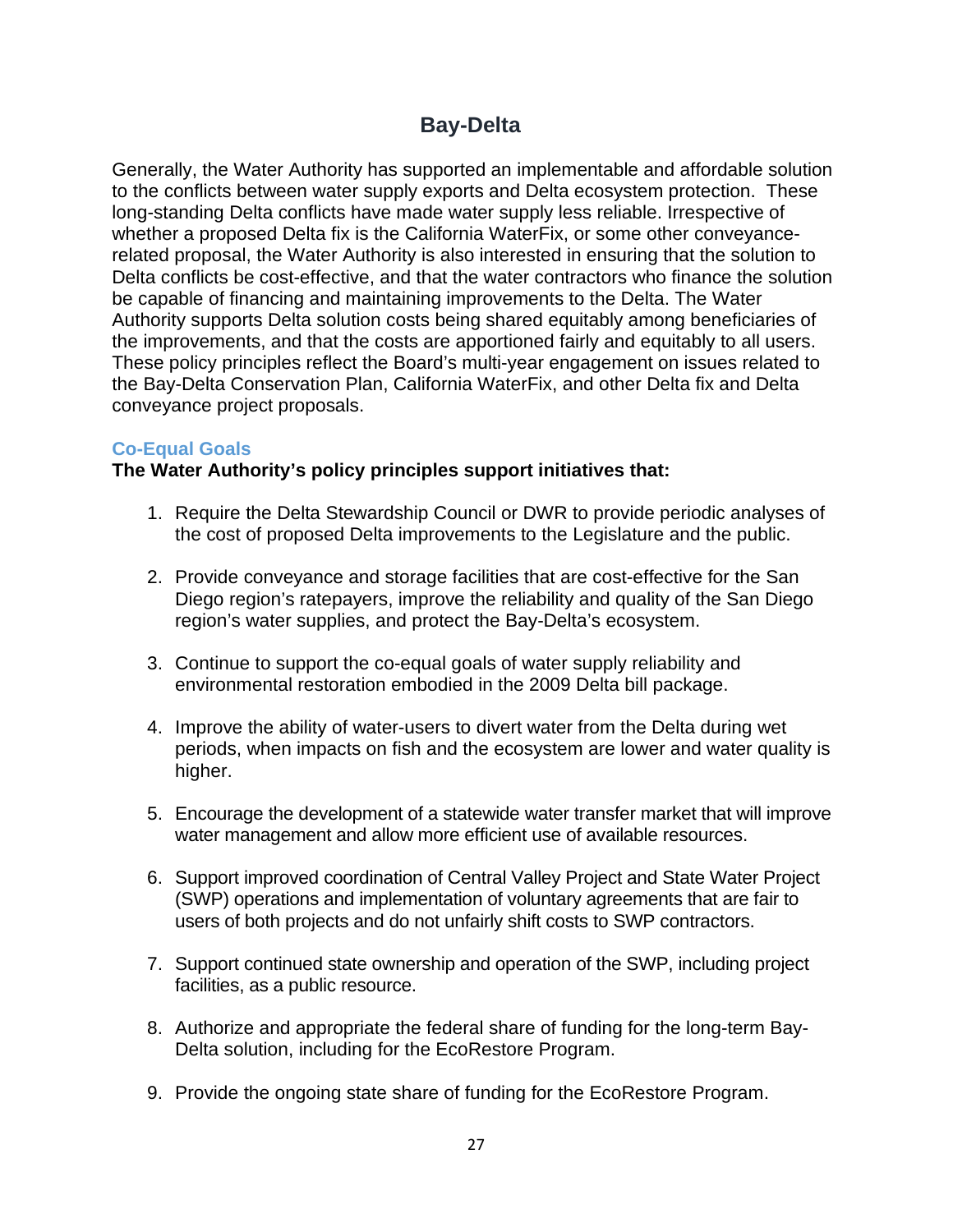10.Provide state funding for aquatic toxicity monitoring in the Bay-Delta. Such legislation should not place a surcharge on water supply exports nor should it substantively reduce funding for other measures that protect the environment and public health.

#### **The Water Authority's policy principles oppose initiatives that:**

- 1. Impose water user fees to fund ecosystem restoration and other public purpose, non-water-supply improvements in the Delta that benefit the public at large.
- 2. Transfer operational control of the SWP or any of its facilities to MWD, the State Water Project Contractors, Central Valley Project Contractors, the State and Federal Contractors Water Agency, any entity comprised of MWD or other water project contractors, or any other special interest group.

#### **Bay-Delta Conveyance Project**

- 1. Are consistent with the Water Authority Board of Directors' July 25, 2019 adopted Bay-Delta and project policy principles, including the following:
	- a. On April 29, 2019, Governor Newsom signed Executive Order N-10-19, directing the preparation of a water resilience portfolio approach that meets the needs of California's communities, economy, and environment through the 21<sup>st</sup> century, including consideration of multi-benefit approaches that meet multiple needs at once, and a single-tunnel Bay-Delta project.
	- b. The Water Authority Board of Directors supports Governor Newsom's Executive Order N-10-19 and directs staff to inform the Newsom Administration that its support for a single-tunnel Bay-Delta project is expressly conditioned upon the project costs being characterized by the Department of Water Resources (DWR) as conservation, or supply charges, as similar facilities historically have been defined in the Metropolitan Water District of Southern California's (MWD) State Water Project (SWP) contract with DWR.
	- c. As reflected in Table 2 of DWR's Appendix B to Bulletin 132-17, Data and Computation Used to Determine Water Charges, and for which costs are recovered in Article 22(a) of Delta Water Charge of MWD's SWP Contract; allow for the exemption of north-of-Delta SWP contractors.
- 2. Support establishment of an independent and transparent oversight function to monitor and provide regular updates on project implementation progress, including expenditure tracking, construction progress, project participants' contributions, and all other relevant activities and developments.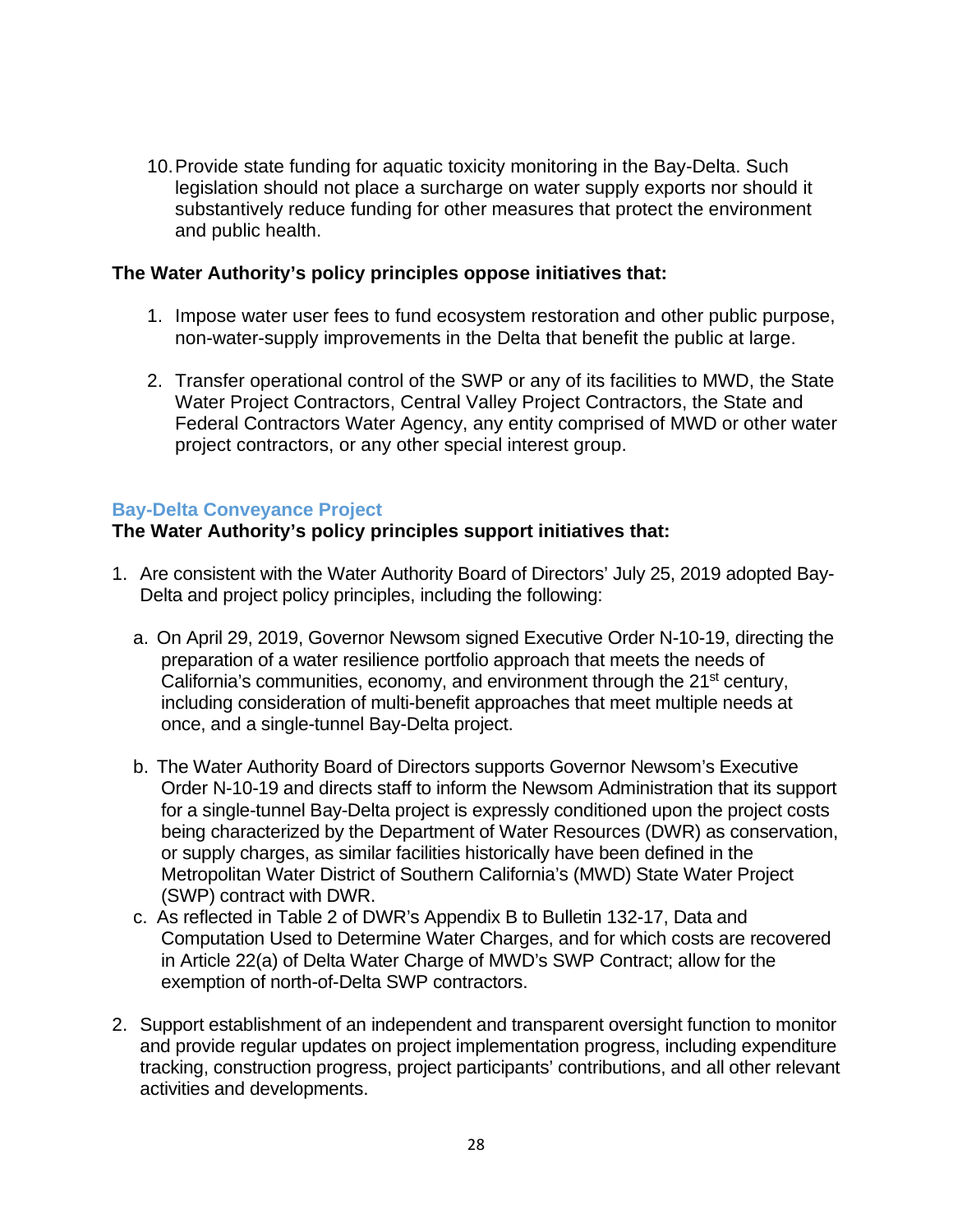3. Allow access to all SWP facilities, including project facilities, to facilitate water transfers.

## **Metropolitan Water District**

The Water Authority supports initiatives that require MWD to treat its member agencies equitably in proportion to their financial contributions. The Water Authority supports the protection of the Water Authority's preferential rights at MWD, and supports initiatives requiring MWD to be open and transparent in its governance, and implement policies that ensure its long-term fiscal sustainability.

- 1. Provide an appropriate level of accountability and cost control over MWD spending.
- 2. Protect and safeguard the Water Authority's Preferential Rights in the Metropolitan Water District Act.
- 3. Require MWD to refund or credit to its member agencies revenues collected from them that result in reserve balances greater than the maximum reserve levels established pursuant to state legislation.
- 4. Require MWD to implement actions that advance and support its long-term financial stability, fiscal sustainability, and that moderate fluctuations in rates and charges for its member agencies from year to year, in a publicly transparent manner.
- 5. Amend the Metropolitan Water District Act to change voting allocation on its Board of Directors based on a member agency's total financial contribution to MWD, and in a manner similar to the voting allocation method of the County Water Authority Act.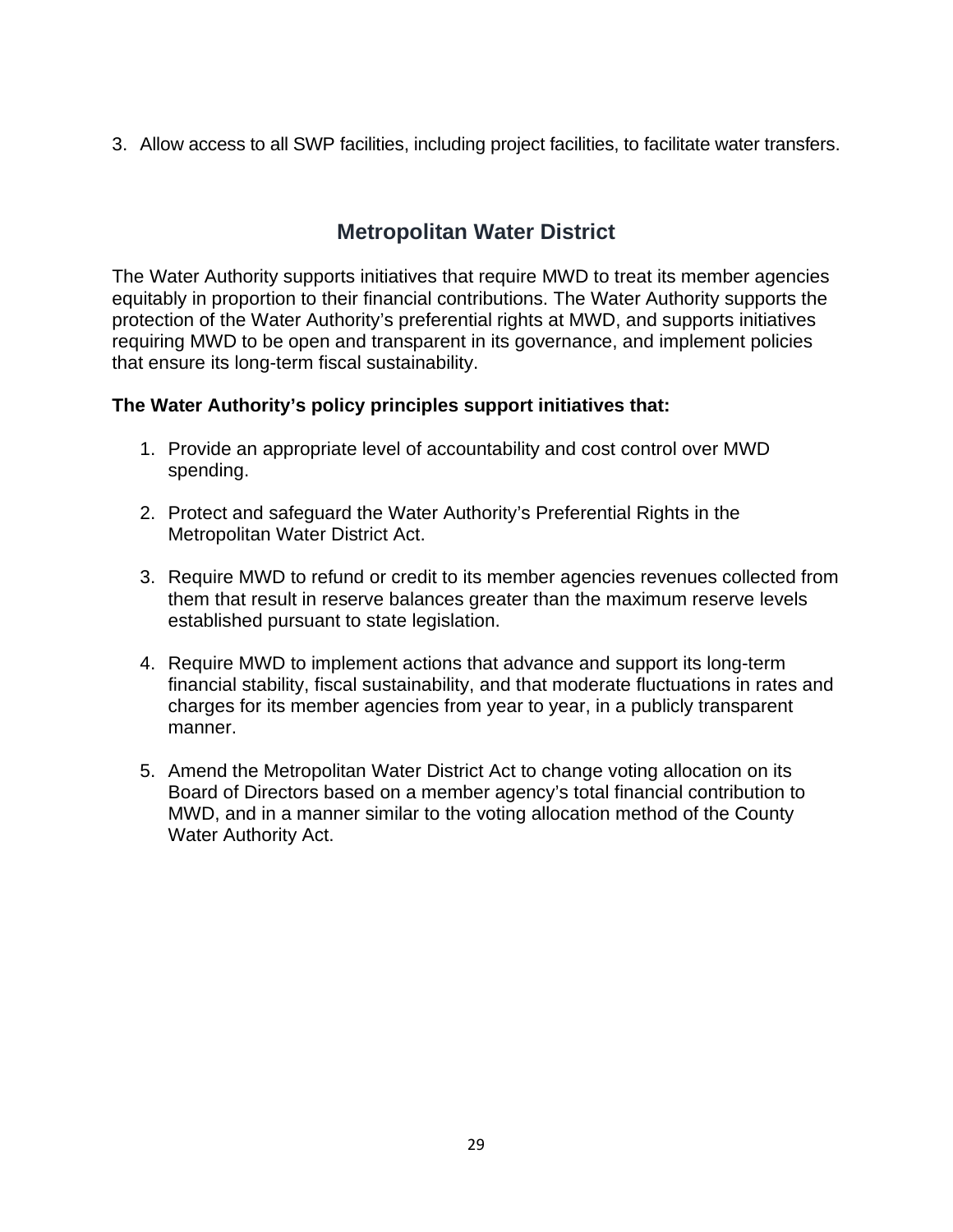## **Imported Water Supply**

The Water Authority relies on imported water from the Sacramento-San Joaquin Delta and from the Colorado River for a significant portion of its water supply. This section details the Water Authority's policies toward initiatives that affect the imported water supply. Policies specifically relating to the Sacramento-San Joaquin Delta are listed in the section entitled "Bay-Delta."

The Water Authority supports funding and other incentives for ecosystem restoration and other improvements to the Colorado River that improve water supply and water supply reliability. The Water Authority also supports a robust and effective means of transferring water from one part of the state to another as needed, either year-by-year or longer term.

The Water Authority opposes initiatives that would transfer control of the State Water Project from the state to MWD, the State Water Contractors, the Central Valley Project Contractors, the State and Federal Water Contractors Authority, or to any entity comprised of MWD and other water contractors. The Water Authority also opposes initiatives that would jeopardize its independent Colorado River water supplies derived through the IID/Water Authority transfer or canal lining projects.

## **Colorado River**

- 1. Supports implementation and funding of the California Colorado River Water Use Plan, including the Lower Colorado River Multi-Species Conservation Program.
- 2. Provide funding for Colorado River salinity control projects and other water quality management efforts.
- 3. Provide for state and federal authorizations and appropriations of non-fee-based funds to implement Salton Sea mitigation and the State's phased approach to restoration in the form of the Salton Sea Management Program, consistent with its obligations under Chapters 611, 612, and 613 of the Statutes of 2003.
- 4. Limit the Quantification Settlement Agreement mitigation costs imposed on the funding parties to the amount committed in accordance with the original QSA legislation.
- 5. Provide a governing structure and/or specified managing office over the state's Salton Sea Management Program to provide guidance and oversight of restoration activities.
- 6. Support the sustainability of the Colorado River and provide operational flexibility through the development of storage, including in Lake Mead, and through the renegotiation of the new interim shortage guidelines for the continued operation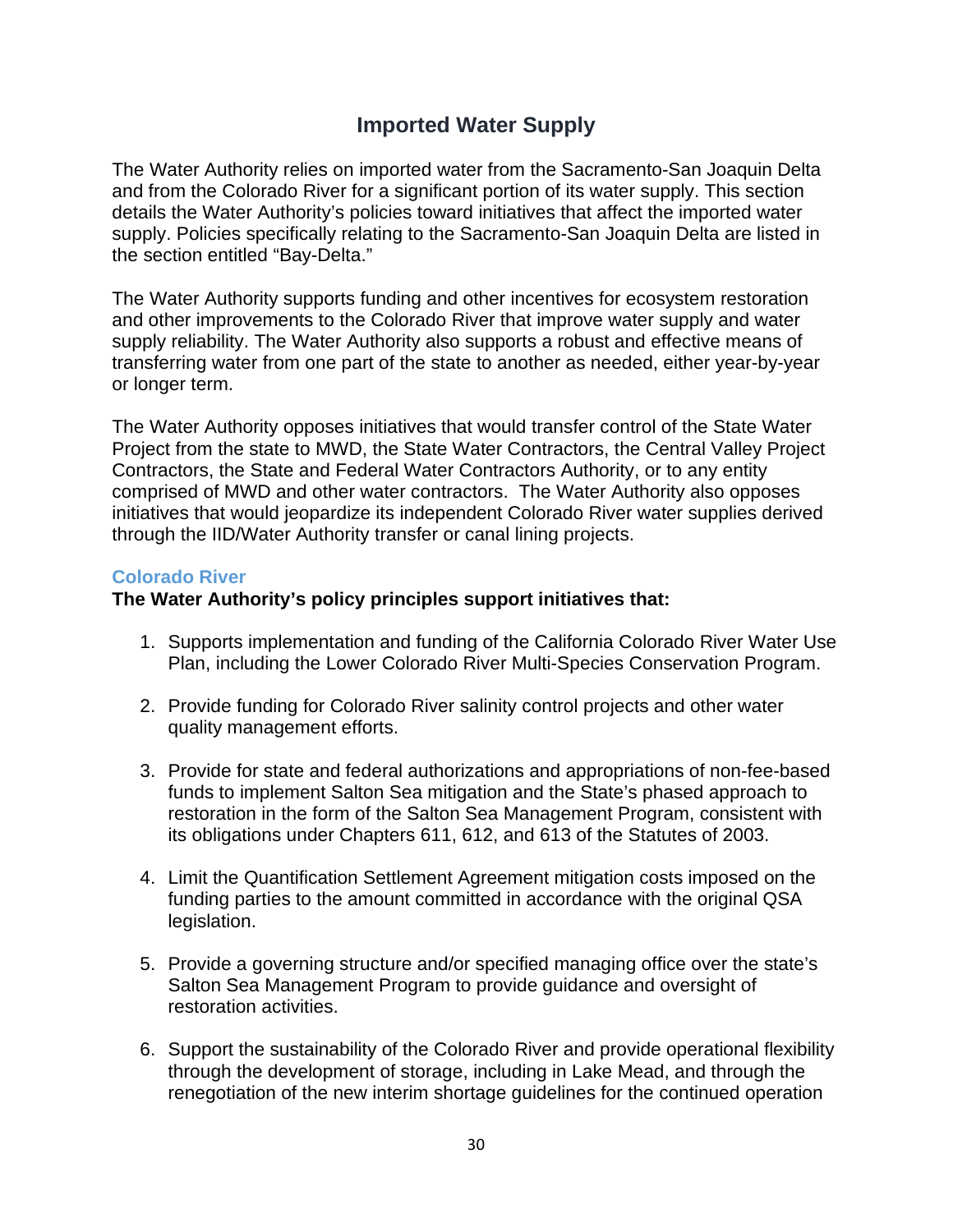of the River.

7. Allow for the option to create an alternate conveyance route, when technically and financially feasible, for reliable delivery of the Water Authority's independent Colorado River water supplies and integration of compatible partnership projects along the proposed conveyance routes as a model of the Governor's Water Resilience Portfolio approach to water management.

8. Support the State's Salton Sea Management Program under the guidelines of the Revised Water Order (Stipulated Order) adopted by the State Water Resources Control Board in November 2017.

## **The Water Authority's policy principles oppose initiatives that:**

1. Impose additional mitigation costs or obligations for the Salton Sea on the nonstate parties to the Quantification Settlement Agreement.

## **State Water Project**

## **The Water Authority's policy principles support initiatives that:**

1. Provide for development of a comprehensive state water plan that balances California's competing water needs and results in a reliable and affordable supply of high-quality water for the San Diego region.

## **The Water Authority's policy principles oppose initiatives that:**

- 1. Make urban water supplies less reliable or substantially increases the cost of imported water without also improving the reliability and/or quality of the water.
- 2. Revise the Central Valley Project Improvement Act to jeopardize the Act's environmental integrity, compromise State Water Project supply reliability and/or limit the ability of urban agencies to transfer and/or bank CVP water for use both within and outside the CVP service area.
- 3. Transfer operational control of the State Water Project or any of its facilities to MWD, the State Water Project contractors, Central Valley Project contractors, the State and Federal Contractors Water Agency, any entity comprised of MWD or other water project contractors, or any other special interest group.

## **Water Transfers**

## **The Water Authority's policy principles support initiatives that:**

1. Encourage and facilitate voluntary water transfers consistent with other Water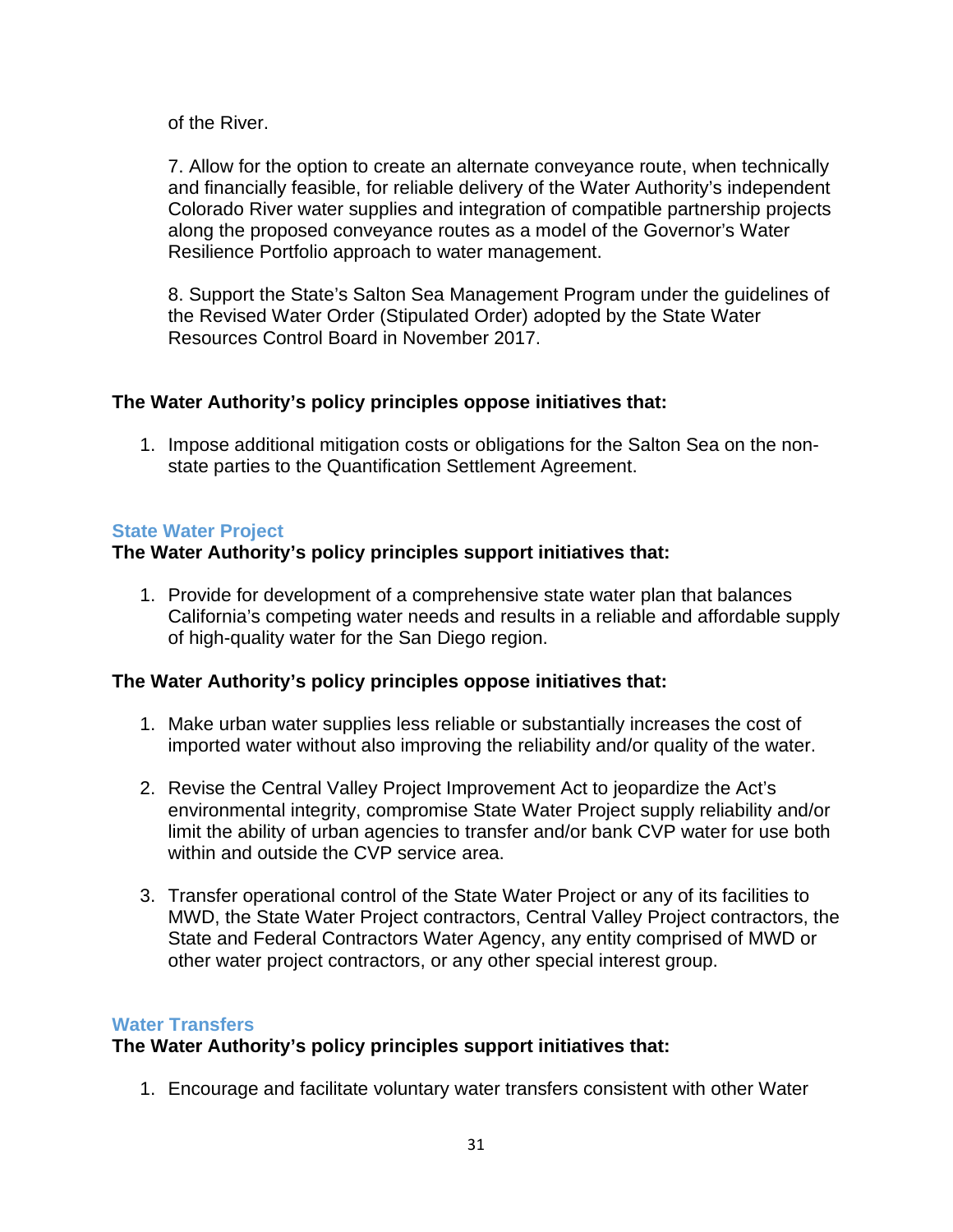Authority policies and agreements.

- 2. Provide appropriate protection or mitigation for the environment, groundwater basins, water-rights holders and third-party impacts within the district transferring water.
- 3. Create a water transfer clearinghouse that serves as a neutral information resource that focuses on the collection, assembly and dissemination of information on water transfers.
- 4. Streamline the permitting and approval process for implementing transfers that will improve water management consistent with other Water Authority policies and agreements.
- 5. Encourage efficient use of existing facilities to advance voluntary transfers of water consistent with other Water Authority policies and agreements.
- 6. Provide that any water transfer between users within counties, watersheds or other areas of origin shall be deemed not to operate to the injury of any use of water with a point of diversion that is not located within the same hydrologic area as the transferor of the water.
- 7. Allow for the storage of the Water Authority's Colorado River water supplies to provide enhanced flexibility with annual transfer volumes, support drought contingency planning, and align with the Governor's Water Resilience Portfolio approach to water management.

- 1. Adversely affect water management efforts by granting property rights status for the right to use or receive water and requires compensation for federal actions that impact users of water from federal projects.
- 2. Create a water transfer clearinghouse that is anything other than a neutral information resource.
- 3. Increase regulatory or procedural impediments to water transfers at the local or state level.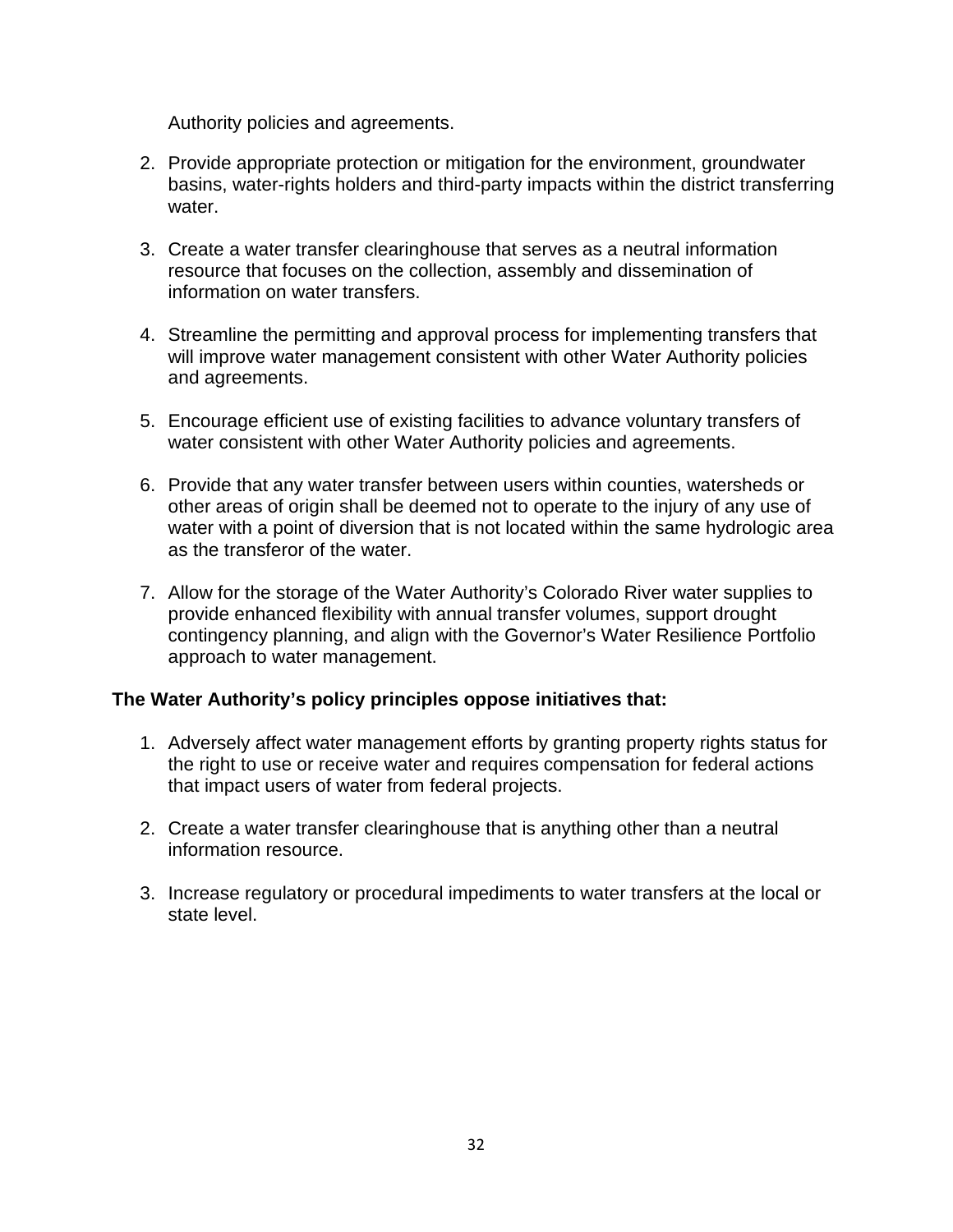## **Local Autonomy**

**Policy Category: Local Autonomy**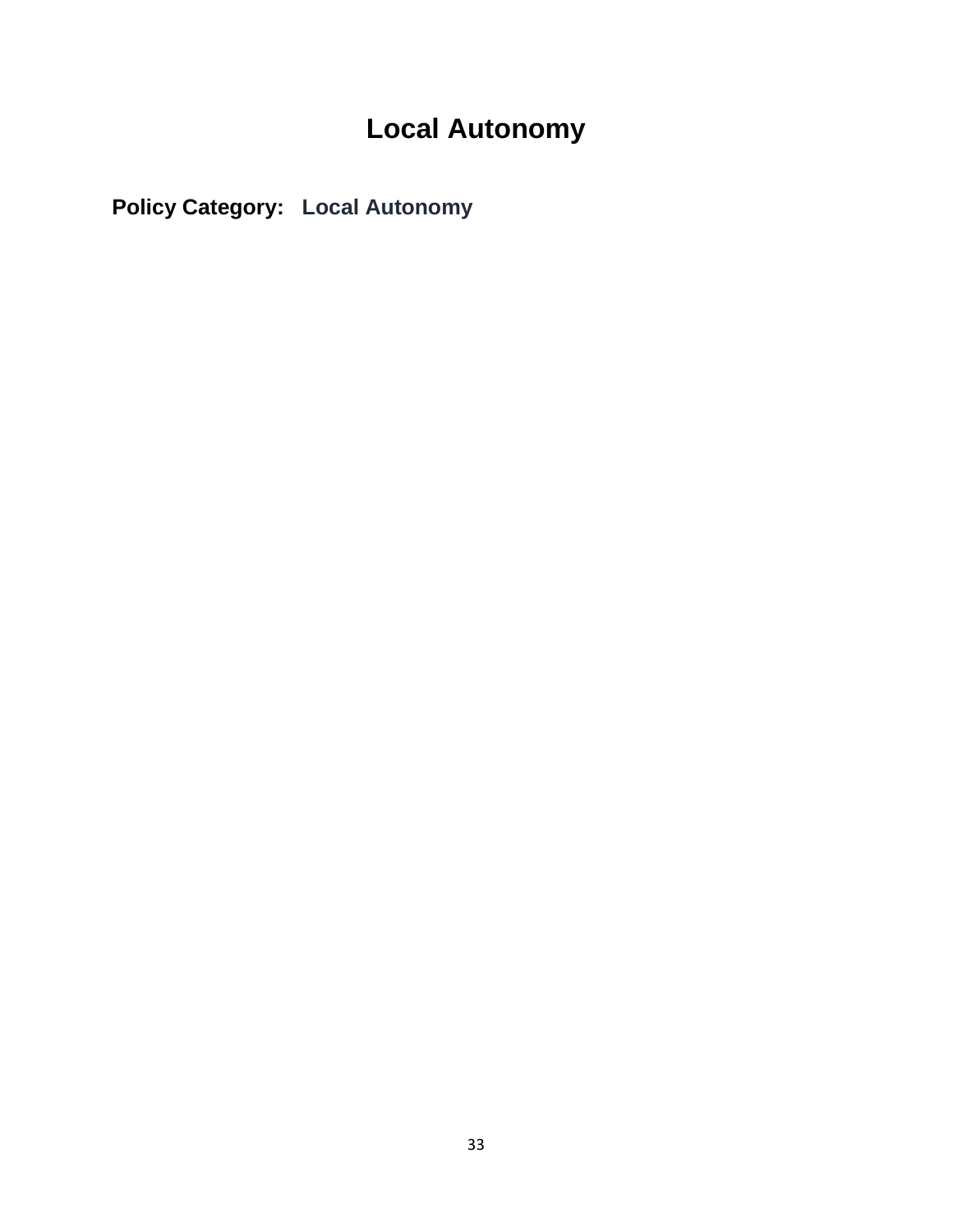## **Local Autonomy**

The Water Authority generally opposes initiatives that interfere with the Water Authority's Board of Directors' ability to govern the Water Authority's affairs or govern relations with its employees, or that would similarly impede the ability of the Water Authority's member agencies to exercise local authority

- 1. Diminish the power of the Water Authority Board of Directors to govern the Water Authority's affairs.
- 2. Modify the committee or board voting structure or member agency board representation unless such changes have been expressly authorized by the Water Authority Board of Directors.
- 3. Diminish the power or rights of the Water Authority to govern relations with its employees.
- 4. Diminish the power or rights of the Water Authority's member agency governing bodies to govern their own affairs.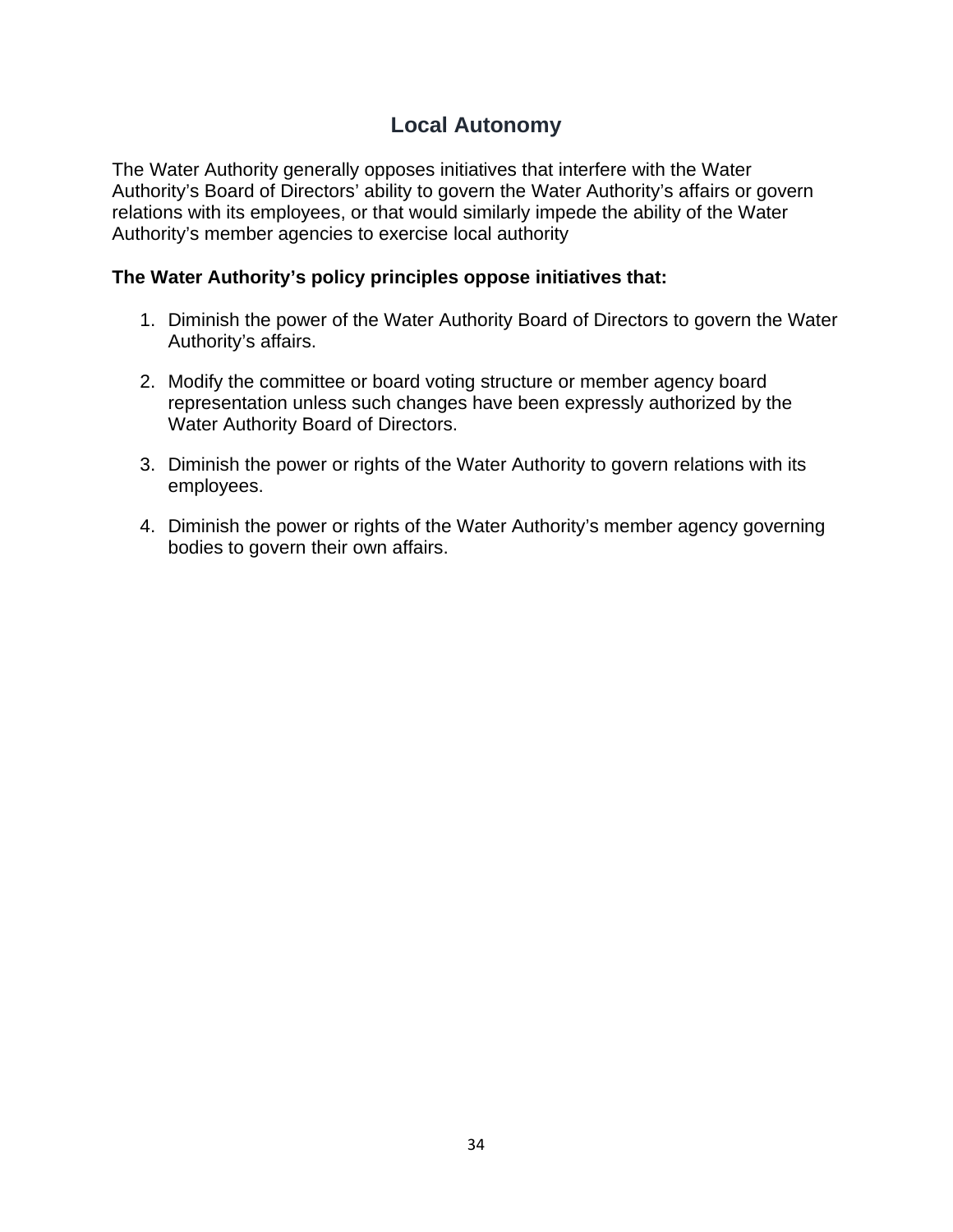## **Local Water Resources**

## **Policy Category: Local Water Resources**

**Alternative Sources Desalination Funding Water Recycling & Potable Reuse**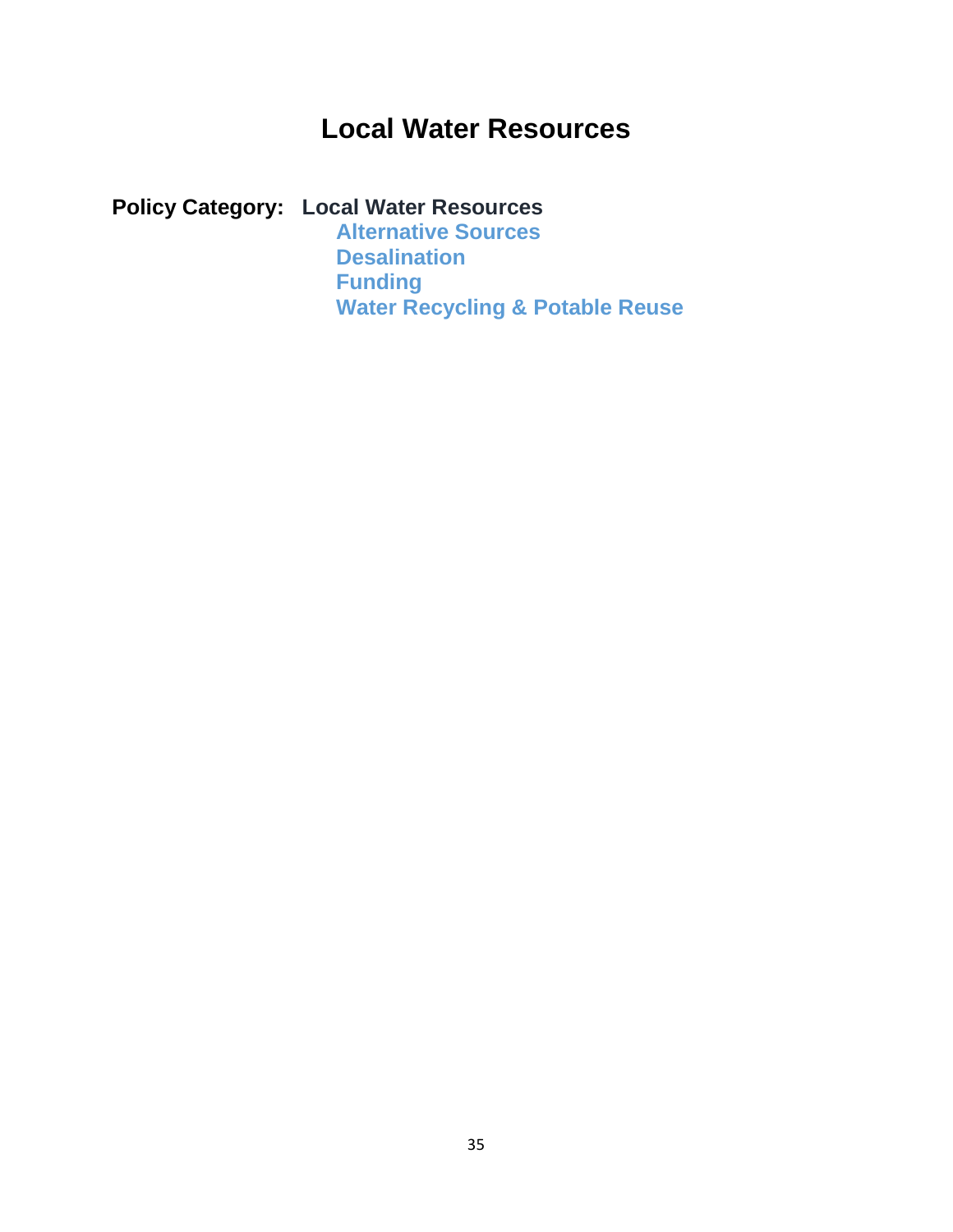## **Local Water Resources**

In recent years, the Water Authority and its member agencies have made great progress in diversifying and improving the reliability of the region's water supply and developing local water resources to reduce reliance on increasingly unreliable imported water supplies. This section details the Water Authority's policies toward initiatives that affect local water resources.

Generally, the Water Authority supports initiatives that provide funding for the development of local water supplies. The Water Authority supports initiatives that fund, promote, or facilitate the development of groundwater, potable reuse, recycling, and seawater desalination facilities. The Water Authority supports initiatives that provide local agencies with regulatory flexibility with respect to local water supplies that may raise water quality concerns, such as recycled water, potable reuse, graywater, and storm water runoff.

The Water Authority supports initiatives that provide local decision-making authority for potable reuse, stormwater, conservation, recycling, seawater desalination, and other alternative sources of water. The Water Authority has been very active in shaping state laws that promote water conservation, both indoor and landscape.

The Water Authority generally opposes initiatives that impose unreasonable regulations on local water supplies, or that interfere with the authority of local agencies to regulate the discharge of contaminants into local water sources. The Water Authority opposes initiatives that restrict the ability of local water agencies to capture and manage stormwater runoff, or diminish the water rights of downstream water users through the capture or management of stormwater runoff upstream.

## **Alternative Sources**

- 1. Facilitate and encourage the use of rainwater-capture systems (e.g. rain barrels and cisterns) and alternative water sources (e.g. air conditioner condensate) for use in irrigation.
- 2. Ensure that decision-making with regard to stormwater management and recapture is kept at the local or regional level through local water agencies, stormwater districts, cities, counties, and regional water management groups.
- 3. Promote and encourage the use of stormwater management to reduce pollutant loading, increase local municipal water supplies, and improve water quality through low-impact development and watershed-based stormwater treatment systems.
- 4. Provide incentives for the local or regional use of stormwater management, nutrient management, and recapture.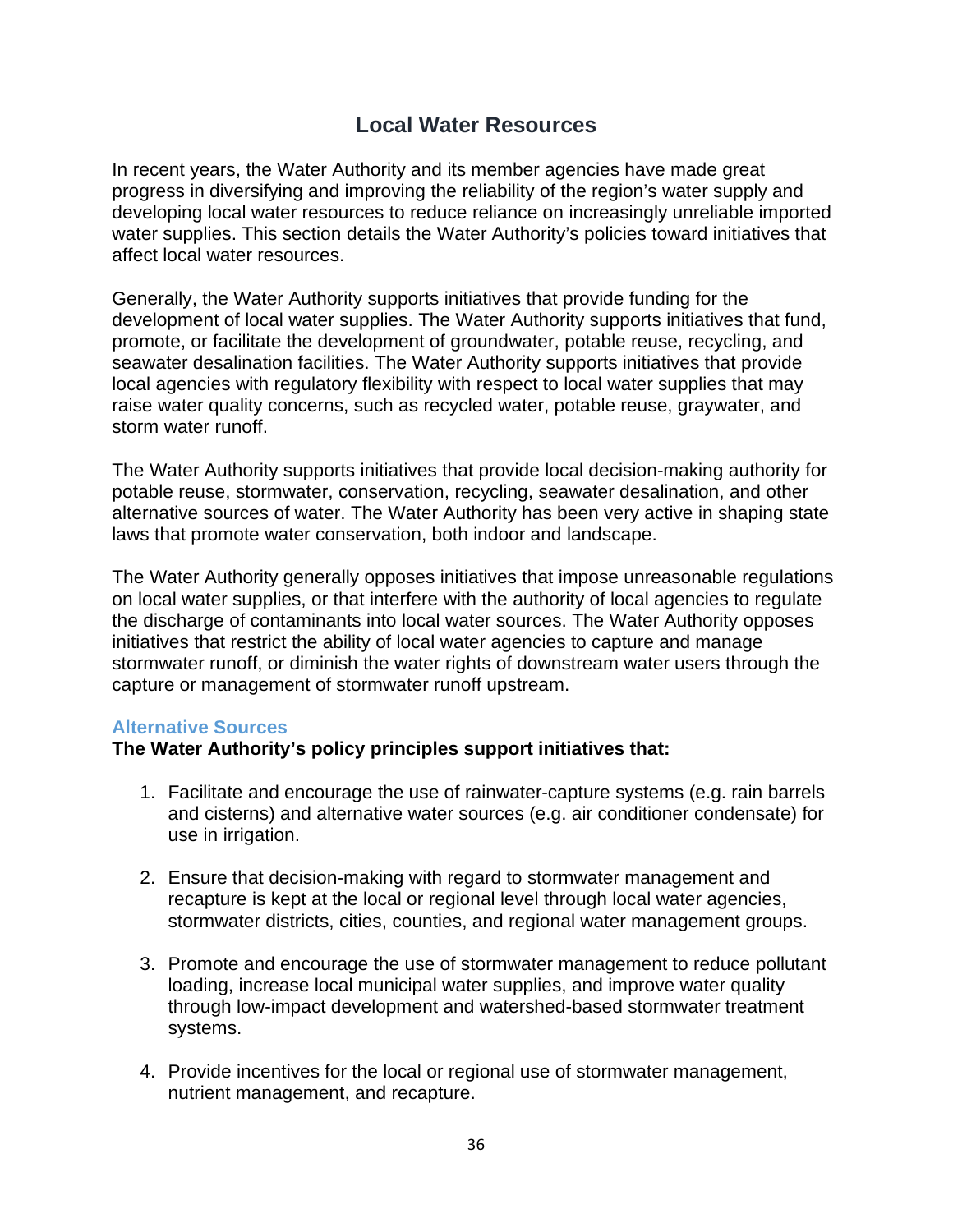- 5. Reduce or remove regulatory hurdles that hinder the use of stormwater management and recapture.
- 6. Encourage land use practices that promote efficient landscape design, groundwater recharge, and reduce runoff of pollutants into local water supplies.
- 7. Provide broad local autonomy and flexibility—within the existing Sustainable Groundwater Management Act framework—for local entities to manage and utilize local groundwater resources for local and regional needs.

## **The Water Authority's policy principles oppose initiatives that:**

- 1. Restrict the ability of the Water Authority or its member agencies to manage, store, or distribute water supplies through actions to manage or recapture stormwater.
- 2. Diminish the water rights or legal historical uses of downstream water users through actions to manage or recapture stormwater.

## **Desalination**

## **The Water Authority's policy principles support initiatives that:**

- 1. Provide funding for seawater and brackish groundwater desalination studies and facilities, including concentrate disposal facilities.
- 2. Recognize and support the development of seawater desalination as a critical new water supply for the state, including San Diego County.
- 3. Streamline permitting of desalination facilities.
- 4. Preserve and protects potential seawater desalination sites and existing coastal facilities including intake and discharge infrastructure that could be used or reused by a seawater desalination facility.
- 5. Ensure that desalination intake and discharge regulations are science-based, considering site-specific conditions and recognizing that not all technologies or mitigation strategies are feasible or cost-effective at every site.

## **Funding**

## **The Water Authority's policy principles support initiatives that:**

1. Provide funding or other incentives for conservation, peak management programs, water recycling, potable reuse, groundwater recovery and recharge, surface water development and management projects, including reservoir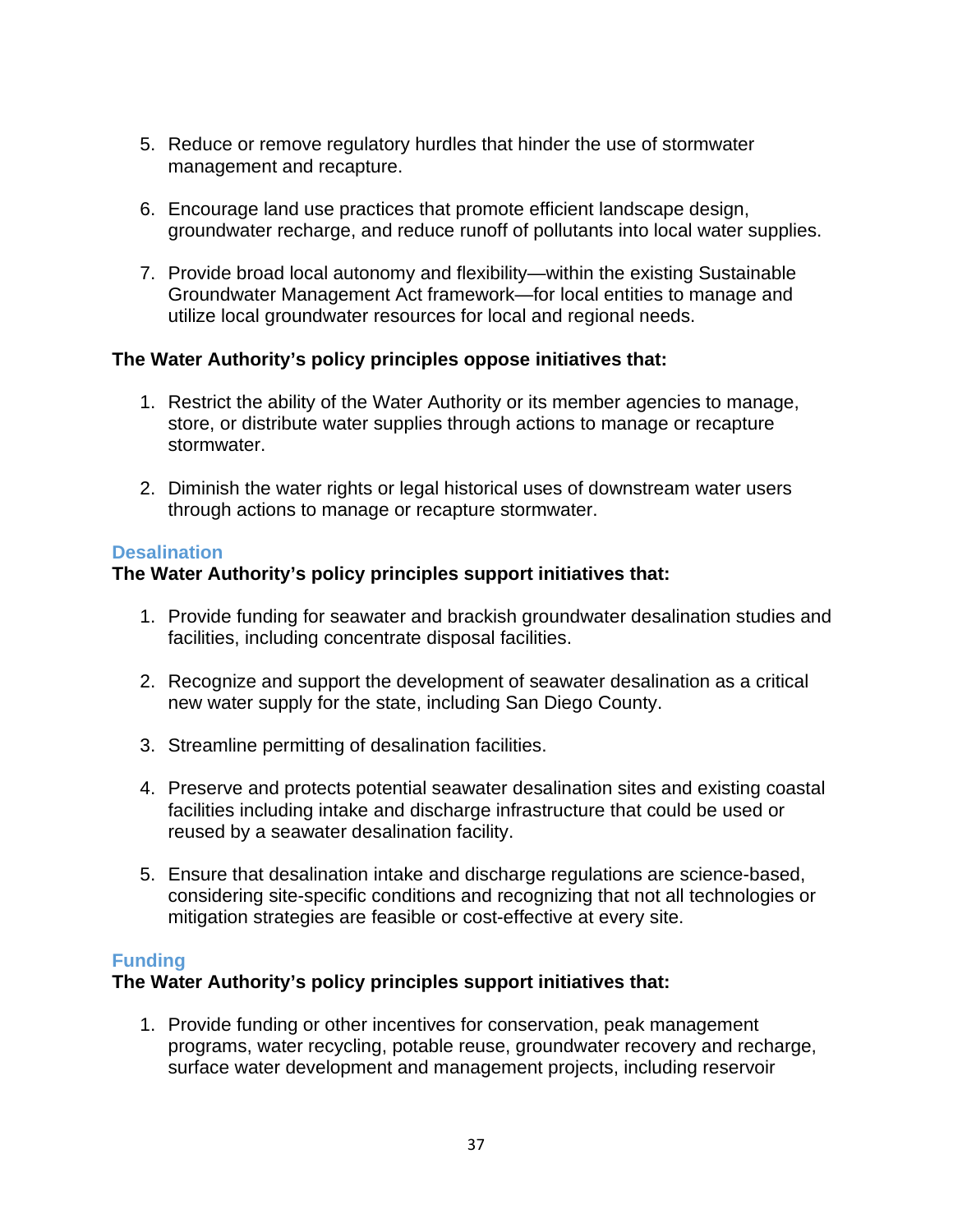management, source water protection and watershed planning studies and facilities that sustain long-term reliable water resources.

- 2. Provide financial incentives to assist in the disposal of concentrate, sludge, and other byproducts created in the water treatment process.
- 3. Provide for the interchangeability of funding for groundwater and surface water enhancements to best fit the hydrogeologic attributes of a particular region.
- 4. Authorize, promote, and provide incentives or credits for development of local drought-resilient water supply projects such as desalination, non-potable recycling and potable reuse projects.
- 5. Provide funding for potable reuse demonstration projects and studies.

#### **Water Recycling & Potable Reuse**

- 1. Recognize and support the development of potable reuse as a critical new water supply for the State and especially San Diego County.
- 2. Authorize and facilitate expanded use of local water resources including water recycling, potable reuse, graywater, and rainwater harvesting (e.g., cisterns and rain barrels), and brackish groundwater.
- 3. Authorize local governmental agencies to regulate the discharge of contaminants to the sewer collection system that may adversely affect water recycling and reuse.
- 4. Encourage dual plumbing in new development where non-potable recycled water is likely to be available to enable utilization of recycled water.
- 5. Encourage the use of recycled water in commercial, industrial, institutional, and residential settings.
- 6. Promote uniform regulatory interpretation of state recycled water system standards.
- 7. Support beneficial revisions to the California Plumbing Code that facilitate recycled water systems.
- 8. Streamline regulatory processes and requirements to encourage and support the development of potable reuse and non-potable reuse as a municipal water supply.
- 9. Define purified recycled water as a source of water supply, and not as a waste.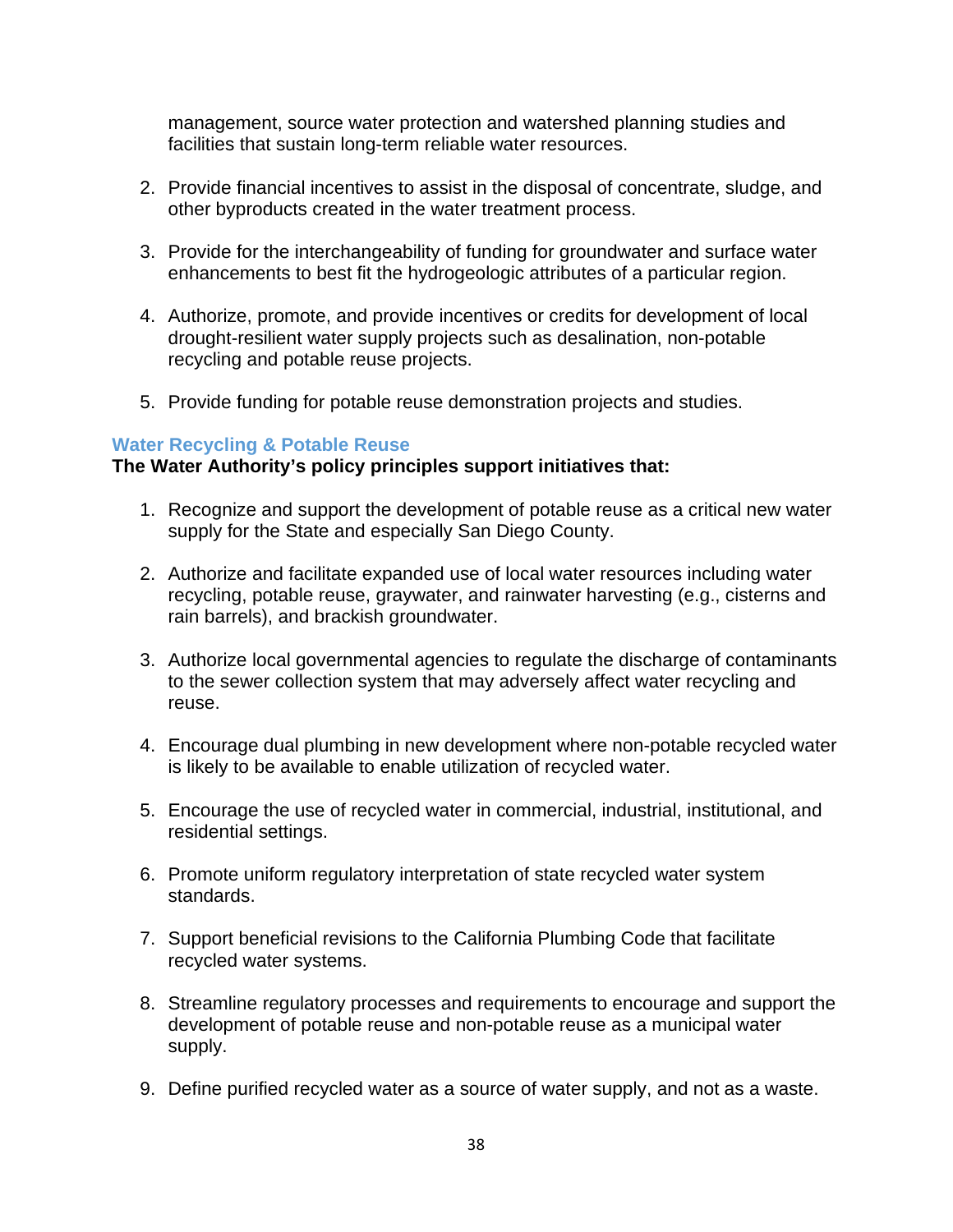10.Recognize the entire interconnected urban water cycle, as well as public health and safety, must be taken into consideration in long-term water use efficiency policies, particularly including the unintended consequences of declining flows on water, wastewater, potable reuse and recycled water systems.

- 1. Limit the ability of local governmental agencies to regulate the discharge of contaminants to the sewer collection system that may adversely affect water recycling and reuse.
- 2. Establish unreasonable regulatory requirements or fees relative to the safe use of recycled water which may unreasonably impede or create a disincentive to its further development.
- 3. Mandate the reduction of wastewater discharges to the ocean absent inclusion of funding to offset the significant costs of implementation.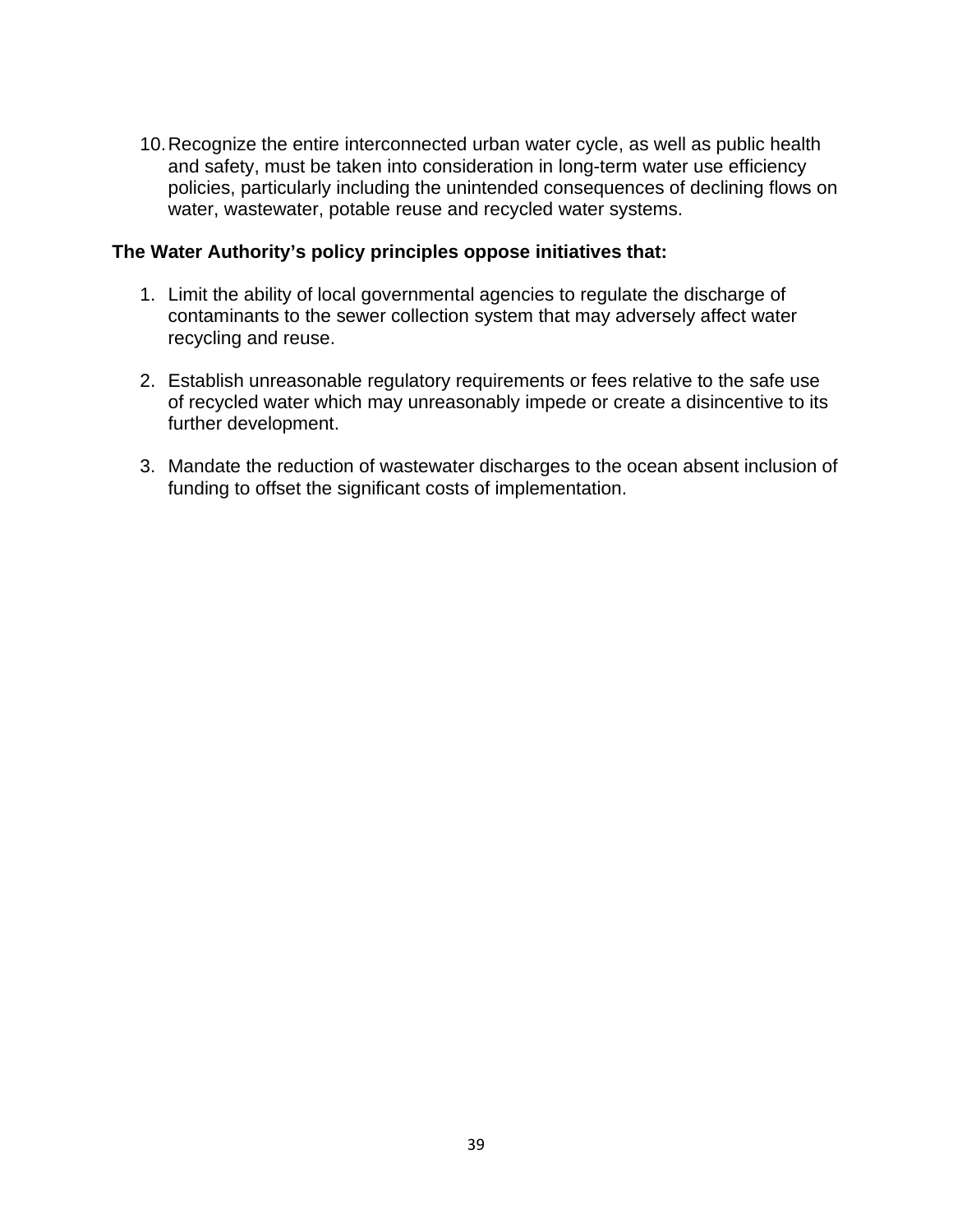## **Right of Way and Property**

**Policy Category: Right of Way and Property**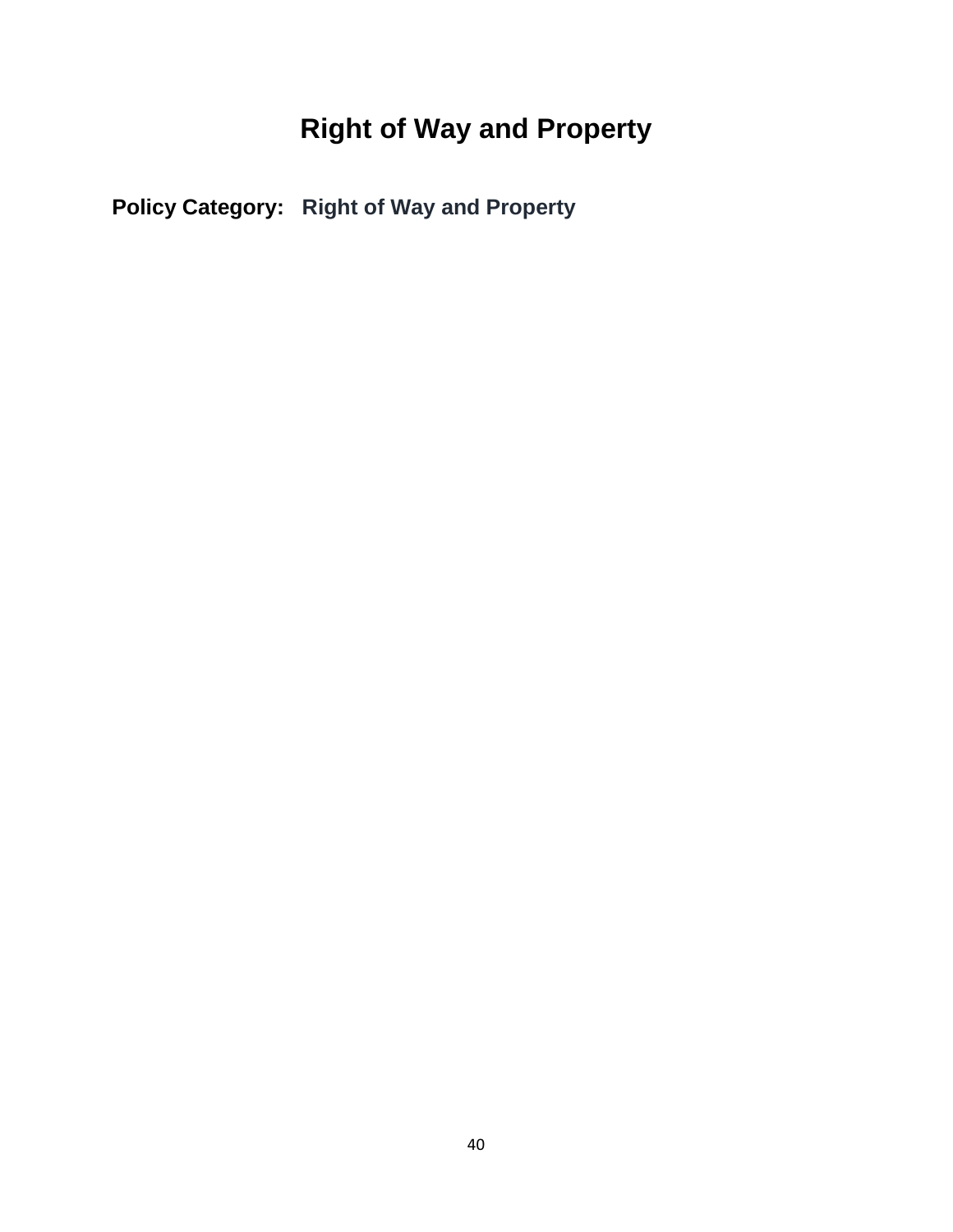## **Right of Way and Property**

The Water Authority generally supports initiatives that improve its ability to maintain and protect its property, rights of way, easements, pipelines, and other facilities. The Water Authority generally opposes initiatives that interfere with or increase the cost of obtaining, maintaining, and protecting property and rights of way.

## **The Water Authority's policy principles support initiatives that:**

- 1. Improve the Water Authority's and its member agencies' efforts to maintain and protect its property, rights of way, easements, pipelines, and related facilities and minimizes liability to the Water Authority.
- 2. Protect the Water Authority's and its member agencies' properties from restrictions when surrounding properties are incorporated into preservation areas.

- 1. Impair the Water Authority's or its member agencies' efforts to acquire property or property interests required for essential capital improvement projects or acquisition of property to meet pipeline water drain-down needs for existing facilities.
- 2. Increase the cost of property and right of way acquisition.
- 3. Restrict the Water Authority's or its member agencies' use of public rights of way or increases the cost of using public rights of way.
- 4. Restrict the transfer of property acquired for purposes of environmental mitigation or environmental mitigation credits to other public or private entities for long-term management.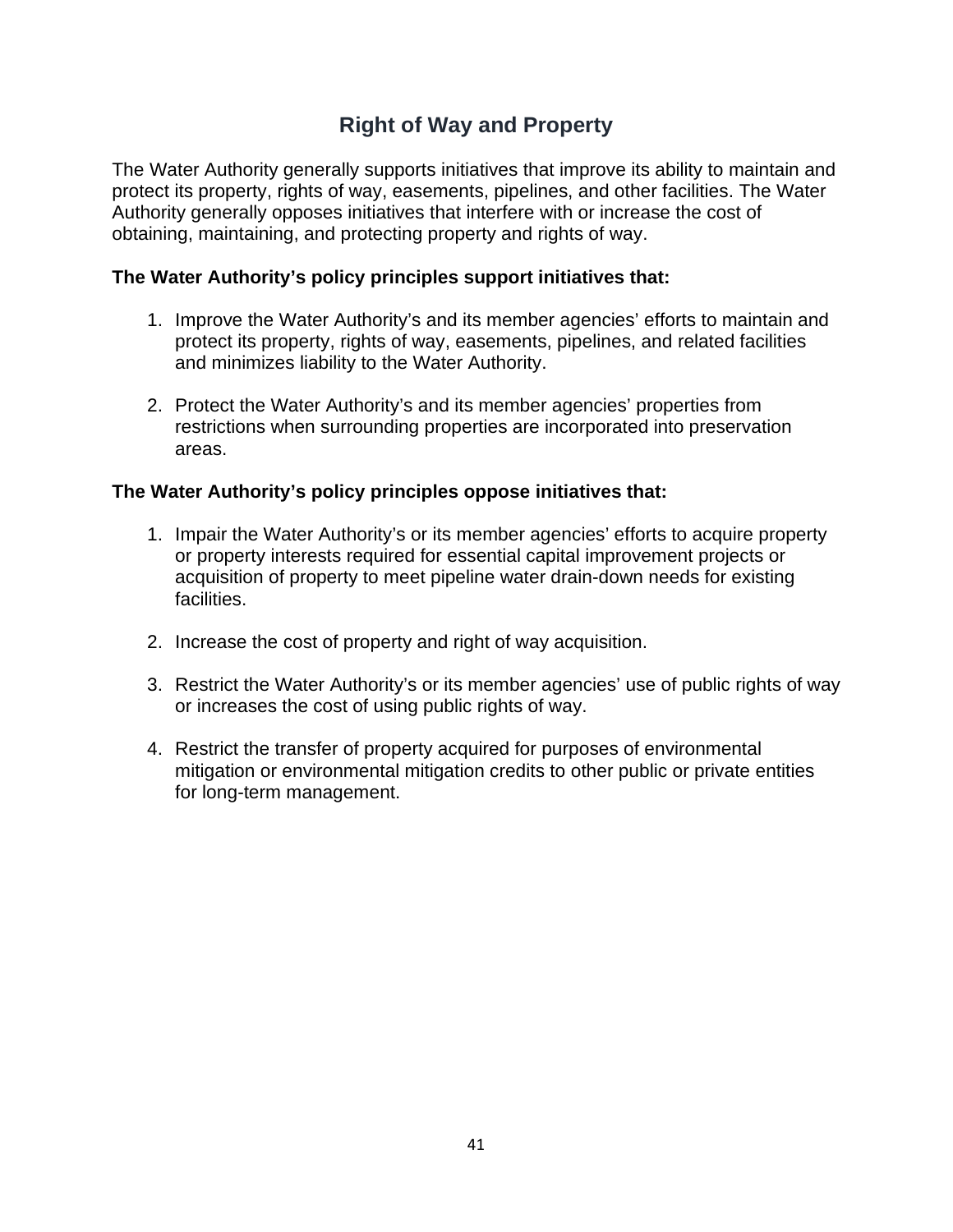## **State Administrative and Regulatory Agencies**

**Policy Category: State Administrative and Regulatory Agencies**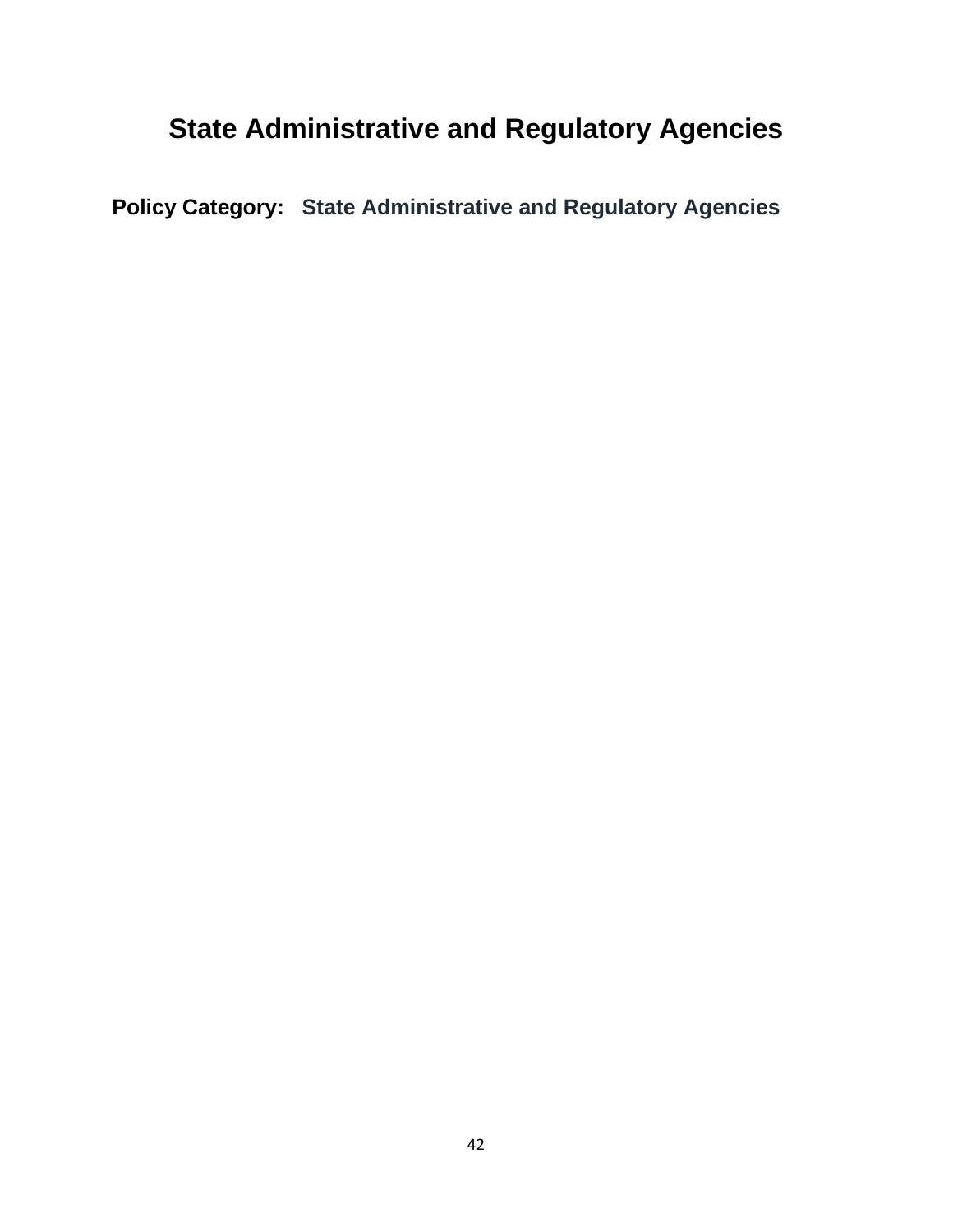## **State Administrative and Regulatory Agencies**

In recent years, there has been considerable discussion of reorganizing the state government. One proposal that keeps recurring is the elimination of the Colorado River Board. The board is funded entirely by the California public agencies that take water from the river, and it is important because it serves as a liaison to other states and the federal government. The Water Authority generally supports initiatives that preserve the Colorado River Board.

The Water Authority supports initiatives that make the Regional Water Quality Control Boards more consistent in their application of state water quality laws. The Water Authority also supports initiatives that allow non-state water contractors to access the SWP system to convey transferred water.

The Water Authority generally opposes initiatives that would eliminate the Colorado River Board or the regional water quality control boards without creating other bodies that carry out their functions.

#### **The Water Authority's policy principles support initiatives that:**

- 1. Preserve the California Colorado River Board.
- 2. Ensure the interests of the members of the California Colorado River Board continue to be addressed in any state government reorganization.
- 3. Ensure consistent application of the law by the State Water Resources Control Board and the nine Regional Water Quality Control boards.
- 4. Ensure that any reorganization of the State Water Project, including operations and management, preserves the ability for non-State Water Project contractors to access the facility for transportation of water to a non-State Water Project contractor.
- 5. Ensure an open and transparent process for adoption of regulations, policies, and guidelines.

- 1. Eliminate the California Colorado River Board without providing a comparable structure or forum that ensures the Water Authority's interests in the Colorado River are preserved.
- 2. Eliminate the State Water Resources Control Board and/or the nine Regional Water Quality Control boards without ensuring that the functions and expertise of the boards is maintained in any reorganized entity.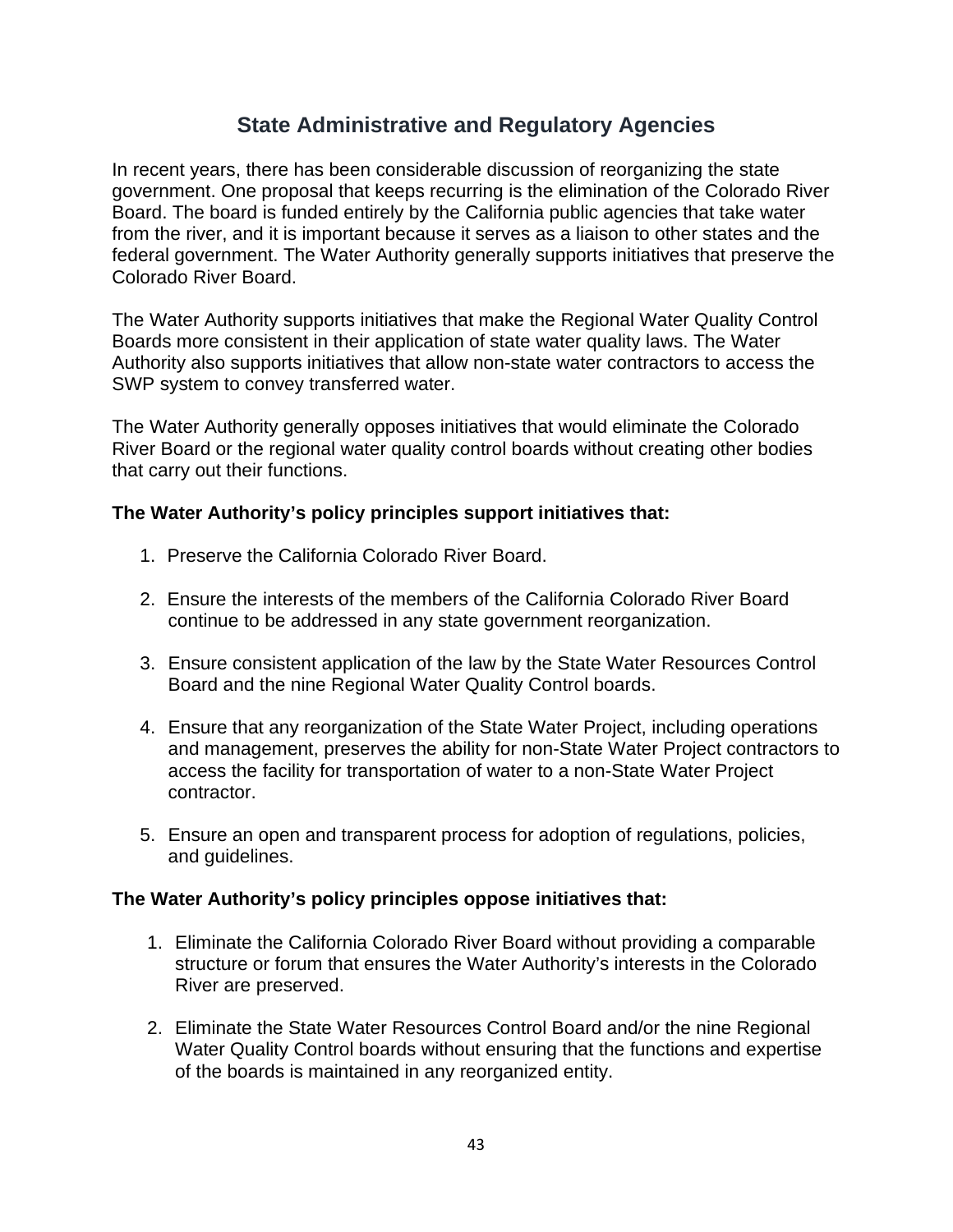## **Water Facilities and Facility Operations**

**Policy Category: Water Facilities and Facility Operations**

**Construction and Asset Management Funding Public Safety Power Shutoffs Water System Operations Workforce Development**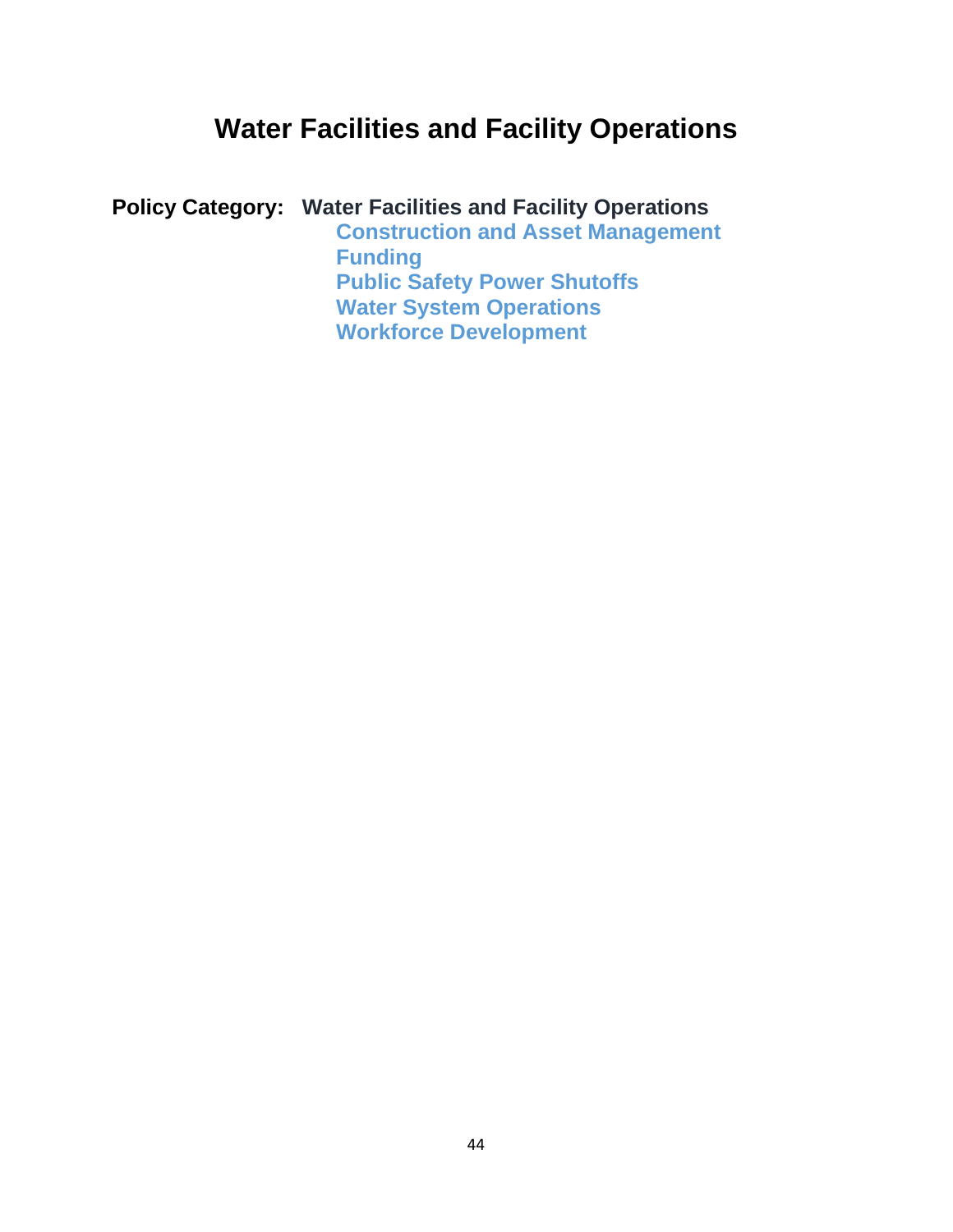## **Water Facilities and Facility Operations**

The planning, design, construction, maintenance, and operation of water facilities is an essential activity of the Water Authority. Portions of the Water Authority's and its member agencies' water delivery systems are more than 70 years old. As components of these water systems naturally age, it is critical to actively monitor, repair, or replace the assets, which includes pipes, valves, facilities, equipment, and other infrastructure. This section details the Water Authority's policies toward initiatives that affect water facilities and facility improvement.

Generally, the Water Authority supports initiatives that provide state and federal funding for water storage, watershed protection, treatment and delivery facilities, groundwater recharge, canal lining, and other water infrastructure development, security, asset management, maintenance, and rehabilitation. The Water Authority also supports initiatives that prevent the spread of dreissenid mussels and other non-native aquatic species. The Water Authority supports the protection of habitats and cultural resources connected with water facilities or water facility improvements.

The Water Authority generally opposes initiatives that restrict local control and discretion over water facilities, asset management, and facility operations. The Water Authority also generally opposes initiatives that shift the risks of legal liability from contractors to public agencies. The Water Authority opposes initiatives that restrict the Water Authority from using its own employees on construction projects, and initiatives that interfere with public agencies' ability to respond to emergencies that would disrupt water service.

The Water Authority generally supports initiatives that provide broad discretion for local government entities' response to de-energization or public safety power shutoff events, and general oppose initiatives that restrict a local government entity's ability to operate alternative power sources, such as natural gas generators, during public safety power shutoff events.

The Water Authority generally supports initiatives that lower employment barriers for military veterans and transitioning military and that sustain vital water and wastewater services for the next generation.

## **Construction and Asset Management**

- 1. Provide incentives that encourage contractors to recycle or reduce waste associated with the construction of water facilities.
- 2. Encourage the use of current and emerging technologies for monitoring and assessing the condition of large diameter pipelines.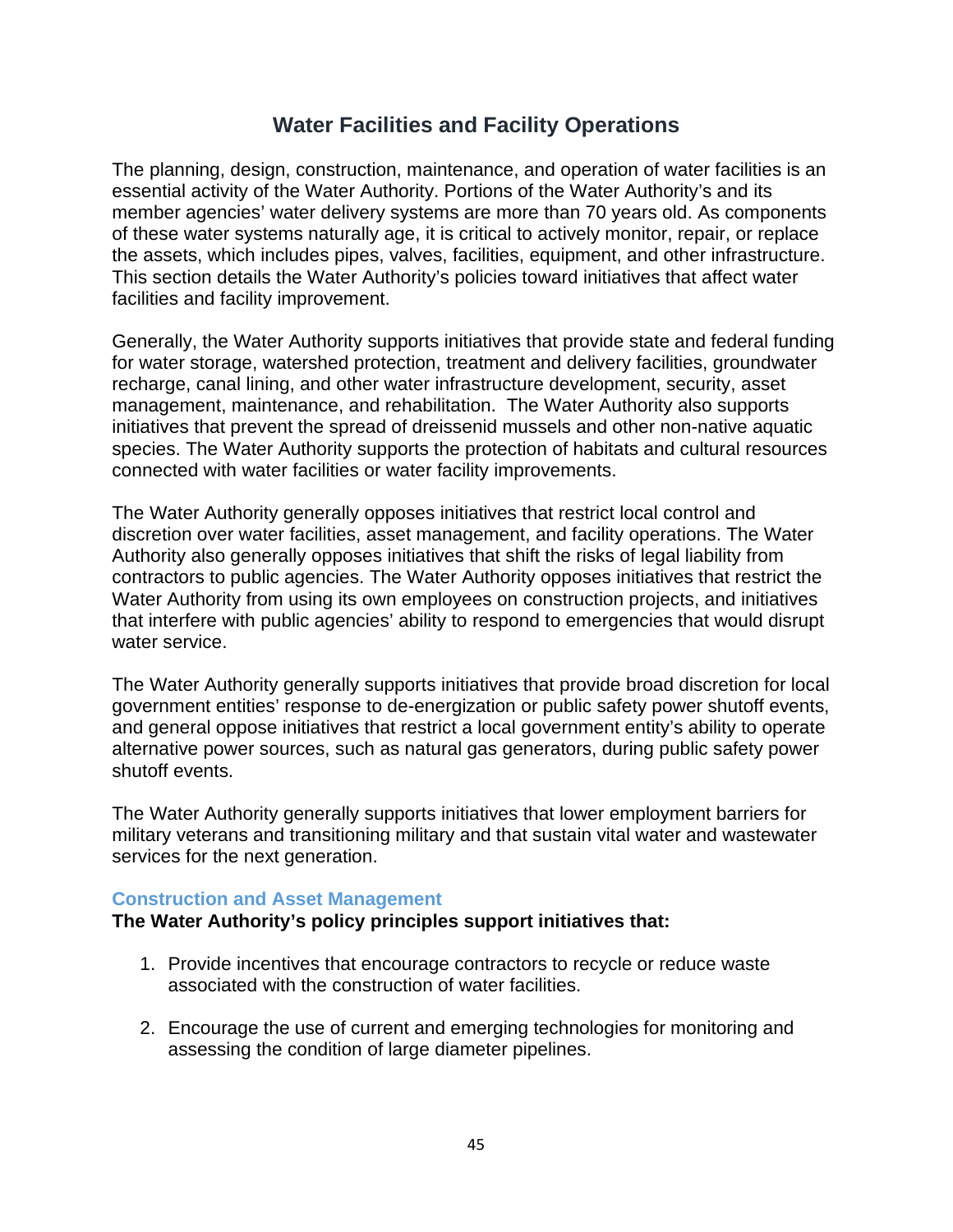3. Encourage water suppliers to develop and execute asset management programs that include visual inspections, internal/external inspections, asset condition assesments, corrosion mitigation, and risk analysis in a manner that recognizes the individuality and uniqueness of each water supplier and its systems.

## **The Water Authority's policy principles oppose initiatives that:**

- 1. Limit the Water Authority's and/or its member agencies' sole jurisdiction over the planning, design, routing, approval, construction, operation, or maintenance of water facilities.
- 2. Limit the discretion of the Water Authority and/or its member agencies from protecting the security and privacy of comprehensive inventories of all assets, which includes infrastructure location, condition, performance and useful life.

3. Shift the risks of indemnity for damages and defense of claims from contractors to the Water Authority and/or its member agencies.

4.Impair the Water Authority's and/or its member agencies' ability to execute the planning, design, and construction of projects using its own employees.

5.Prohibit the use of alternative contract procurement methods that can be utilized in the construction of water facilities.

6.Limit the autonomy or discretion of water suppliers to develop and execute asset management inspection programs that include visual inspections, internal/external inspections, asset condition assessments, and corrosion mitigation in a manner that recognizes the individuality and uniqueness of each water supplier and its systems.

## **Funding**

- 1. Fund or otherwise facilitate planning, design, construction and/or maintenance of public water storage, watershed areas, and treatment and delivery facilities and facilitates maintenance and/or enhancement of groundwater recharge spreading areas and groundwater basin rehabilitation that benefit San Diego County.
- 2. Fund or otherwise facilitate the operation and maintenance of canal lining projects that enhance water supplies.
- 3. Provide funding for water infrastructure development, infrastructure security, and infrastructure rehabilitation and replacement projects that benefit San Diego County.
- 4. Fund enhancements to water treatment, recycling, and potable reuse facilities to meet increased regulations.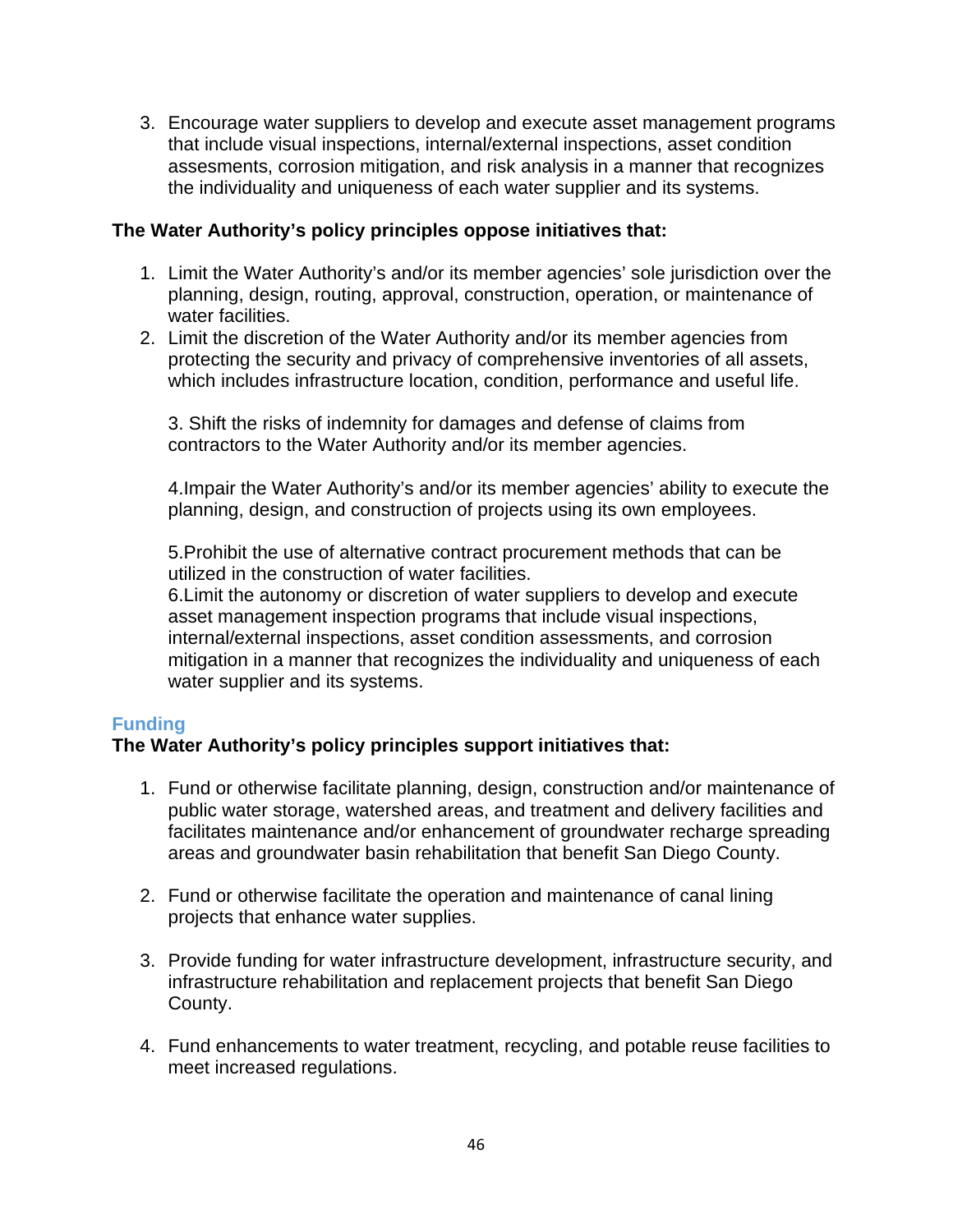- 5. Fund improvements to water treatment facilities that allow greater use of State Water Project water.
- 6. Provide funding for the preservation of cultural resources affected by construction or operation of water conveyance and storage facilities.
- 7. Provide funding for habitat preservation programs that address impacts resulting from construction or operation of water system facilities.
- 8. Provide funding for projects that enhance security against terrorist acts or other criminal threats to water operations, facilities, or supplies.
- 9. Provide funding for the control, prevention, or eradication of non-indigenous aquatic species, including dreissenid mussels.
- 10. Provide incentives that encourage the optimization, expansion, and cooperative use of existing surface reservoirs.
- 11.Provide funding for projects that improve the security of the facilities and operations of the Water Authority and its member agencies.
- 12.Provide funding to water agencies for the voluntary retrofit of facilities for on-site generation of chlorine.
- 13. Permit the use of grant funding for projects implemented under public-private partnerships where the grant provides funding for a public benefit.
- 14.Provide funding for water supplier asset management programs that involve the active monitoring, repair, or replacement of physical assets and infrastructure, which includes pipes, valves, facilities, equipment, and other infrastructure.

## Public Safety Power Shutoffs

- 1. Provide for restrictions on price gouging during public safety power shutoff events and for at least 72 hours following restoration of power.
- 2. Provide that de-energization or public safety power shutoff events may be included as a condition constituting a state of emergency or local emergency.
- 3. Provide a tax exemption for the sale of, or the storage, use, or consumption of, a backup electrical resource, that is purchased for exclusive use by a city, county, special district, or other entity of local government during a de-energization or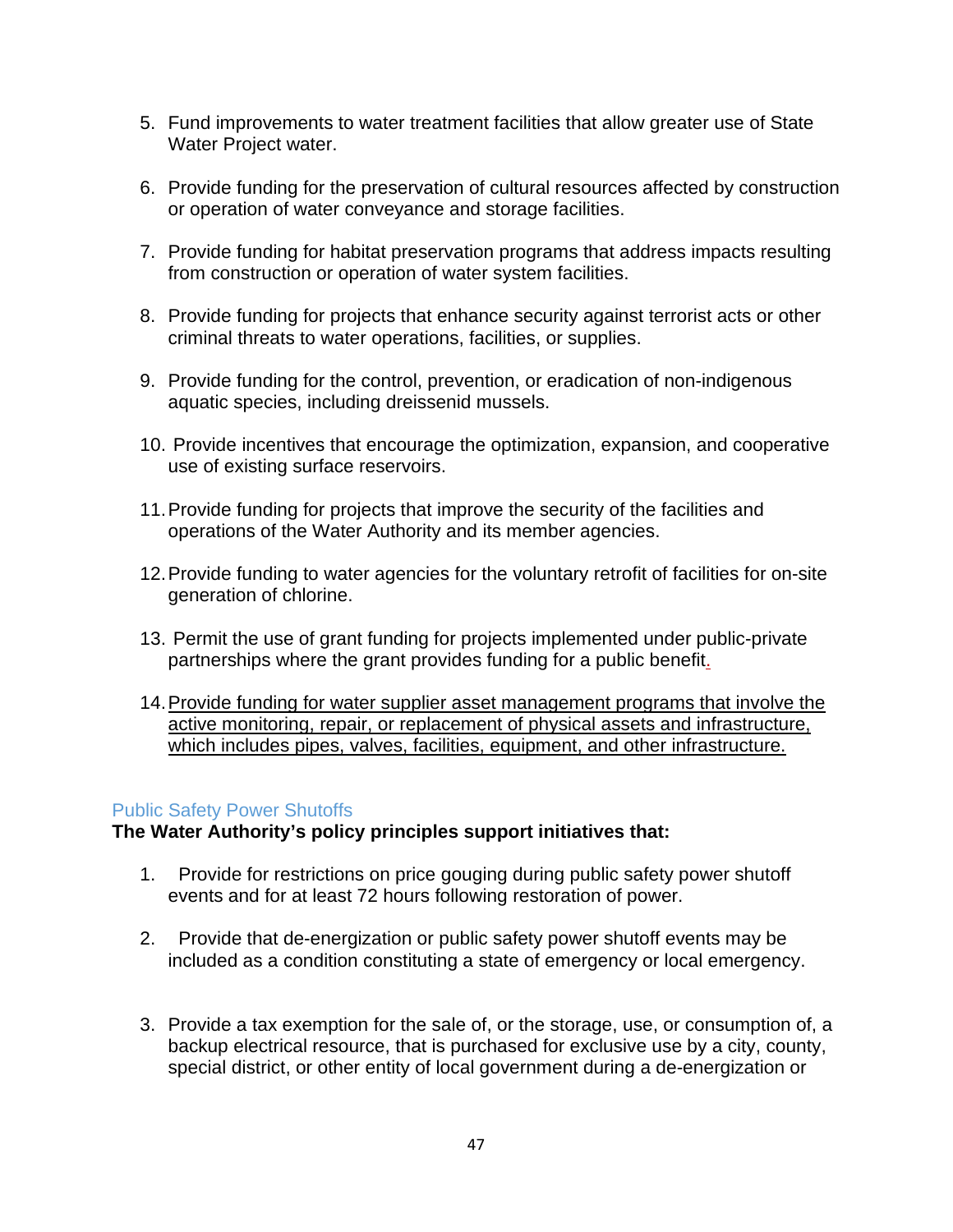public safety power shutoff event.

4. State that the use of alternative power sources (such as generators) by essential public services during de-energization or public safety power shutoff events shall not be limited by any state or local regulations or rules.

## **The Water Authority's policy principles oppose initiatives that:**

1. Authorize air quality management districts or other regulatory bodies to adopt or maintain rules that would limit or prohibit a local government entity's use of a state and/or federally compliant natural gas-powered generator during a de-energization or public safety power shutoff event.

## **Water System Operations**

## **The Water Authority's policy principles support initiatives that:**

- 1. Recognize water agencies as emergency responders in the event of a sudden, unexpected occurrence that poses a clear and imminent danger, requiring immediate action to prevent and mitigate the loss or impairment of life, health, property or essential public services due to natural disasters (e.g., wildfires, earthquakes), power outages as well as terrorist and other criminal activities.
- 2. Authorize state and federal wildlife agencies to provide assistance to local water agencies in the control, prevention, and eradication of non-indigenous aquatic species, including dreissenid mussels.
- 3. Exempt owners and operators of water supply facilities from criminal and civil liabilities associated with dreissenid mussel infestations if due diligence requirements are being met.
- 4. Require mandatory inspections of boats for evidence of potential dreissenid mussel infestation before allowing boat launching in reservoirs.

- 1. Impose or mandate recreational activities on drinking water reservoirs and reservoir property where such activities have been determined to be inappropriate by the reservoirs' owners and operators.
- 2. Impair the Water Authority's and/or its member agencies' ability to provide and operate the necessary facilities for a safe, reliable, and operationally flexible water system.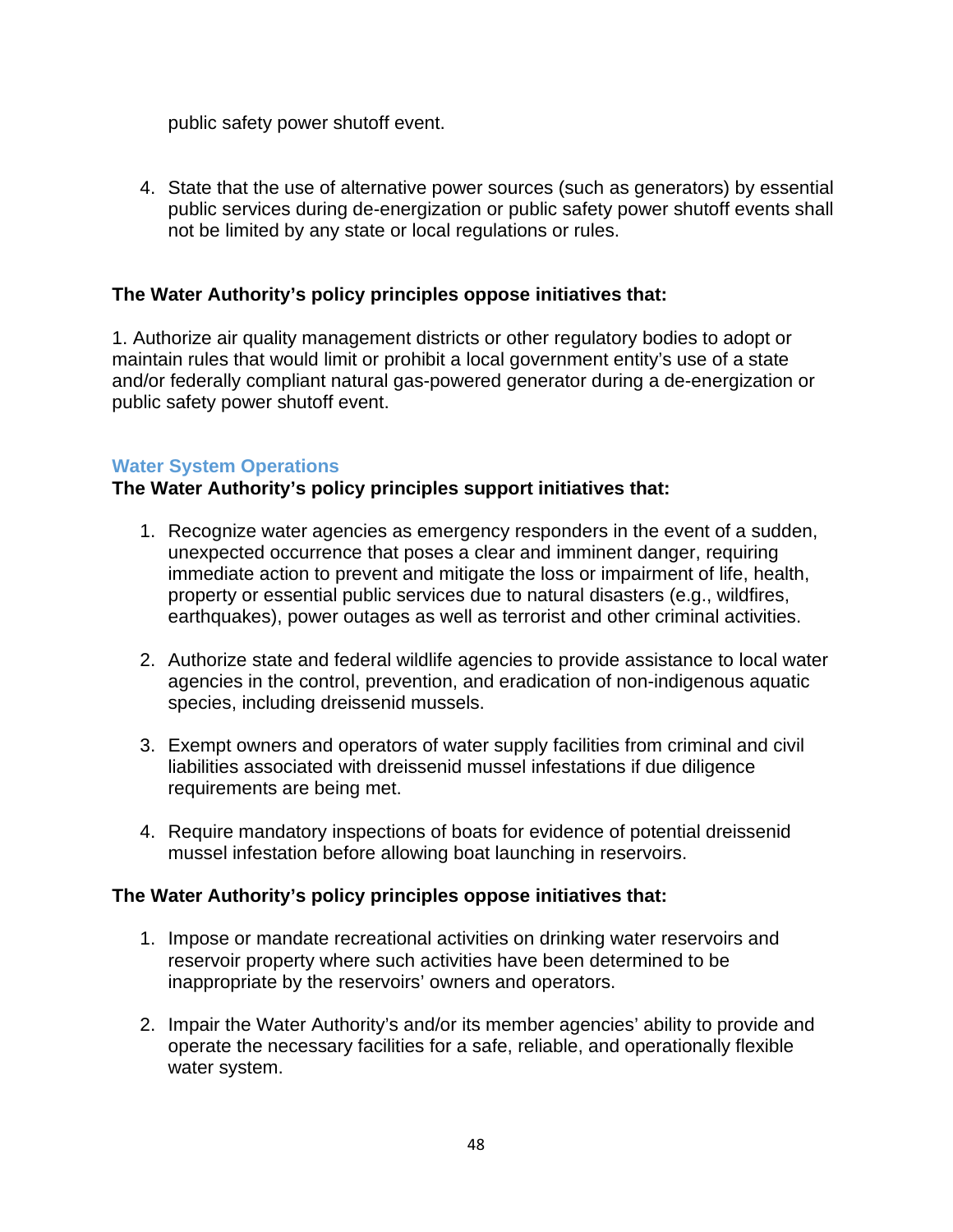- 3. Restrict the Water Authority's and/or its member agencies' ability to respond swiftly and decisively to an emergency that threatens to disrupt water deliveries or restricts the draining of pipelines or other facilities in emergencies or for repairs or preventive maintenance.
- 4. Authorize state and federal wildlife agencies to control, prevent, or eradicate invasive species in a way that excessively interferes with the operations or water supplies of local water agencies.
- 5. Prohibit or in any way limit the ability of the Water Authority or its member agencies from making full beneficial use of any water, wastewater, or recycling facility and resource investments.
- 6. Establish prescriptive leak loss control requirements for the operation, maintenance, and asset management of water conveyance and distribution systems, that fail to consider full life-cycle costing.
- 7. Establish meter testing requirements for water meters that fail to consider industry standards and cost-effectiveness.

## Workforce Development

## **The Water Authority's policy principles support initiatives that:**

1. Provide a pathway for military veterans to apply their advanced skills and experience toward state and industry-supplied certifications in the water and wastewater treatment and distribution operator fields.

2. Ensure advanced water treatment operators and distribution system operators of potable reuse and recycled water facilities have a career advancement path as certified water and/or wastewater treatment plant operators.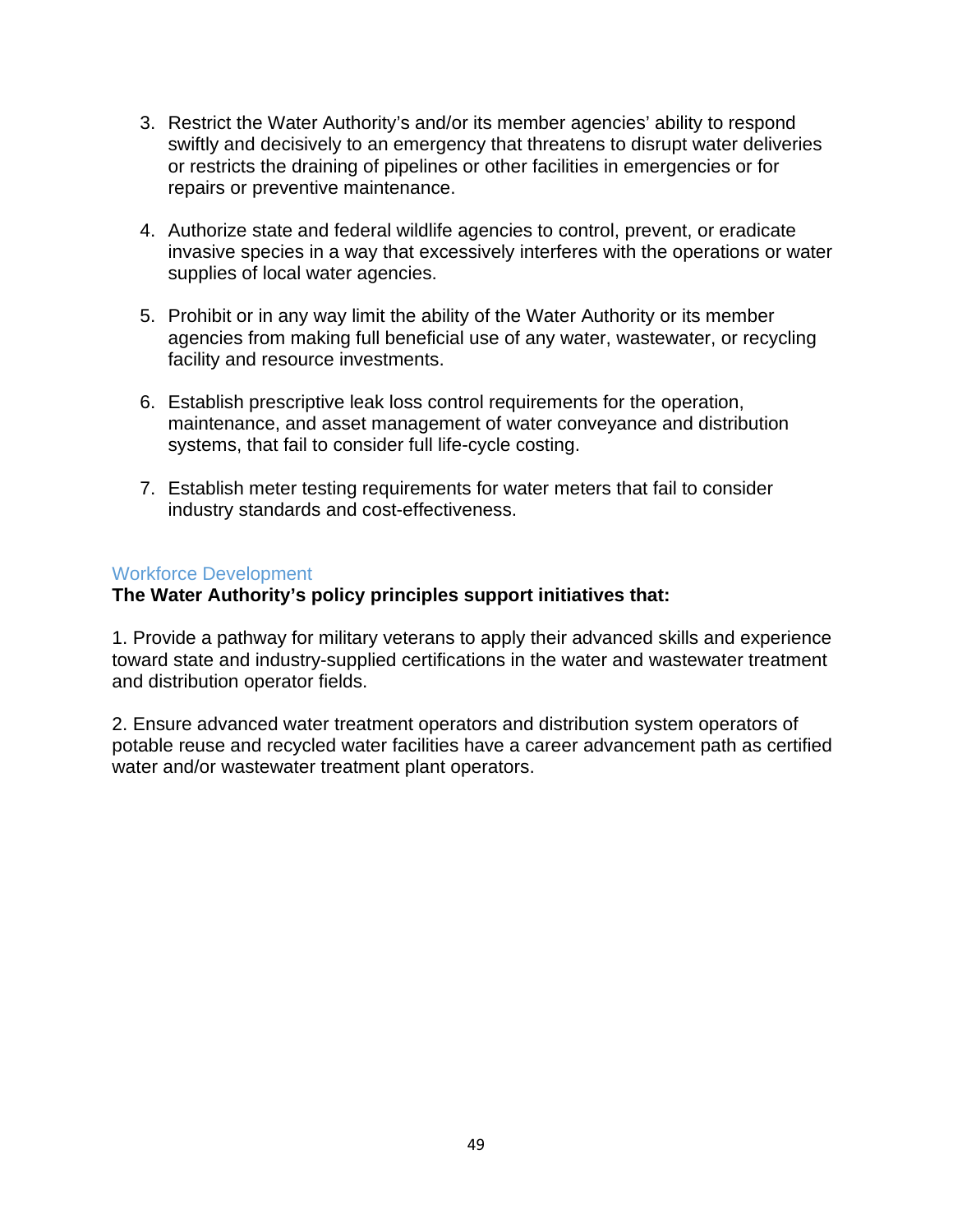## **Water Planning**

**Policy Category: Climate Change Funding Local Planning**

**Policy Category: Integrated Regional Water Management Planning San Diego County IRWM Statewide IRWM Funding**

**Policy Category: Land Use and Water Management Local Conditions Use of Public Lands Water Supply Planning**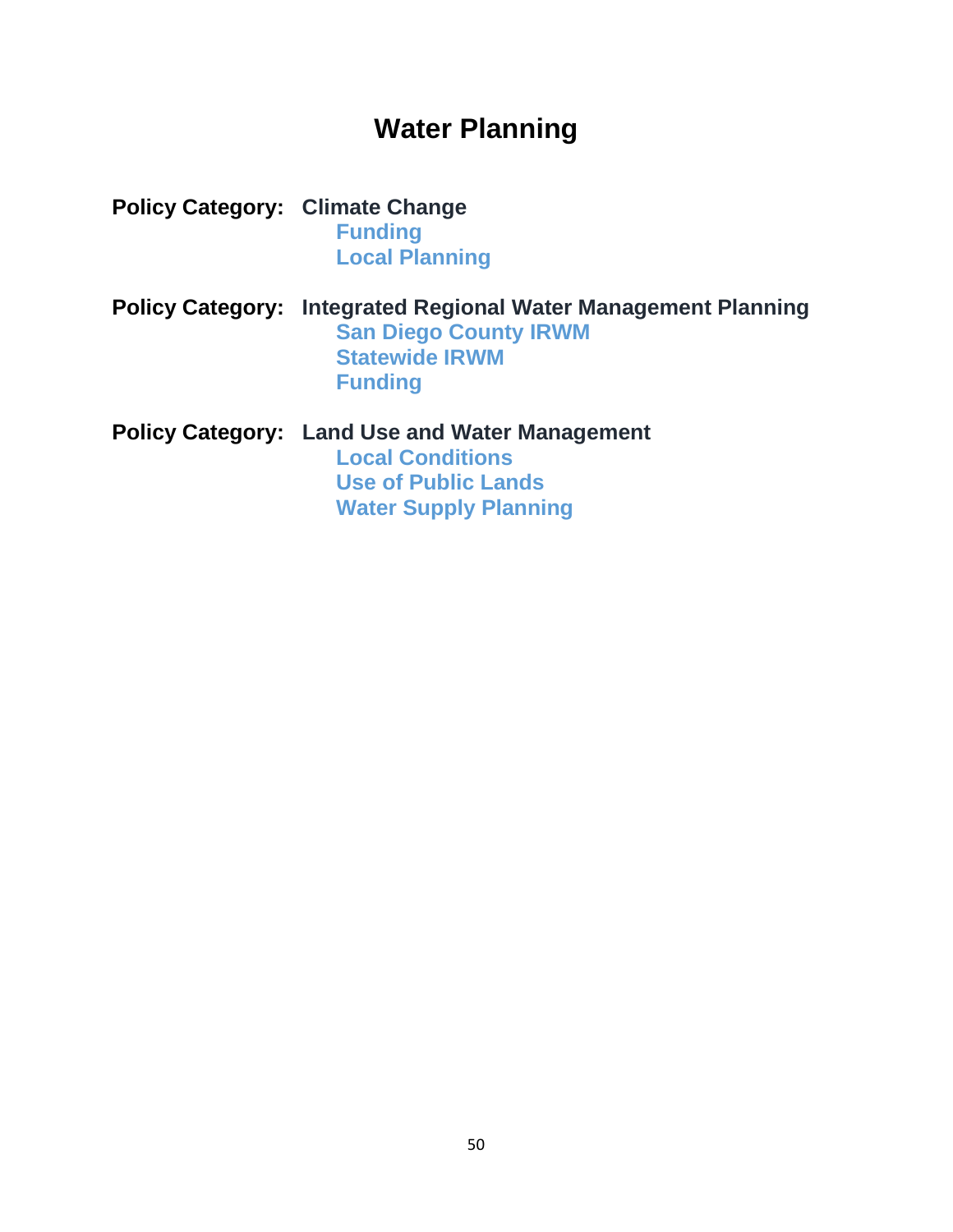## **Climate Change**

The potential effects of climate change are an important concern in water management planning. The Water Authority generally supports initiatives that incorporate considerations of climate change into water management planning, as long as the climate change information is developed and provided by the state. The Water Authority also supports initiatives that allow water agencies to partner with energy providers to improve energy efficiency in the conveyance and use of water. The Water Authority supports initiatives that encourage innovation in developing responses to climate change, with maximum control at the local level.

The Water Authority generally opposes initiatives that do not allow local control over responses to climate change. The Water Authority also opposes initiatives that may prohibit water agencies from entering into the carbon credits market.

## **Funding**

## **The Water Authority's policy principles support initiatives that:**

- 1. Incorporate state provided climate change information into statewide, regional, and local water management planning, and provide funding for projects that assist in adapting to effects of climate change on the water supply portfolios across the state.
- 2. Provide financial support to local projects designed to mitigate or adapt to potential negative impacts of climate change on water supply reliability.
- 3. Encourage water agencies to partner with energy providers to help fund water conservation and other programs that result in reduction of greenhouse gas emissions and/or provides opportunities and incentives for voluntary implementation of local water and renewable energy projects that directly or indirectly reduce greenhouse gas emissions.
- 4. Provides incentive, funding, and assistance to water agencies so that they can comply with AB 32 (2006) requirements, and updated statutory requirements imposed pursuant to SB 32 (2016) and SB 100 (2018).
- 5. Investigate and provides financial support to projects designed to mitigate potential negative impacts of climate change on water supply reliability.

## **The Water Authority's policy principles oppose initiatives that:**

1. Do not allow water agency participation in the carbon credits market.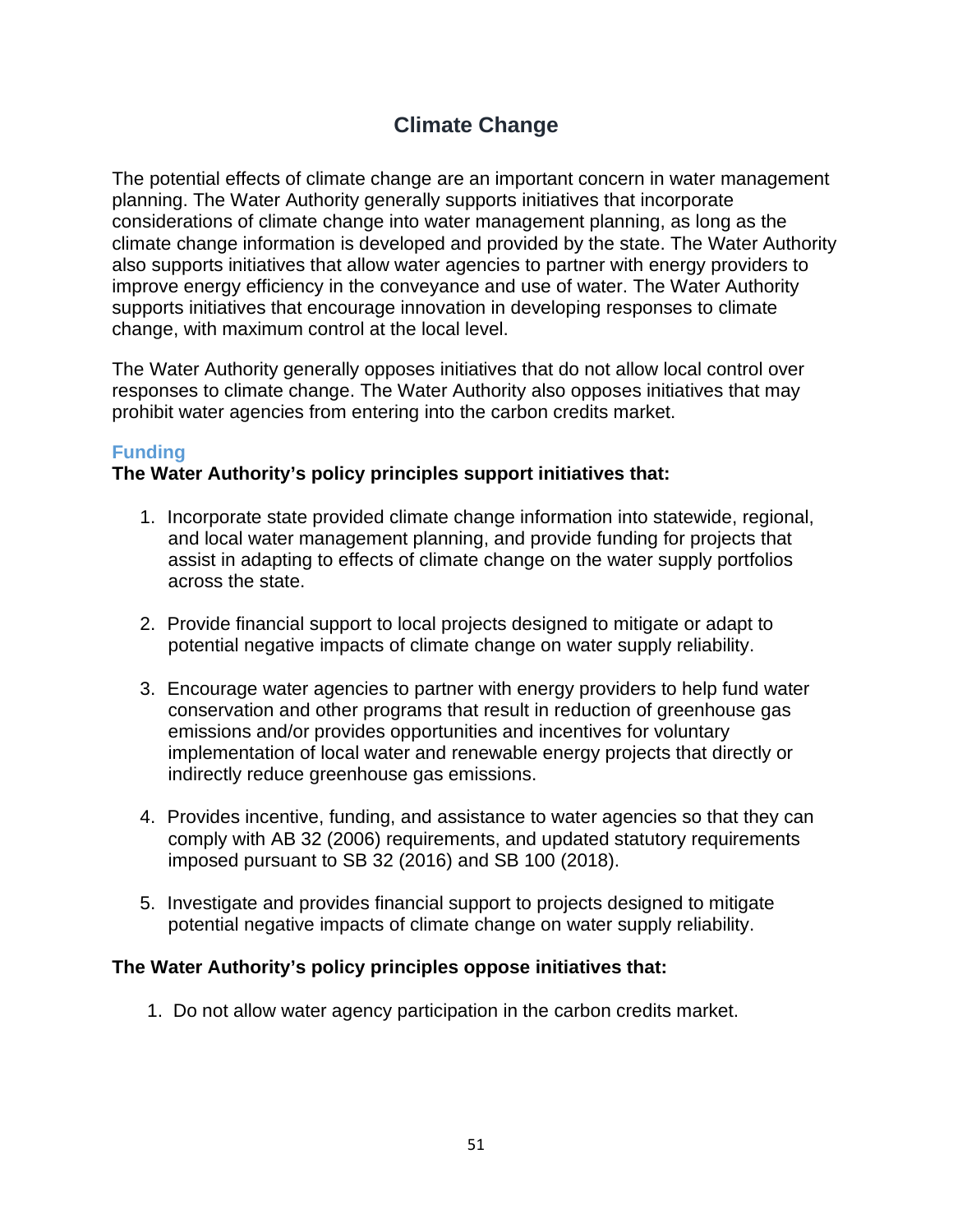## **Local Planning**

## **The Water Authority's policy principles support initiatives that:**

- 1. Promote public-private partnerships, encourages innovation, and focuses on quantifiable performance goals as opposed to top-down, "one size fits all" mandates.
- 2. Promote continued development and deployment of more sophisticated and integrated hydrological, water quality, and meteorological water monitoring for the purpose of assessing water supply conditions resulting from climate change.
- 3. Promote the coordination and integration of local, state and federal climate change policies and practices to the greatest extent feasible.

- 1. Require incorporation of climate change considerations into regional and local water management planning that does not provide flexibility to the local and regional water agencies in determining the climate change impact and identification of adaptation and mitigation measures.
- 2. Impose top-down, "one size fits all" climate change mandates that fail to account for hydrological, meteorological, economic, and social variation across the state and/or that fail to incorporate local and regional planning and implementation priorities and protocols.
- 3. Establish a "loading order" for the development of local water supplies based on embedded energy or other factors.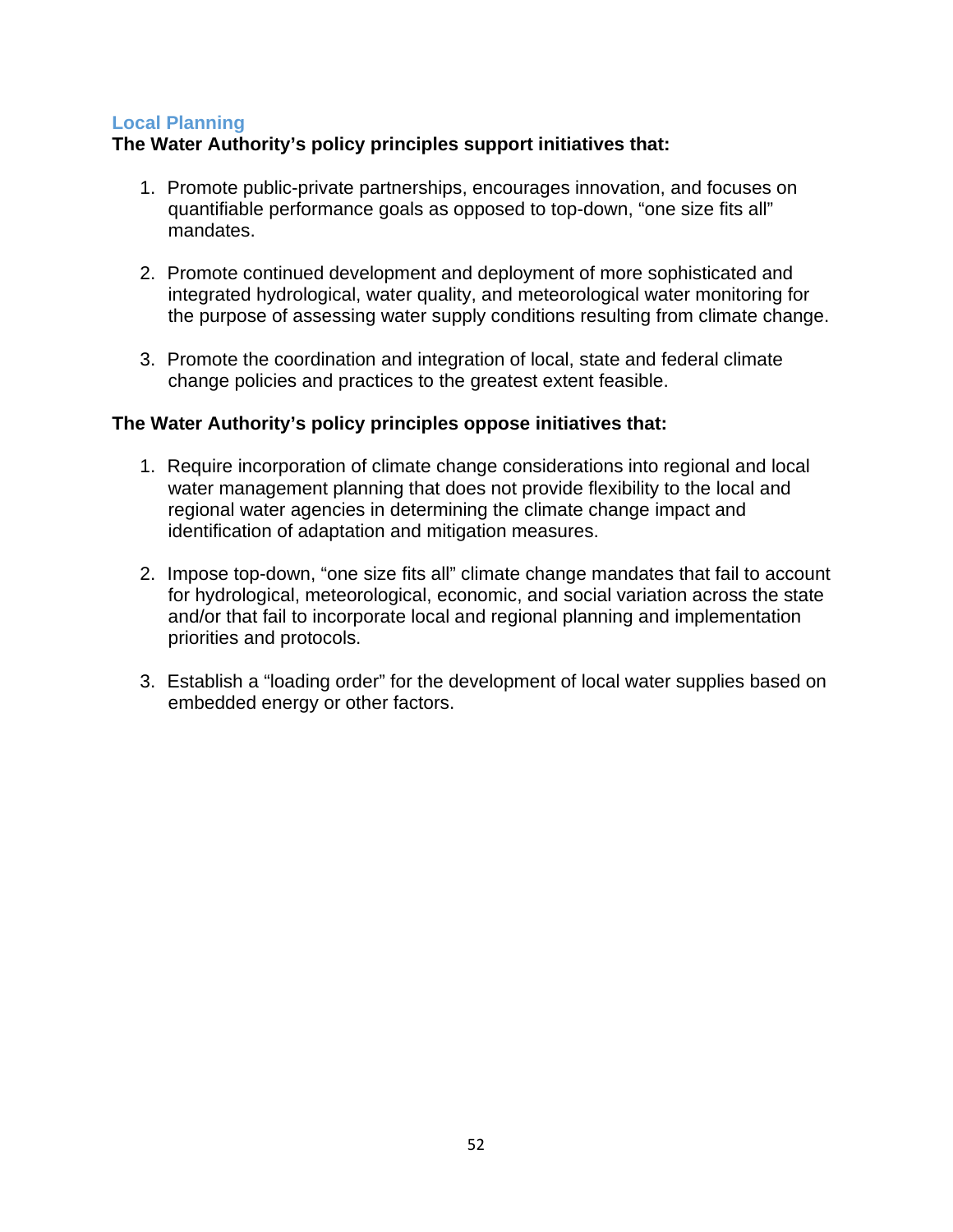## **Integrated Regional Water Management Planning**

The Water Authority, along with the City of San Diego and the County of San Diego, developed the San Diego Integrated Regional Water Management Plan. The Water Authority generally supports initiatives that provide equitable funding for IRWM plans, based on population, and that allow the regions to set their own priorities for funding. The Water Authority also supports initiatives that allow for binational funding for projects along the border.

The Water Authority generally opposes initiatives that establish state criteria and mandate for IRWM plans. The Water Authority also opposes initiatives that exclude or reduce participation by water agencies in local IRWM plans.

## **San Diego County IRWM**

## **The Water Authority's policy principles support initiatives that:**

- 1. Define the "San Diego sub-region" and "San Diego county watersheds" as "those portions of the westward-flowing watersheds of the South Coast hydrologic region situated within the boundaries of San Diego County."
- 2. Allow for creation of sub-area plans that enhance, but do not duplicate or replace, a larger recognized integrated regional water management plan.
- 3. Require the state to rely on the local process for selection and ranking of projects included in an approved integrated regional water management plan.

## **Statewide IRWM**

## **The Water Authority's policy principles support initiatives that:**

- 1. Require the state agencies responsible for preparing the integrated regional water management grant program guidelines to conduct a comprehensive public outreach process that ensures stakeholders have an opportunity to provide adequate input on preparation of the guidelines and that the state agencies consider and respond to comments received through the outreach process.
- 2. Establish a task force to provide recommendations to the state on improving the integrated regional water management planning process in California.
- 3. Ensure discretion for Regional Water Management Groups to determine the composition and structure of their organization, rather than through the imposition of a "one size fits all" mandated structure applied statewide.

## **The Water Authority's policy principles oppose initiatives that:**

1. Mandate a specific composition and management structure of the regional water management group that oversees integrated regional water management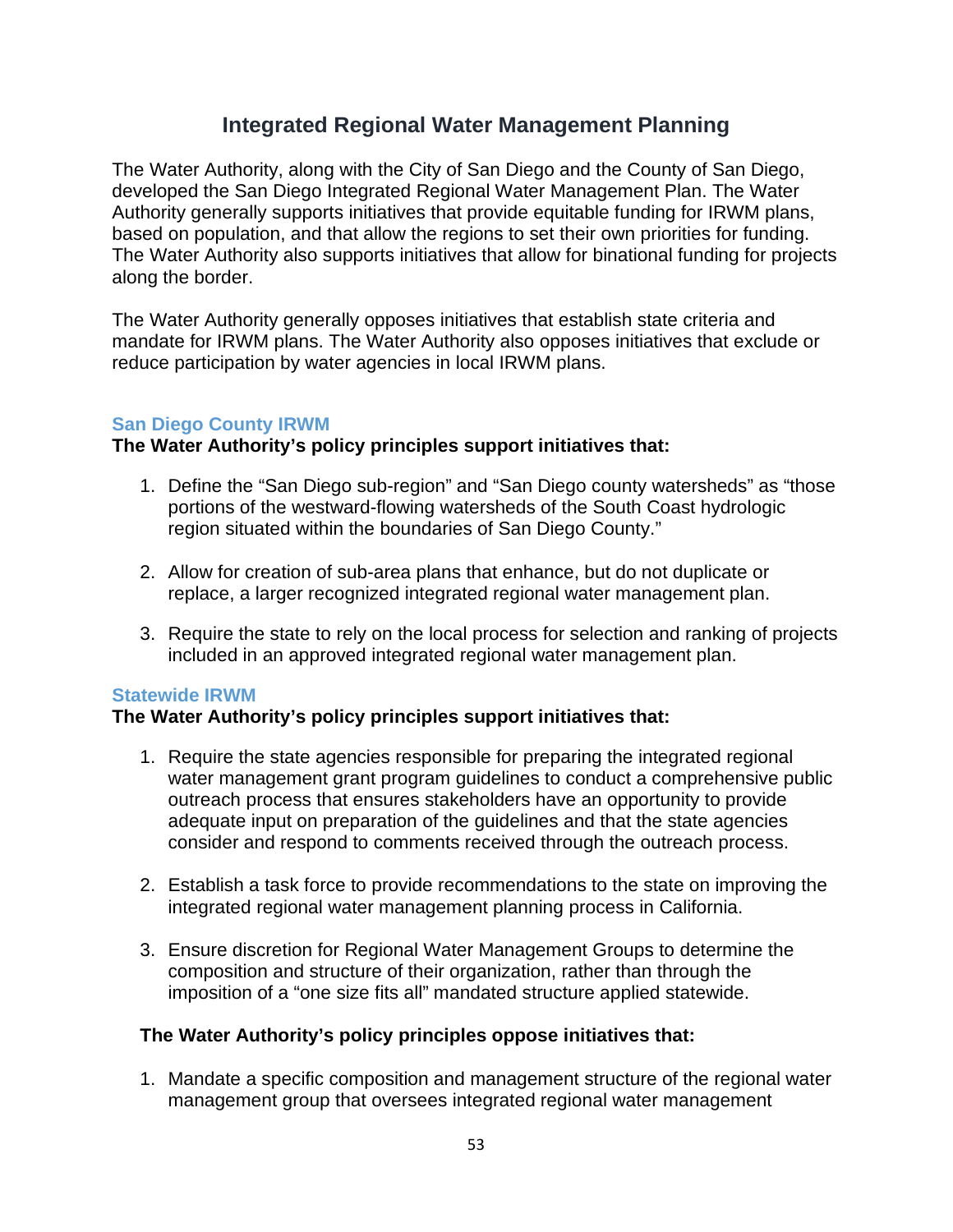planning efforts within a region.

- 2. Preclude water wholesalers from serving on a regional water management group.
- 3. Dilute public water agency participation on the regional water management group.

## **Funding**

## **The Water Authority's policy principles support initiatives that:**

- 1. Provide for population-based distribution of funds to ensure adequate distribution of grant funding throughout the state.
- 2. Provide for the use of state grant funds for binational projects where the projects benefit water supply or water quality in the San Diego region.
- 3. Improve and streamline the state's reimbursement process to ensure timely remittance of IRWM funds.
- 4. Promote the ability of the Regional Water Management Group to more directly administer state grant funds specifically identified for IRWM Programs.

## **The Water Authority's policy principles oppose initiatives that:**

1. Establish funding criteria that limits local discretion in project selection.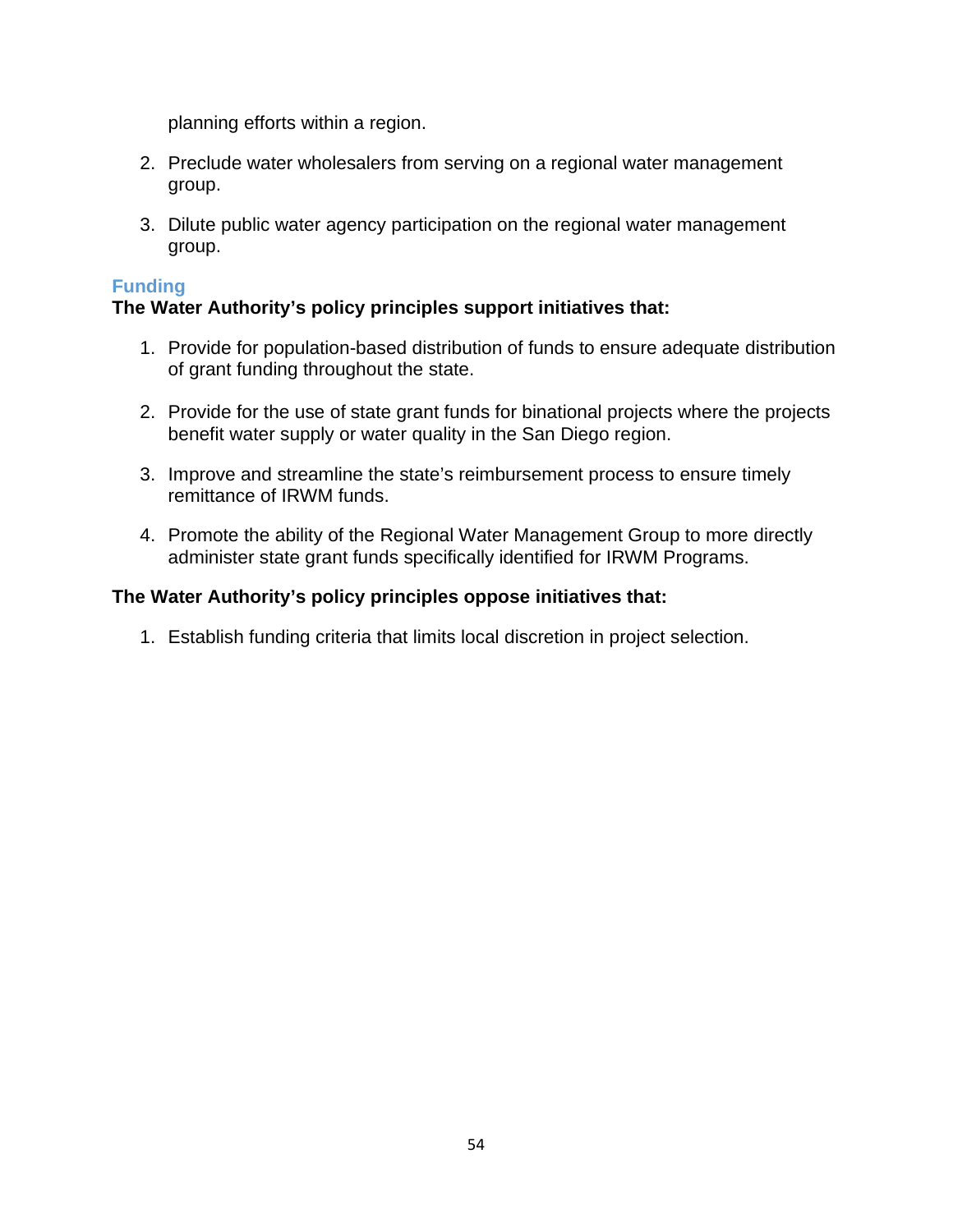## **Land Use and Water Management Planning**

The Water Authority generally supports initiatives that coordinate land use planning with water management planning. The Water Authority also supports initiatives that protects flood plains and water recharge basins.

The Water Authority generally opposes initiatives that interfere with the Water Authority's ability to forecast demand and plan for water management.

## **Local Conditions**

## **The Water Authority's policy principles support initiatives that:**

- 1. Promote enhanced coordination and linkage of general plans and water management plans.
- 2. Recognize regional efforts to coordinate land use planning and water management planning in a manner consistent with the goals and objectives established by regional growth management strategies, affordable housing mandates, and local general plans.
- 3. Discourage piecemeal or uncoordinated land use and water management planning.
- 4. Require that projected population and other demographic factors utilized in forecasting future water demands in accordance with the Urban Water Management Planning Act, SB 610, and SB 221, be consistent with the regional growth management plans and general plans applicable to the territory within the service area of the supplier.
- 5. Provide funding for, or otherwise facilitate, development of groundwater management plans pursuant to AB 3030 and groundwater sustainability efforts under the Sustainable Groundwater Management Act.
- 6. Encourage consolidation of small non-viable and non-complying water systems without shifting the financial burden to the customers of the agency receiving the consolidation.

## **The Water Authority's policy principles oppose initiatives that:**

1. Restrict or limit the effectiveness of the Water Authority or its member agencies in their continuing efforts to meet their obligations under SANDAG's Regional Comprehensive Plan and in their efforts to develop demand forecasts based on SANDAG regional growth forecasts and general plan information.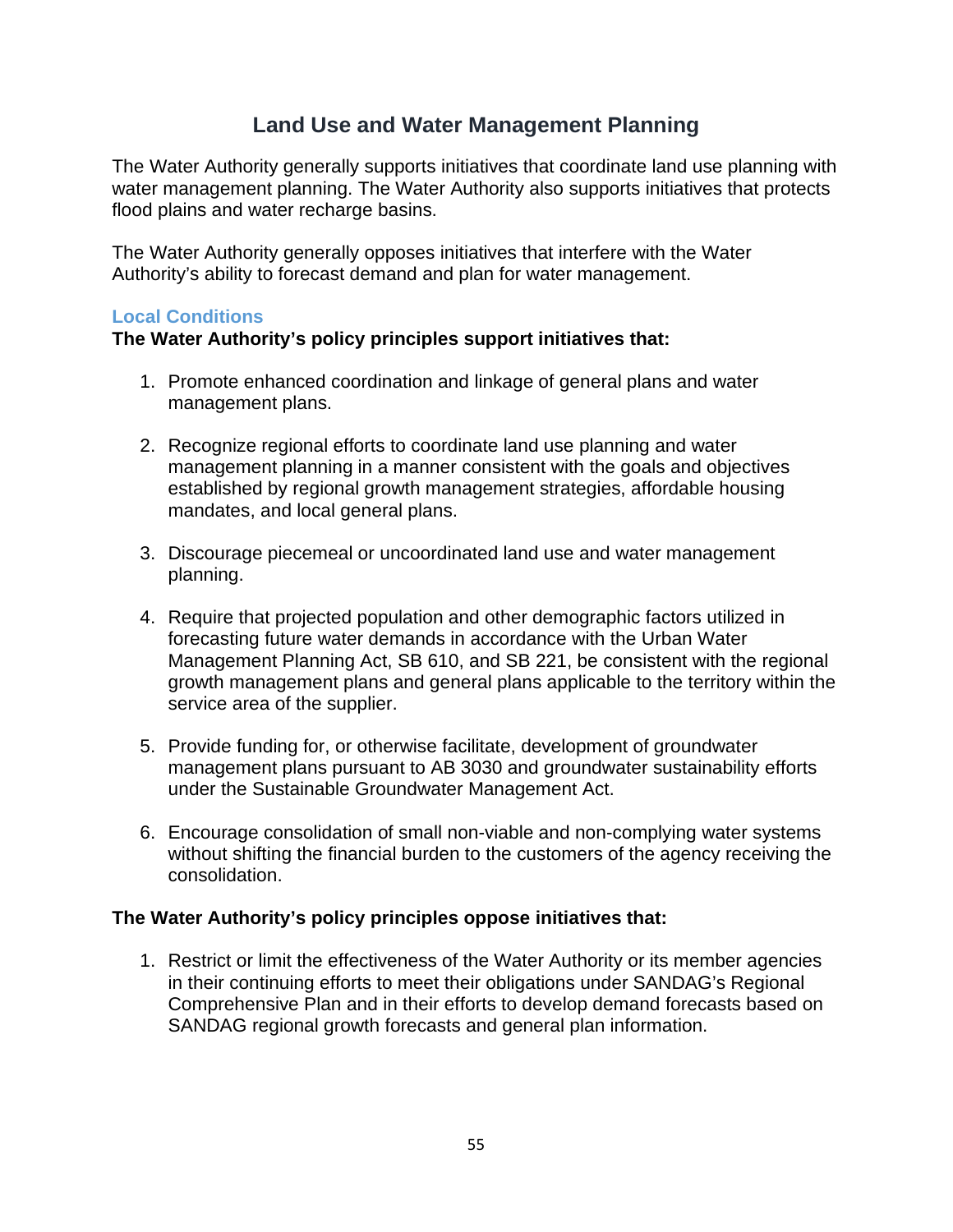## **Use of Public Lands**

## **The Water Authority's policy principles support initiatives that:**

- 1. Allow and fund land exchanges between local public agencies and federal or state agencies when mutually beneficial to all agencies and enhances water resources for the region.
- 2. Designate public lands that are tributary to drinking source water reservoirs as wilderness, habitat preserve, open space, or other protected status, provided such designation does not impede current or reasonable future use of those water resources.
- 3. Protect floodplains and lands over prime groundwater recharge zones for stormwater catchment and bioremediation.

## **The Water Authority's policy principles oppose initiatives that:**

1. Impose land use designations that preclude the use of such lands for public water infrastructure determined necessary to ensure a cost-effective, safe, and reliable water supply.

#### **Water Supply Planning**

## **The Water Authority's policy principles support initiatives that:**

- 1. Considers the multiple local variables and priorities that are associated with water supply planning and selection of water resources for implementation.
- 2. Preserve the local water agency's ability to establish local priorities for water resources planning decisions.

- 1. Restrict the Water Authority's or its member agencies' ability to utilize a demand forecasting methodology that is best suited for the region.
- 2. Require the use of specific evaluation criteria in water supply planning and selection of potential water supply projects that fails to take into account or conflicts with existing local and regional planning policies and implementation priorities.
- 3. Impose mandates requiring specific water resources be developed by water agencies that fail to take into account local factors, such as water reliability, hydrologic and geographic characteristics, and the economic, political, public acceptance, and social environment, which can influence selection of resources and/or fails to take into account or conflicts with existing local and regional planning policies and implementation priorities.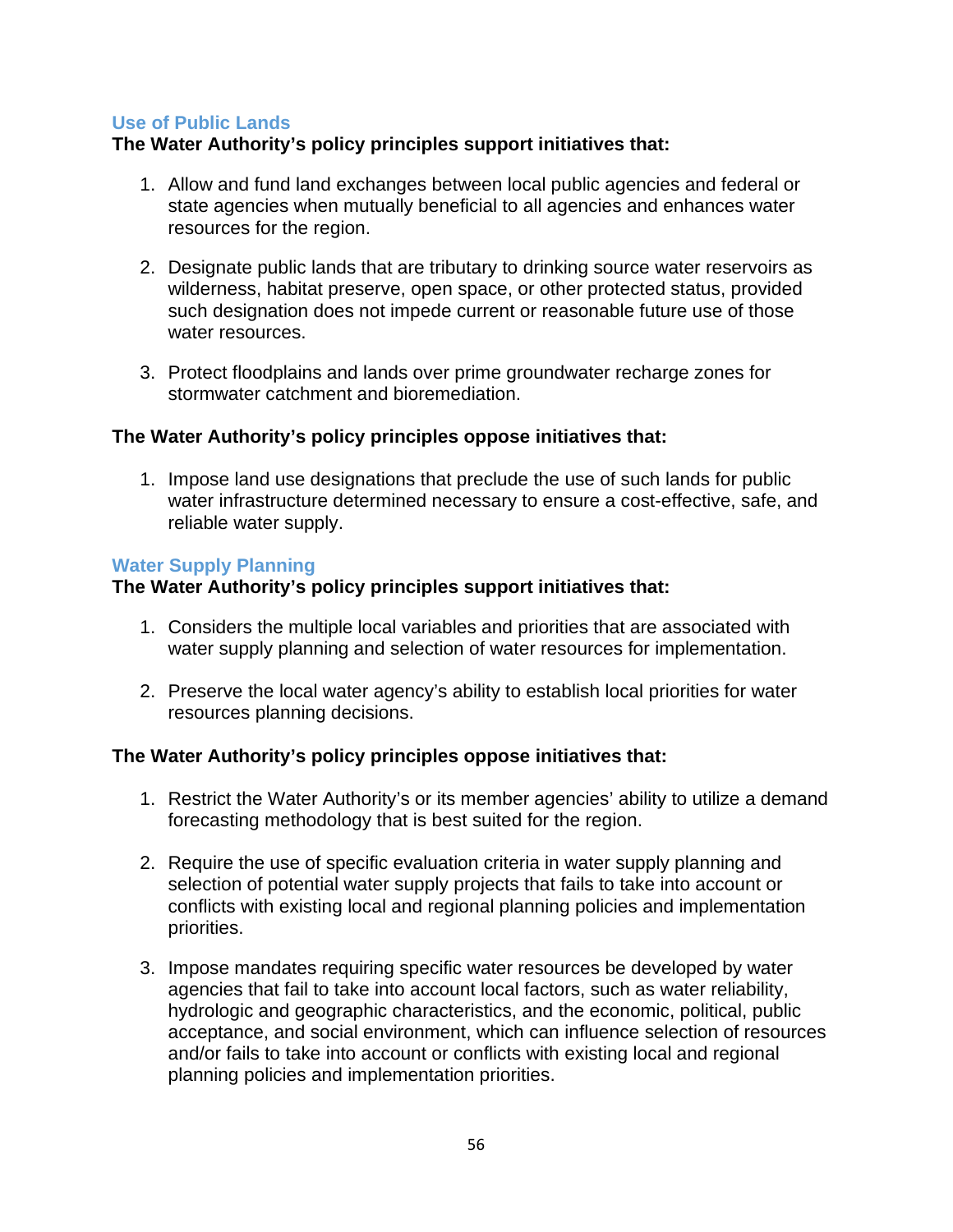4. Limit the local water agency's ability to establish local priorities for water resources planning decisions.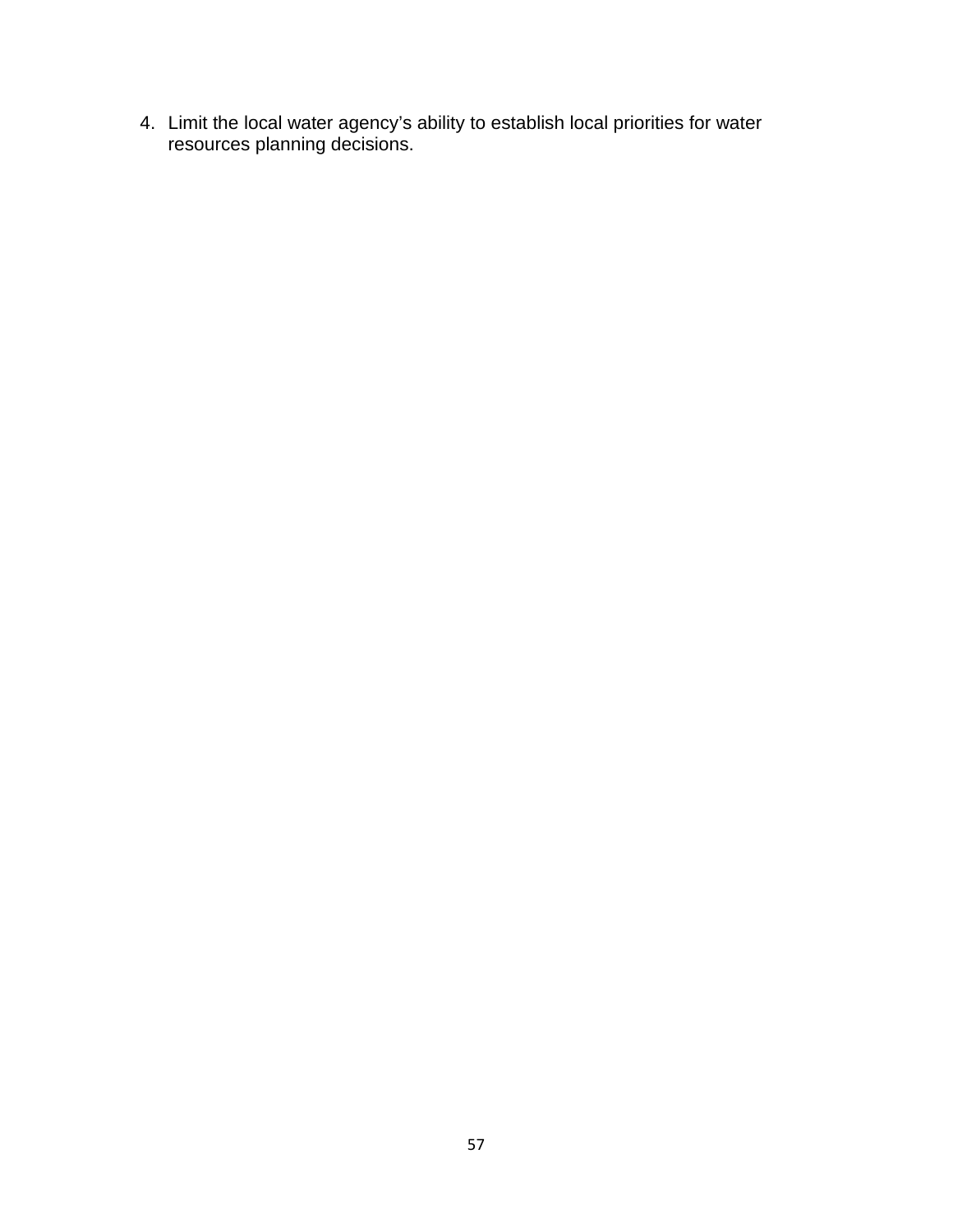## **Water Quality Issues**

## **Policy Category: Water Quality Issues**

**Contaminants Funding Source Water Protection**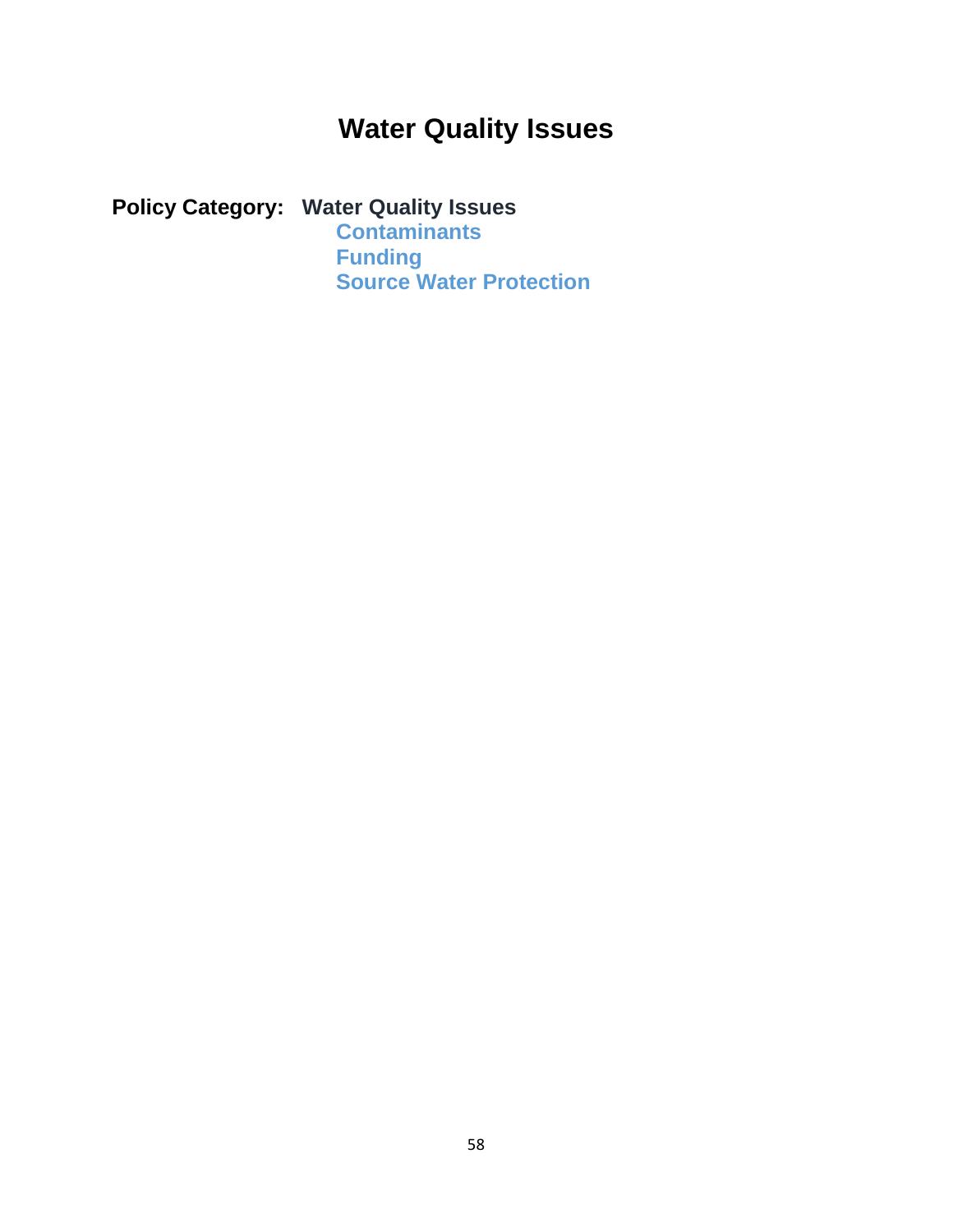## **Water Quality Issues**

Water quality is a major concern of the Water Authority. The Water Authority generally supports initiatives that assist in providing high-quality water to the San Diego region through cleanup and remediation of contaminants and protection of water sources.

The Water Authority generally opposes initiatives that regulate the conveyance, storage, and distribution of water supplies under the Clean Water Act.

#### **Contaminants**

## **The Water Authority's policy principles support initiatives that:**

- 1. Assure cost-effective remediation and cleanup of contaminants of concern that have impacted groundwater and surface water.
- 2. Incorporate sound scientific principles in adopting drinking water standards for drinking water contaminants.
- 3. Exempt the conveyance, storage, or release of water supplies from regulation as a discharge under the Clean Water Act and other water quality control laws.
- 4. Revise NPDES standards and procedures to facilitate inland discharge and use of recycled water.
- 5. Establish appropriate quality standards, testing procedures, and treatment processes for emerging contaminants.
- 6. Alter the definition of "lead free" to reduce the permissible amount of lead in fixtures, plumbing, and pipe fittings to be installed for the delivery of drinking water.
- 7. Exempt purified wastewater from regulation as a discharge under the Clean Water Act.
- 8. Protect child public health by requiring schools to undertake lead testing in school drinking water systems.
- 9. Implement source control for management and prevention of contamination by constituents of emerging concern.

## **The Water Authority's policy principles oppose initiatives that:**

1. Regulate the conveyance, storage, or release of water supplies as a discharge under the Clean Water Act and other water quality control laws.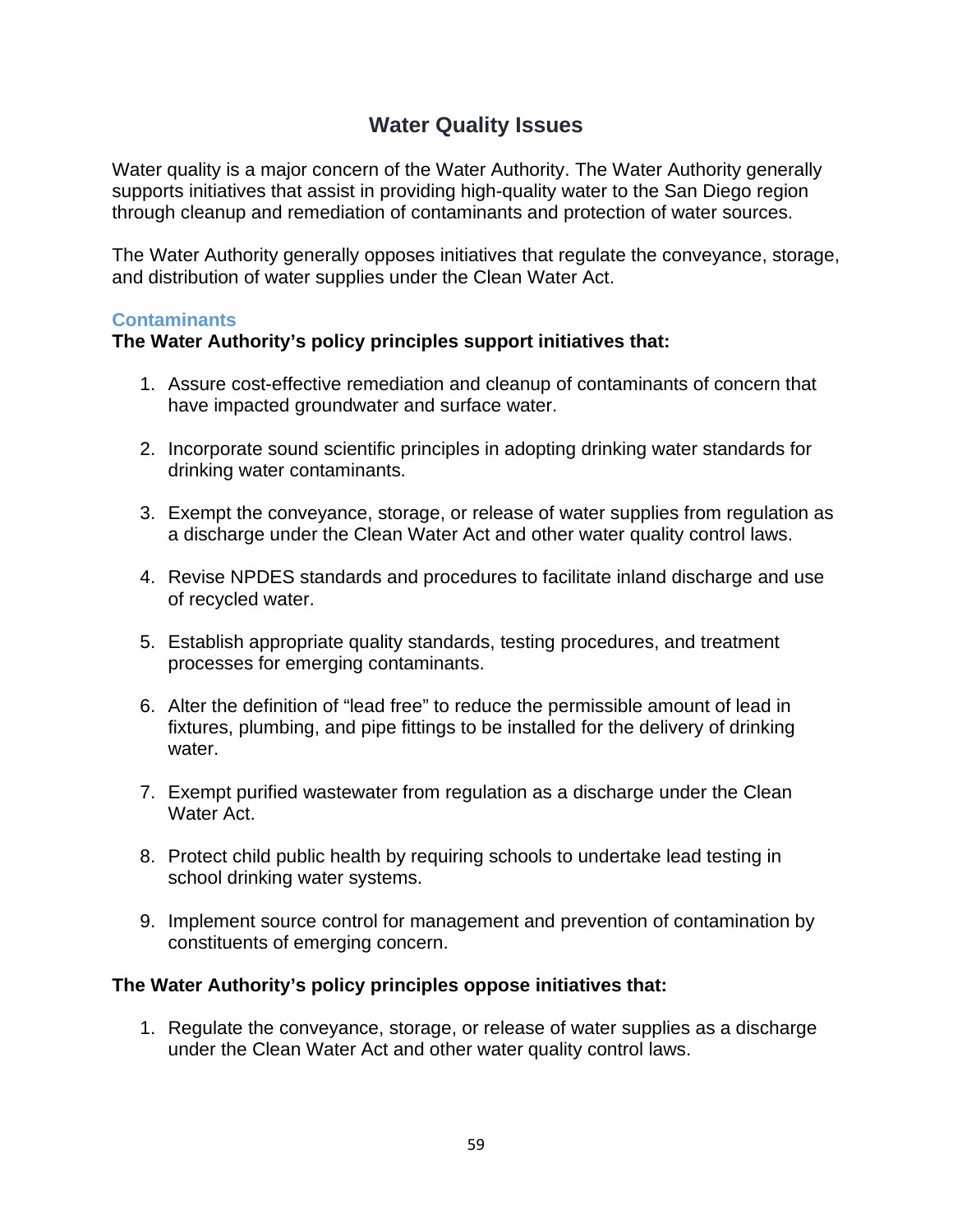- 2. Make water suppliers financially and legally responsible for mitigation of pollution contamination by third parties.
- 3. Make water suppliers financially and legally responsible for testing or correction of any water quality-related issues associated with private property or on-site plumbing systems.

## **Funding**

## **The Water Authority's policy principles support initiatives that:**

- 1. Provide the necessary funding for research on the occurrence, treatment, health effects, and environmental clean-up related to contamination of drinking water sources.
- 2. Implement and fund the San Diego Regional Water Quality Control Board's triennial review of water quality standards.
- 3. Provide funding and support for Colorado River salinity control projects and other water quality management efforts.

## **Source Water Protection**

- 1. Assist in achieving a year-round blend of imported water supplies from MWD that achieve Board-adopted water quality objectives to help member agencies comply with drinking water standards and to help the region maximize development of recycled water and reduce financial costs to the customer due to high levels of total dissolved solids in imported water supplies.
- 2. Provide for the protection of source water such as reservoirs and groundwater basins so that the waters can be beneficially used for consumptive purposes.
- 3. Appropriately protect drinking source water reservoirs as special-purpose, manmade water bodies different in character than natural waterways, rivers, lakes, and coastal waters, while allowing maximum flexibility for operations as part of a managed water supply system.
- 4. Exempt terminal reservoirs with no significant nexus to the watershed from regulation under the federal Clean Water Act.
- 5. Direct the state's participation or assistance in water quality issues related to or threatening the Colorado River water source.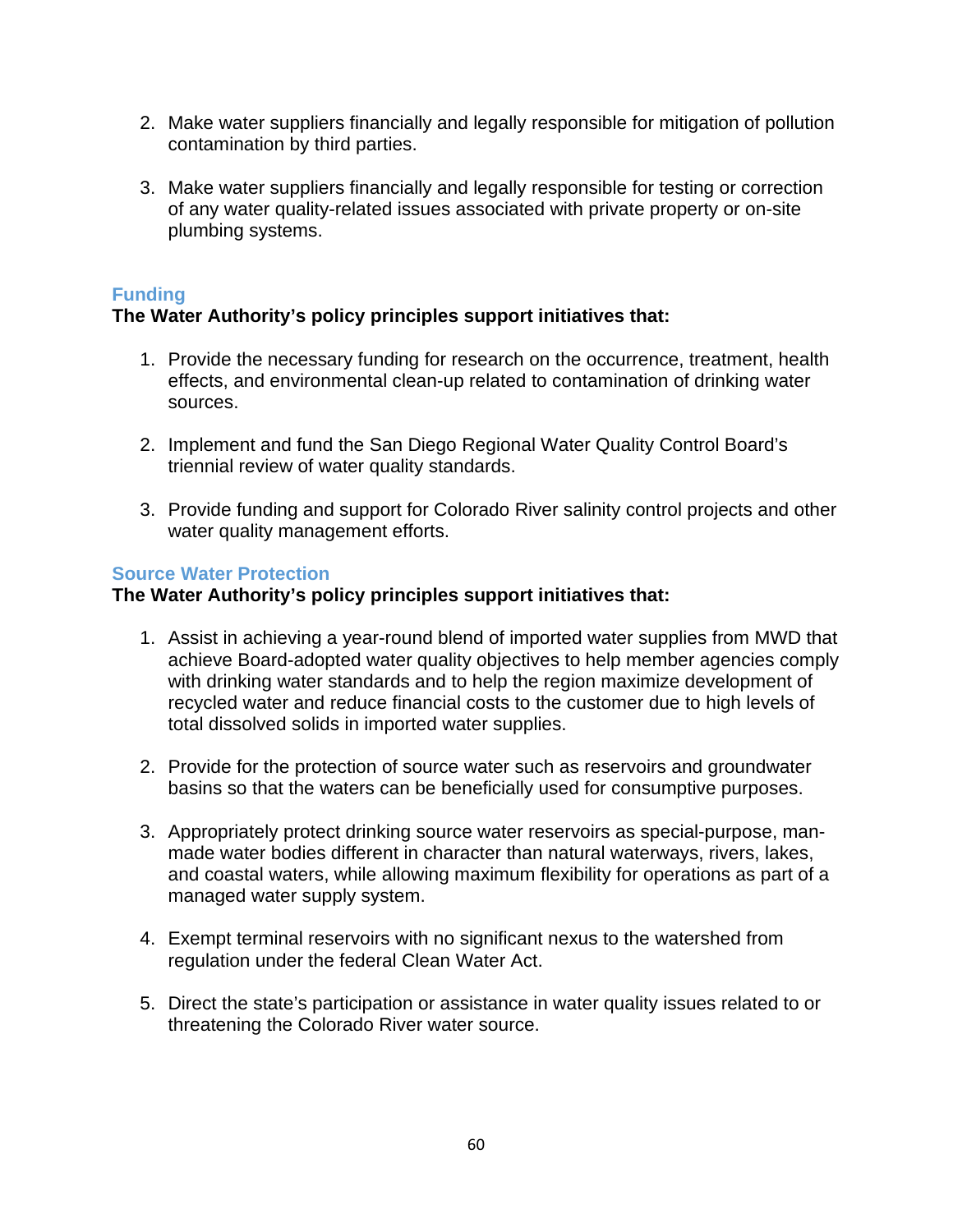- 6. Provide for watershed planning, watershed signage, and actions to protect source water - including reservoirs - such as land acquisition around reservoirs, limited land use, and increased buffer areas.
- 7. Reduce the water quality impacts caused by runoff into local reservoirs using a watershed based approach.
- 8. Streamline permitting of facilities constructed for the purpose of improving water quality.

## **The Water Authority's policy principles oppose initiatives that:**

1. Contribute to the degradation of source water quality around reservoirs and groundwater basins.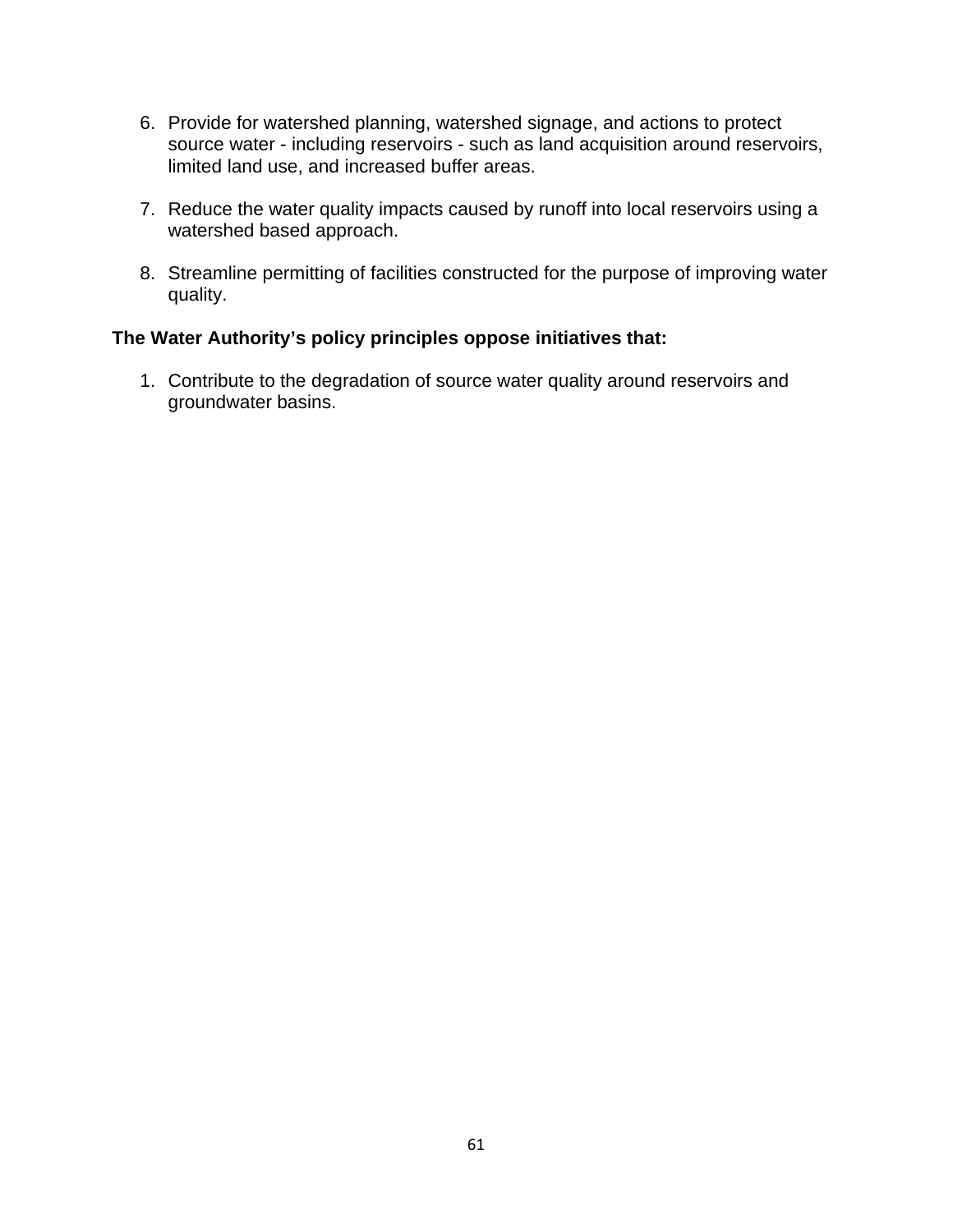## **Water Use Efficiency**

## **Policy Category: Water Use Efficiency**

**Fixtures Funding Irrigation Long-Term Water Use Efficiency Reporting**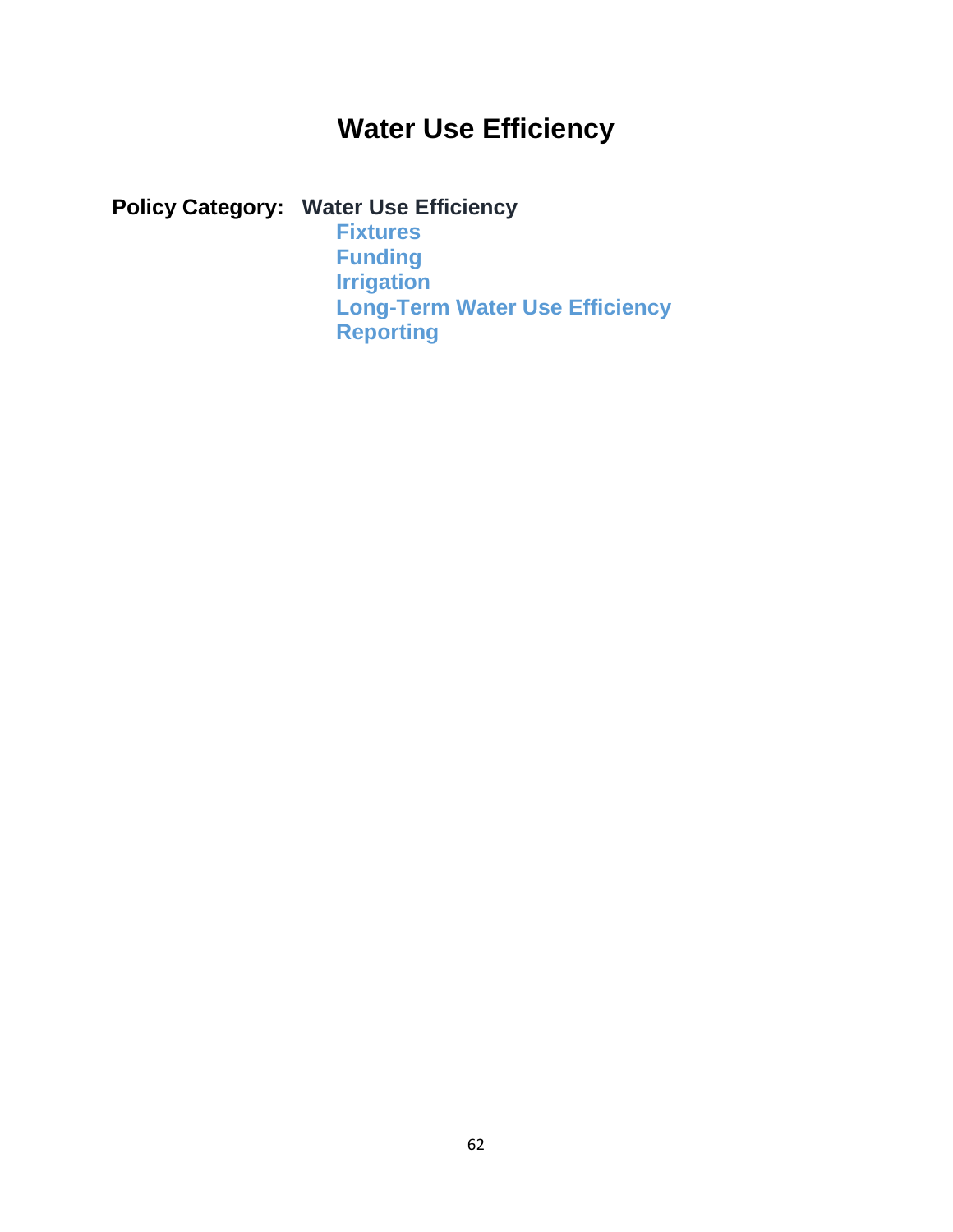## **Water Use Efficiency**

The Water Authority has been a statewide leader in sponsoring legislation to improve water use efficiency. The Water Authority championed statewide requirements for ultralow-flow toilets, high-efficiency clothes washers, water meters, and sponsored legislation that created a statewide task force on outdoor landscape water use efficiency. The Water Authority's legacy as a leader in advancing statewide water use efficiency initiatives has continued through today, as the Water Authority has sponsored legislation in recent years to improve demand management measure reporting in urban water management plans, allow for installation of synthetic grass in common interest developments, and require the state to undertake regular updates of the model water efficient landscape ordinance.

The Water Authority generally supports water saving measures, such as graywater use, rainwater capture, submetering, plumbing retrofits, and others. The Water Authority has supported implementation and coordination of Best Management Practices as defined by the California Urban Water Conservation Council and Demand Management Measures under the Urban Water Management Planning Act.

The Water Authority generally opposes statewide requirements for conservation-based water rates that override the rate-setting authority of local agencies. The Water Authority also opposes the promulgation of conservation practices or standards that override the authority of local agencies.

## **Fixtures**

- 1. Encourage the use of graywater where it complies with local guidelines and regulations and is cost-effective.
- 2. Establish standards for the utilization of high-efficiency commercial coin-operated and residential clothes washers.
- 3. Require submetering connections to be built in new construction of multiple unit commercial or residential buildings.
- 4. Encourage plumbing fixture retrofit upon real property resale.
- 5. Restrict Property Owner Associations from forbidding retrofits of multiple unit facilities for the purpose of submetering, if feasible.
- 6. Ensure plumbing codes and standards that facilitate the installation and/or retrofit of water efficient devices.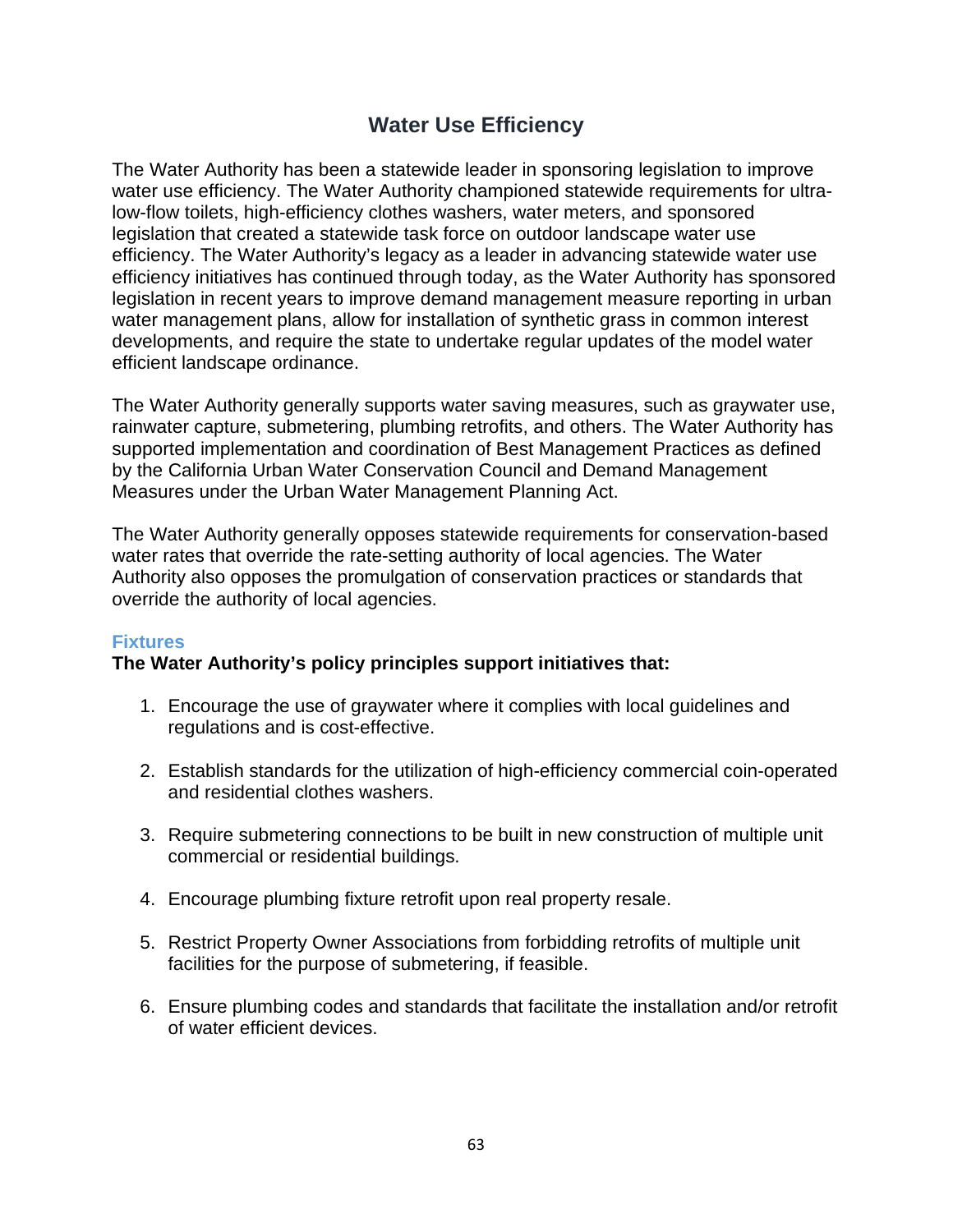## **The Water Authority's policy principles oppose initiatives that:**

1. Repeal cost-effective efficiency standards for water-using devices.

## **Funding**

## **The Water Authority's policy principles support initiatives that:**

- 1. Provide loans and grants to fund incentives for water efficient devices, practices, and demonstration projects and studies.
- 2. Provide incentives, funding, and other assistance where needed to facilitate market transformation and gain wider implementation of water-efficient indoor and outdoor technologies and practices.
- 3. Provide incentives, funding, and assistance to water agencies so that they can meet the water demand management measure requirements in the Urban Water Management Planning Act.
- 4. Provide incentives, funding, and other assistance to facilitate water use efficiency partnerships with the energy efficiency sector.
- 5. Provide for federal tax exempt status for water use efficiency rebates, consistent with income tax treatment at the state level.

## **Irrigation**

## **The Water Authority's policy principles support initiatives that:**

- 1. Encourage implementation of effective water management practices for urban landscape and agricultural irrigation.
- 2. Encourage stakeholders to implement statewide landscape water conservation standards and regulations.
- 3. Restrict Property Owner Associations from forbidding the use of California native plants, other low water use plants, or artificial turf in well-maintained landscapes.

## **Long-Term Water Use Efficiency**

- 1. Recognize local control in determining water use efficiency criteria, such as impact of recycled water salinity on irrigation use and efficiency for the application of non-potable recycled water.
- 2. Recognize local control in determining how to meet an overall efficient water use goal, based on the combined efficient indoor use, outdoor use, and leak loss, as established under the criteria provided for in statute.